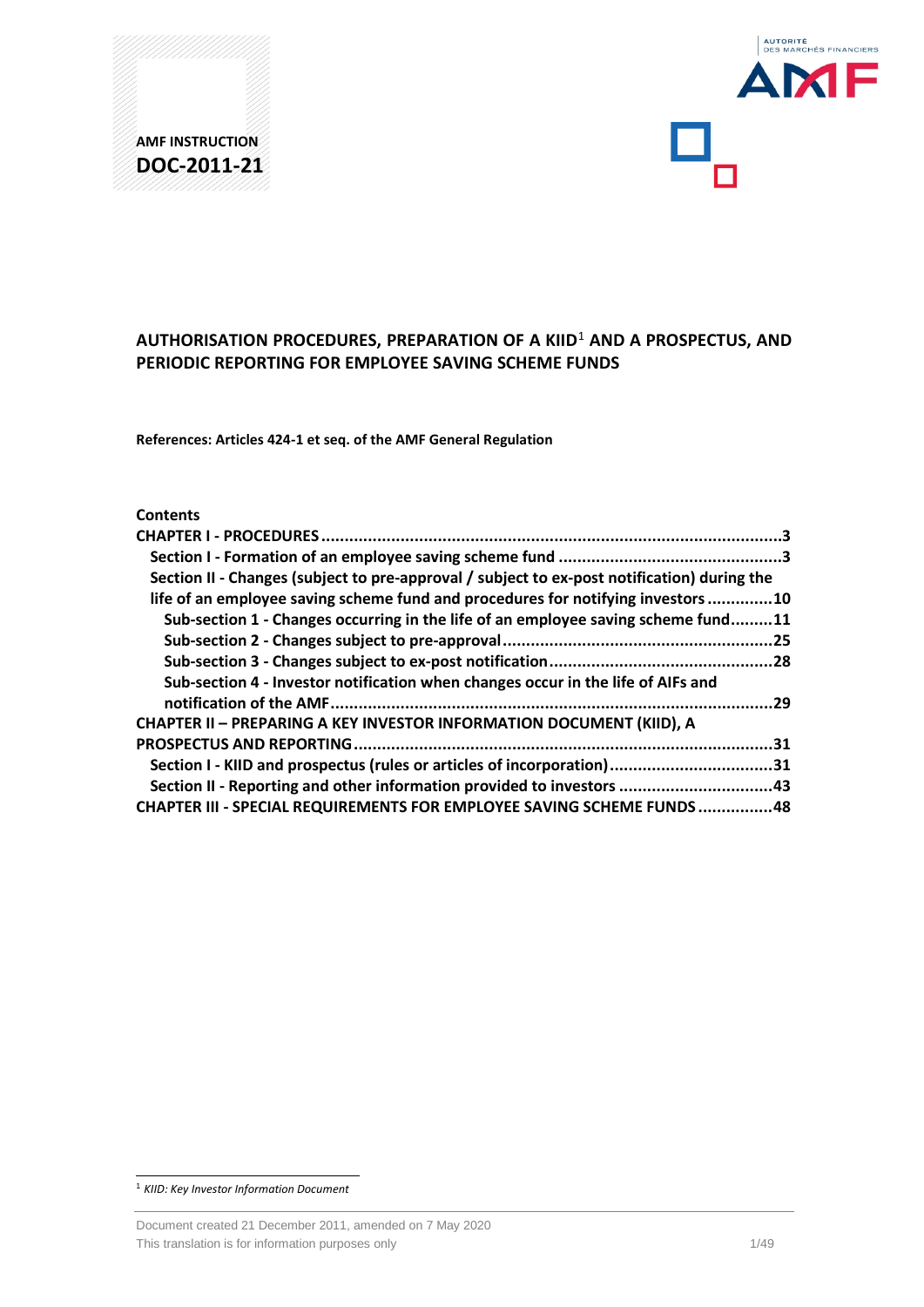

**This document includes annexes that may be viewed under the "Annexes and links" tab:**

**Annex I – Authorisation application form for the formation of an employee saving scheme fund (or a sub-fund of an employee saving scheme fund)**

**Annex I bis – Formation of an employee saving scheme fund (or a sub-fund) - Correlation table for information to be made available to investors and provided to the AMF when filing an application to market in France**

**Annex I ter – Authorisation form – Money market AIF**

**Annex II - Letter of undertaking from the management company on applying for the authorisation of an employee saving scheme fund**

**Annex II bis – Letter of undertaking from the management company for the authorisation application of a French AIF under the terms of Regulation (EU) 2017/1131**

**Annex III – Authorisation application form for the formation of a new "comparable" employee saving scheme fund (or a sub-fund of an employee saving scheme fund)**

**Annex III bis – Formation of a new "comparable" employee saving scheme fund (or sub-fund of an employee saving scheme fund) - Correlation table for information to be made available to investors and provided to the AMF when filing an application to market in France**

**Annex III ter - Demerger decided on pursuant to Articles L. 214-24-33 and L. 214-24-41 of the Monetary and Financial Code involving the creation of the new employee saving scheme fund to receive the assets other than those whose disposal would not be in the best interests of the holders or units or shares in the employee saving scheme fund (side pocket provision)**

**Annex IV - Letter of undertaking from the management company on applying for the authorisation of a new "comparable" employee saving scheme fund**

**Annex V - Reference framework for the undertaking signed by the management company** 

**Annex VI - Authorisation of changes to an employee saving scheme fund (or sub-fund of an employee saving scheme fund) that require pre-approval**

**Annex VI bis - Procedures for completing authorisation forms for changes subject to pre-approval Annex VII - Authorisation following a request for additional information**

**Annex VIII - Notification of changes subject to ex-post notification**

**Annex IX - Multiple change request**

**Annex X – Standard template for individual notification of unitholders or shareholders**

**Annex XI – Standard template of the Key Investor Information Document (KIID)**

**Annex XII- Standard template of the Key Investor Information Document (KIID) for temporary FCPEs Annex XIII – Standard rules**

**Annex XIII bis – Standard rules for FCPEs governed by Article L. 3332-16 of the Labour Code Annex XIV – Standard articles of incorporation for a SICAVAS**

**Annex XV - Statistical and financial data to be filed with the Autorité des Marchés Financiers Annex XVI - Reporting form for annual statistics on employee saving scheme funds**

Unless expressly stipulated otherwise, the term "management company" in this instruction means asset management companies authorised in France<sup>[2](#page-1-0)</sup> or management companies authorised in a Member State other than France that manage one or more alternative investment funds (AIFs) in France under the freedom to provide services or the freedom of establishment.

This instruction is also applicable to employee savings plan investment funds (FCPE) within the scope of Article L. 214-165-1 of the Monetary and Financial Code, introduced by Ordinance n° 2017-1432 of 4 October 2017, unless stipulated otherwise.

Note that in this instruction and unless otherwise stated, the concepts of master AIF and feeder AIF are not to be understood as per Directive 2011/61/EU of the European Parliament and of the Council of 8 June 2011<sup>[3](#page-1-1)</sup> but as per Article L.214-24-57 of the Monetary and Financial Code.

Document created on 21 December 2011, amended on 7 May 2020 This translation is for information purposes only 2/53

<span id="page-1-0"></span> <sup>2</sup> *Whether subject to Title I or Title I bis of Book III of the AMF General Regulation.*

<span id="page-1-1"></span><sup>3</sup> *These definitions, taken from Directive 2011/61/EU, are repeated in IV of Article L.214-24 of the Monetary and Financial Code.*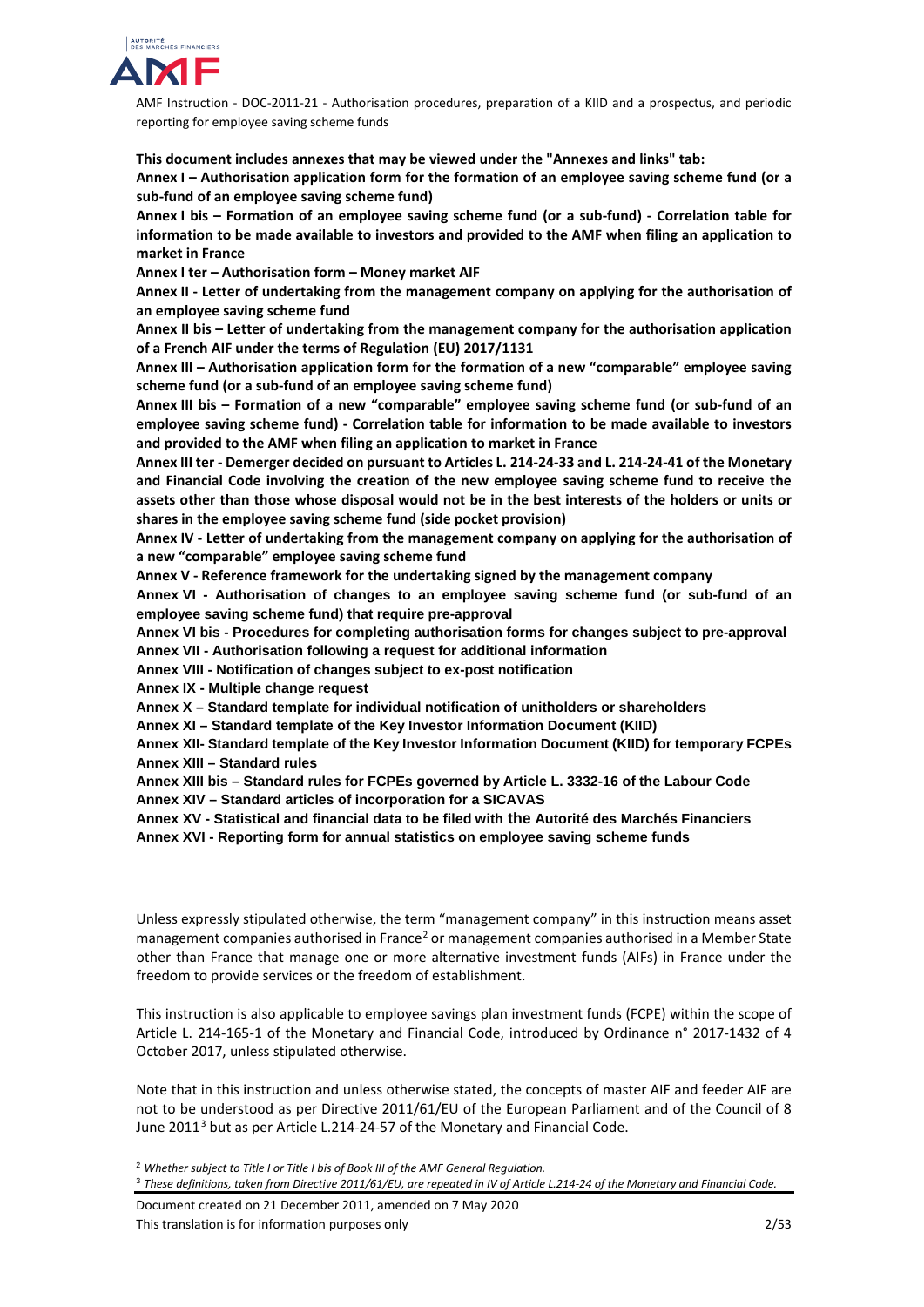

Unless otherwise specified, where reference is made in this Instruction to the transmission of documents from the management company, this must be done through the GECO database extranet. However, those management companies located in another Member State than France and managing or wishing to manage an employee saving scheme fund shall transmit such documents to the following address: [gio@amf-france.org.](mailto:gio@amf-france.org)

<span id="page-2-0"></span>CHAPTER I - PROCEDURES

# <span id="page-2-1"></span>**Section I - Formation of an employee saving scheme fund**

## **Authorisation process and authorisation waiting times to form an employee saving scheme fund**

| <b>Step</b>    | Management company of an employee<br>saving scheme fund (FCPE or SICAVAS)                                                                        | <b>Autorité des Marchés Financiers</b>                                                                                                                              |
|----------------|--------------------------------------------------------------------------------------------------------------------------------------------------|---------------------------------------------------------------------------------------------------------------------------------------------------------------------|
| 1              | File an authorisation application for an<br>employee saving scheme fund                                                                          |                                                                                                                                                                     |
|                |                                                                                                                                                  | Compliance verification                                                                                                                                             |
|                |                                                                                                                                                  | Acknowledgement of receipt of the application<br>by the AMF, specifying the waiting time for<br>the authorisation decision                                          |
| $\overline{2}$ |                                                                                                                                                  | or rejection of the application, with an<br>explanation of the reasons for the rejection                                                                            |
|                |                                                                                                                                                  | Examination of the application                                                                                                                                      |
|                |                                                                                                                                                  | Possible contact with the applicant                                                                                                                                 |
| 3              |                                                                                                                                                  | Possible rejection of the application in the<br>event of noncompliance with the procedure<br>for authorising a "comparable" fund                                    |
| 4              |                                                                                                                                                  | Where applicable, a request for further<br>information, which may or may not require the<br>asset management company to submit a<br>supplementary information sheet |
| 4 bis          | Where<br>applicable,<br>filing<br>of<br>the<br>supplementary information sheet and the<br>information requested within 60 days of<br>the request |                                                                                                                                                                     |
|                |                                                                                                                                                  | Receipt of the supplementary information sheet<br>and the information requested                                                                                     |
| 4 ter          |                                                                                                                                                  | Acknowledgement of receipt specifying the new<br>deadline for the authorisation decision                                                                            |
| 5              |                                                                                                                                                  | Notice of the decision to grant or refuse<br>authorisation, or implicit authorisation decision                                                                      |
| 6              | Notification of the initial deposit certificate<br>for SICAVAS                                                                                   |                                                                                                                                                                     |
| 7              |                                                                                                                                                  | Update of the GECO database                                                                                                                                         |
| 8              | Submission of the final Key Investor<br>Information<br>(KIID)<br>Document<br>and                                                                 |                                                                                                                                                                     |

Document created on 21 December 2011, amended on 7 May 2020 This translation is for information purposes only 3/53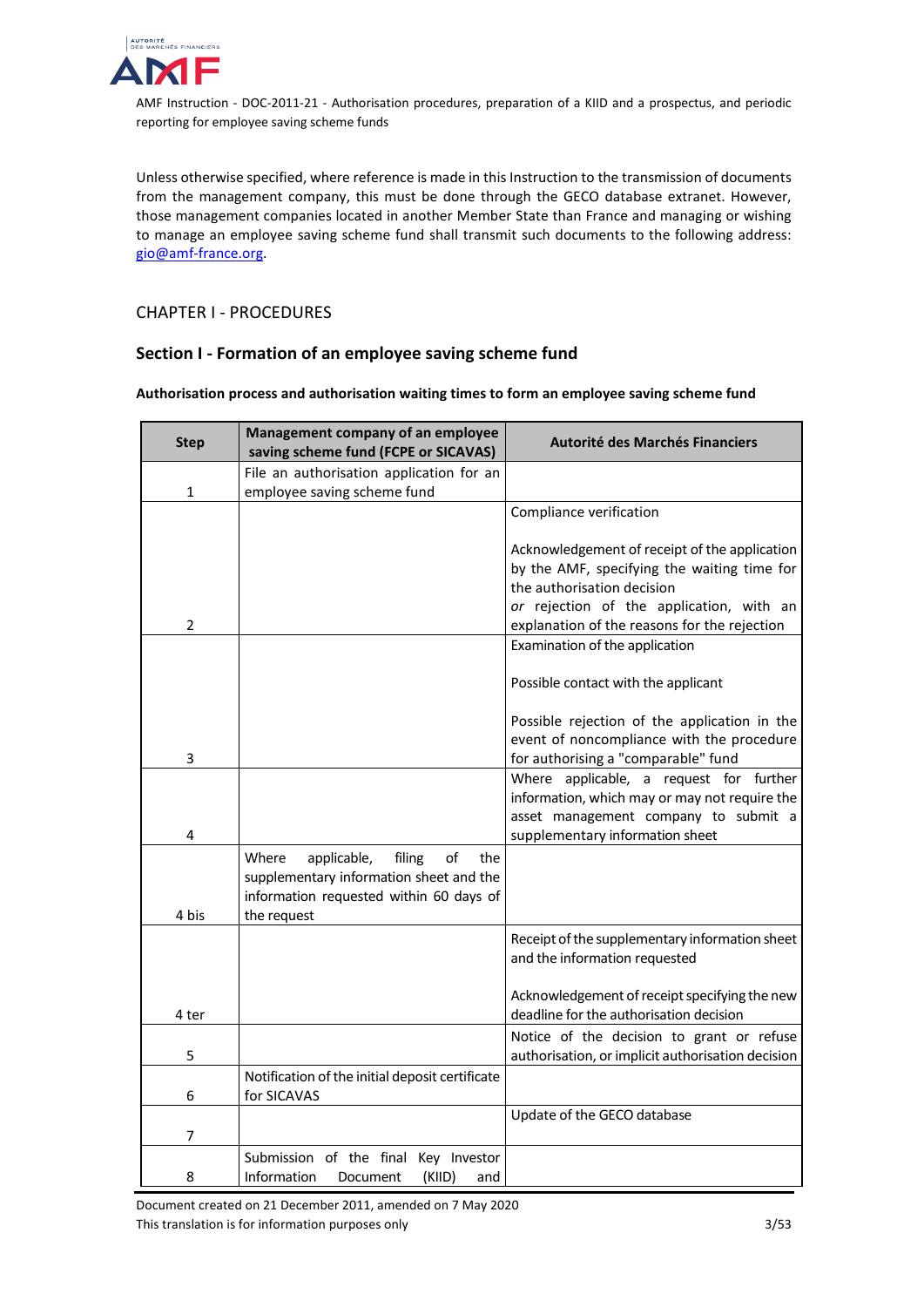

| prospectus according to the procedures |  |
|----------------------------------------|--|
| stipulated in Annex XV                 |  |

#### **Authorisation waiting times**

| Type of operation                                                                                                                                                                                                                                                                                                                          | <b>Waiting time</b>                       |
|--------------------------------------------------------------------------------------------------------------------------------------------------------------------------------------------------------------------------------------------------------------------------------------------------------------------------------------------|-------------------------------------------|
| Formation                                                                                                                                                                                                                                                                                                                                  | One month<br>(approx. 23 weekdays)        |
| Formation of a feeder fund                                                                                                                                                                                                                                                                                                                 | 15 business days<br>(approx. 13 weekdays) |
| Creation under a fast-track process<br>(Including the creation under the fast-track process)<br>of an employee saving scheme fund formed<br>pursuant to a demerger decided on in accordance<br>with the second paragraph of Article L. 214-24-33<br>or the second paragraph of Article L. 214-24-41 of<br>the Monetary and Financial Code) | 8 weekdays                                |

#### **Article 1 - Authorisation procedure**

The formation of an employee saving scheme fund or a sub-fund of an employee saving scheme fund requires AMF authorisation. Subject to the marketing procedure arising from Directive 2011/61/EU (for employee saving scheme funds managed by management companies authorised under Directive 2011/61/EU), the units or shares in an employee saving scheme fund cannot be marketed until such authorisation has been obtained.

**Specific provisions applicable to employee saving scheme funds managed by management companies authorised under Directive 2011/61/EU – Marketing procedure**

Where the employee saving scheme fund is managed by an asset management company authorised in France in accordance with Directive 2011/61/EU,<sup>[4](#page-3-0)</sup> that company has to comply with Articles 421-1 and 421-13 of the AMF General Regulation before it starts marketing in France to professional clients and retail clients, respectively.

Where the asset management company wishes to apply for authorisation to market the units or shares in the employee saving scheme fund in France at the same time as it applies for authorisation for the said undertaking, the asset management company must fill out the authorisation application, appending the necessary documentation (see Annexes I and I bis or III and III bis).

The maximum waiting time of 20 business days mentioned in Article 421-2 of the AMF General Regulation for informing the asset management company whether it may begin marketing the employee saving scheme fund to professional clients also pertains to applications for marketing to retail clients. If the marketing procedure is carried out at the same time as the authorisation, this period starts to run on the authorisation date of the employee saving scheme fund, provided the application is complete. If the

Document created on 21 December 2011, amended on 7 May 2020 This translation is for information purposes only the state of the state of the state of the 4/53

<span id="page-3-0"></span> <sup>4</sup> *The total asset value of managed AIFs, calculated in accordance with Article 2 of Commission Delegated Regulation (EU) No. 231/2013 of 19 December 2012, exceeds the limits set in Article R.532-12-1 of the Monetary and Financial Code or, where it is lower but the French asset management company has opted for full application of Directive 2011/61/EU.*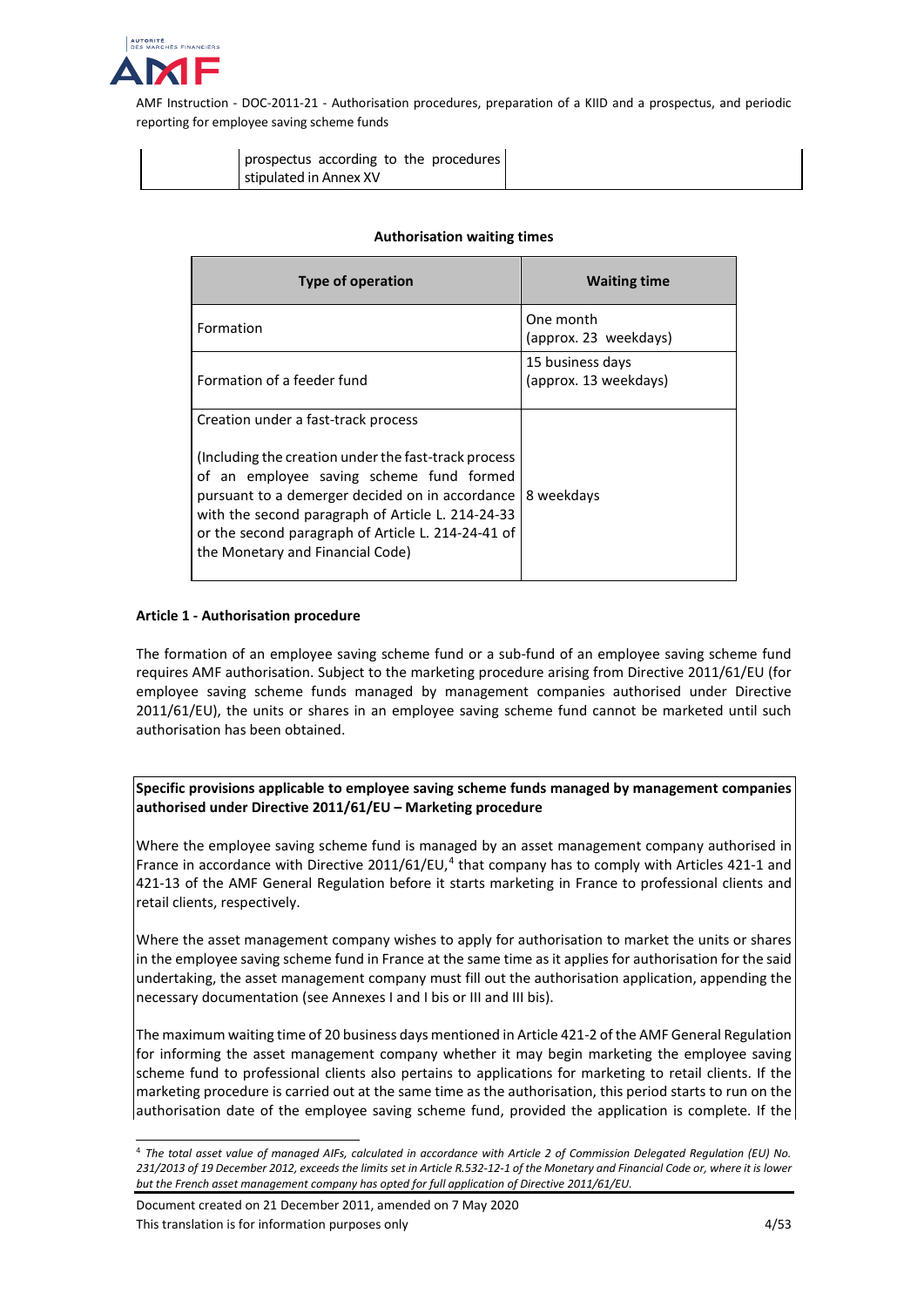

application is complete and compliant, notification for marketing in France will be issued along with the authorisation notification.

The asset management company shall refer to another AMF instruction where: a) it follows this procedure after the employee saving scheme fund has been authorised, in a situation where the employee saving scheme fund was not marketed on being authorised; b) it wishes to market the employee saving scheme fund in a Member State other than France under European passporting arrangements.

Where the employee saving scheme fund is managed by a management company authorised in a Member State other than France, the management company shall refer to another AMF instruction as regards marketing the fund in France. [5](#page-4-0)

To obtain authorisation for the employee saving scheme fund, an application containing the items stipulated in this instruction must be filed with the AMF.

The authorisation application must be signed by a person duly empowered by the management company or a person authorised by the SICAV for employee shareholders (hereafter "SICAVAS") if the latter is selfmanaged. That person shall be either a legal representative, meaning one of the senior managers of the SICAVAS or the management company, or a specifically empowered person.

Once the application has been filed, the AMF may, at any point during the authorisation procedure, request proof of the powers vested in the person filing the application.

To avoid overly frequent requests to modify employee saving scheme funds, the authorisation applications must previously be subject to an in-depth and duly completed examination of all the features of such undertaking.

## **Article 2 - Filing the authorisation application**

## **Article 2-1 - Standard process for filing authorisation applications**

Under the terms of Article 424-2 of the AMF General Regulation, the authorisation application filed with the AMF to form an employee saving scheme fund must include:

1° Two copies – one copy only if the application is filed online – of the duly completed authorisation application form found in Annex I;

2° The attachments referred to in Annex I, along with any other document that the management company deems necessary for the examination of the application;

3° The signed letter of undertaking referred to in Annex II.

The application may be filed online through the extranet of the GECO database in the area reserved for the management company.

#### **Article 2-2 - Fast-track process for filing authorisation applications**

<span id="page-4-0"></span> 5 *Note that marketing the units or shares in AIFs managed by a management company established in a Member State other than France to retail clients in France is subject to the specific requirements set out in Article 421-13 of the AMF General Regulation:*

*1. An instrument for the exchange of information and mutual assistance in the area of discretionary asset management has been set up between the AMF and the supervisory authority of the management company; and* 

*2. The management company meets the requirements set out in a mutual recognition agreement establishing the specific requirements applicable to the authorisation of management companies of AIFs that may be marketed to retail clients concluded between the AMF and the supervisory authority of the management company.*

Document created on 21 December 2011, amended on 7 May 2020 This translation is for information purposes only 5/53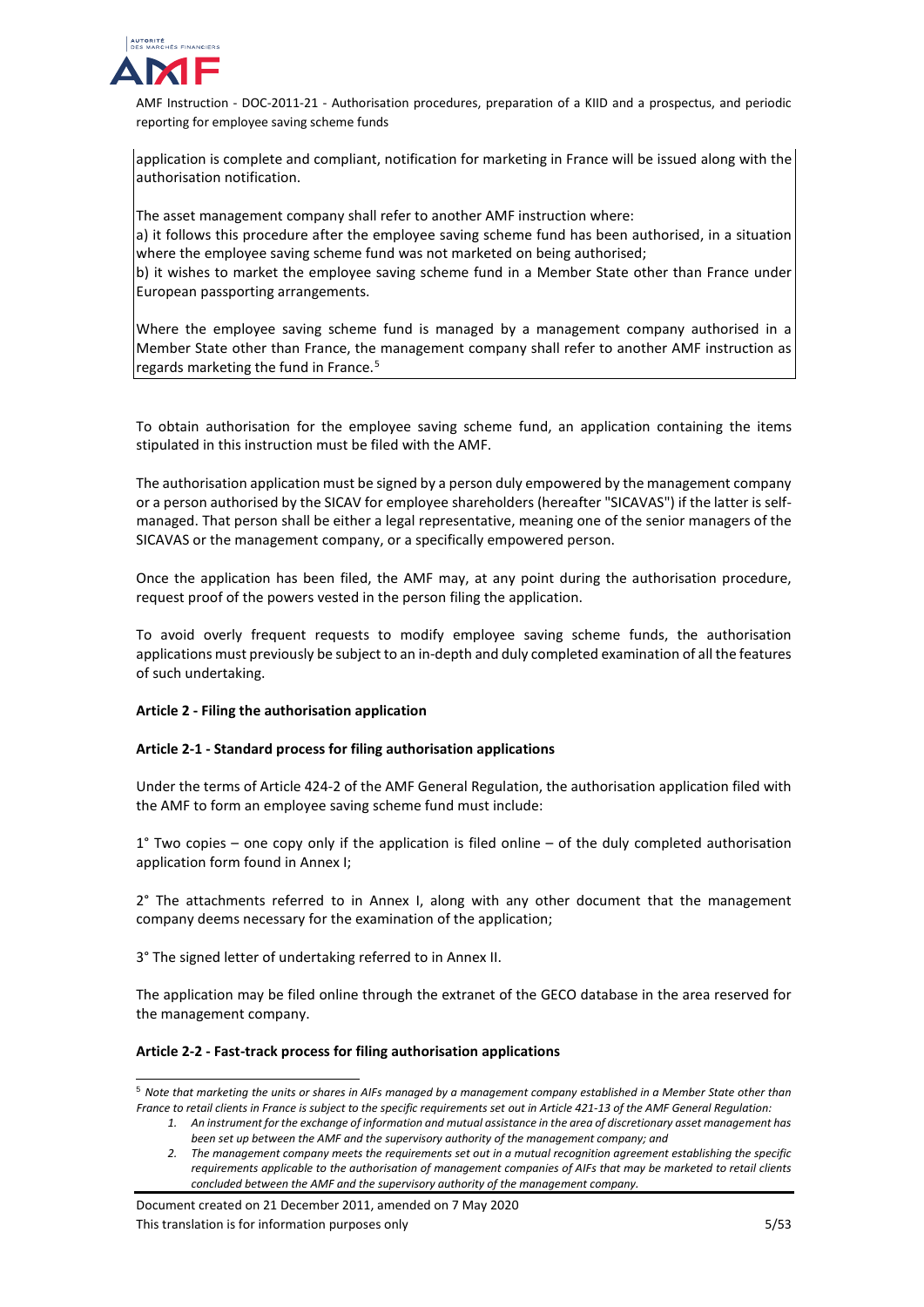

All employee investment funds (hereafter "FCPEs") and SICAVAS may use this procedure, with the exception of employee buyout funds.

Under the terms of II of Article 424-2 of the AMF General Regulation, every authorisation application filed with the AMF to form an employee saving scheme fund must include:

- The duly completed authorisation application form found in Annex III;
- The attachments referred to in Annex III along with any other document that the management company deems necessary for the examination of the application;
- The signed letter of undertaking referred to in Annex IV.

This article does not apply to an authorisation application file transmitted to the AMF under the terms of paragraph II of Articles 422-7 and 422-11 of the AMF General Regulation, for the creation of an employee saving scheme fund formed pursuant to a demerger decided on in accordance with the second paragraph of Article L. 214-24-33 or the second paragraph of Article L. 214-24-41 of the Monetary and Financial Code. Such applications are the subject of a specific application file described in Article 18-3 of this Instruction.

The application is filed online with the AMF through the extranet of the GECO database in the area reserved for the management company.

# **Article 2-2-1 - Eligibility for the fast-track authorisation procedure**

I. For the purposes of point 1 of II of Article 424-2 of the AMF General Regulation: "The reference AIF and the comparable AIF shall be managed by the same asset management company or the same delegated investment manager, or by asset management companies or delegated investment managers belonging to the same corporate group and subject to the AMF's assessment of the information supplied by the asset management company of the comparable AIF in accordance with an AMF instruction".

If the comparable employee saving scheme fund and the reference employee saving scheme fund are managed by the same asset management companies or delegated investment managers belonging to the same corporate group, the AMF will assess their comparability in consideration of the use of common resources, management methods and control.

II. For the purposes of point 4 of II of Article 424-2 of the AMF General Regulation: "Subscribers to the comparable AIF must meet the conditions for subscribing or purchasing the reference AIF."

Marketing materials for the comparable employee saving scheme fund must not differ any more than necessary from those for the reference employee saving scheme fund filed with and examined, where applicable, by the AMF to the extent necessary, in order to maintain the consistency of the information provided in advertising with the Key Investor Information Document (KIID) and the prospectus of the comparable employee saving scheme fund. Differences, additions or omissions of information between the marketing materials for the comparable employee saving scheme fund and those for the reference employee saving scheme fund must be clearly identified in the authorisation application for the comparable employee saving scheme fund.

III. For the purposes of point 5 of II of Article 424-2 of the AMF General Regulation: "The investment strategy, risk profile, operating rules and articles of incorporation of the comparable AIF must be similar to those of the reference AIF".

The similarity of the investment strategy, risk profile, operating rules and articles of incorporation of the comparable employee saving scheme fund to those of the reference employee saving scheme fund will be assessed on the basis of the number and the nature of identical features of both employee saving scheme funds. Any differences, additions or omissions of information between the two employee saving scheme funds must be clearly identified in the authorisation application for the comparable employee saving scheme fund.

IV. For the purposes of point 3 of II of Article 424-2 of the AMF General Regulation: "The reference AIF must not have undergone any changes, other than those listed in an AMF instruction. At the reasoned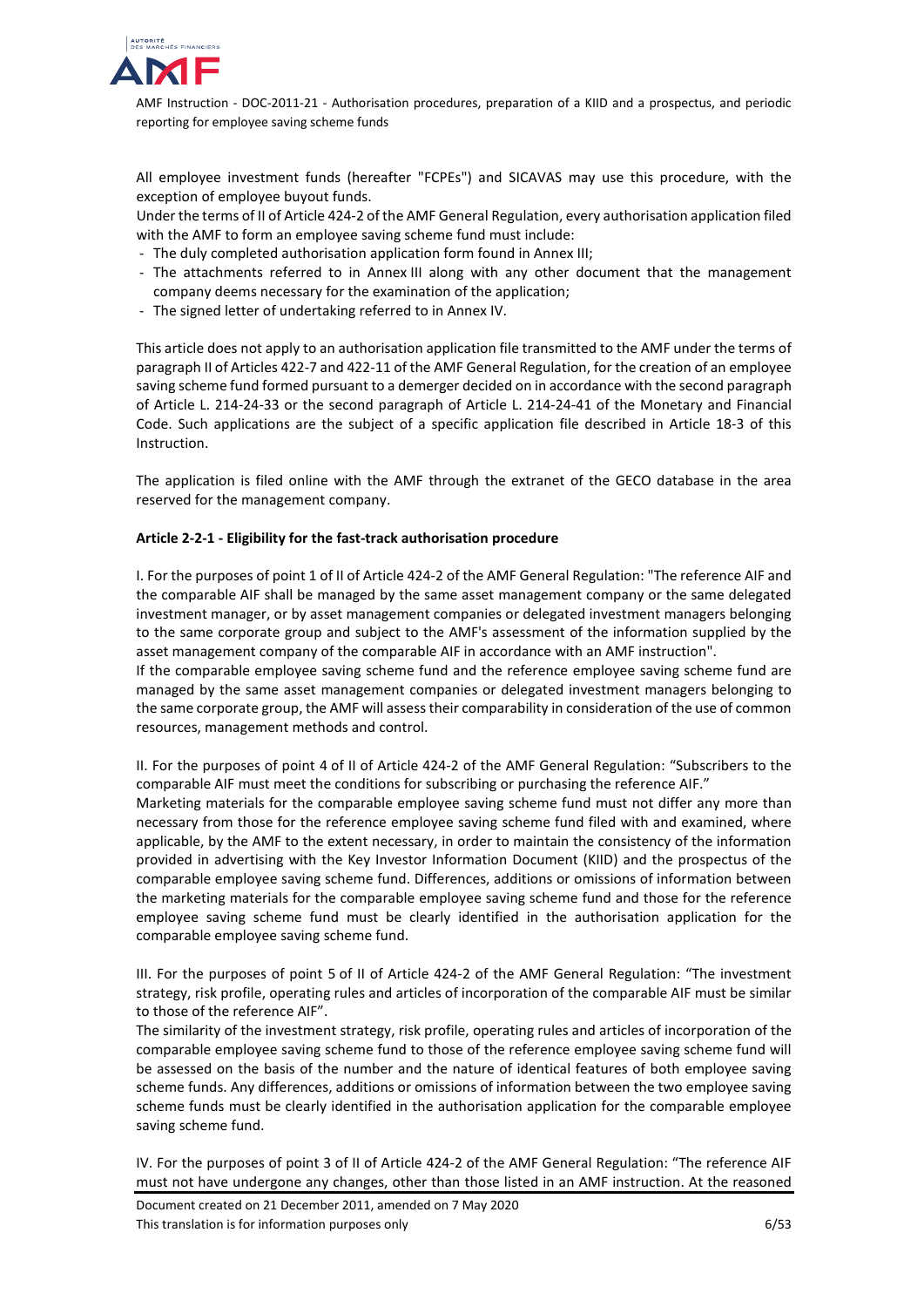

request of the asset management company of the comparable AIF, the AMF may allow an AIF that has undergone changes other than those referred to in the instruction to be a reference AIF".

The changes referred to in point 3 of II of Article 424-2 of the AMF General Regulation are:

1° A change that does not require the authorisation of the AMF in the service providers involved in the investment management or in the administrative and accounting management of the reference employee saving scheme fund, or

2° An amendment to the Key Investor Information Document (KIID) and/or the prospectus of the reference employee saving scheme fund affecting one of the following:

*a)* ISIN code, name of the employee saving scheme fund, expected period of existence;

*b)* change in charges or the means of collecting charges;

*c)* institution designated to centralise subscriptions and redemptions;

*d)* accounting year;

*e)* allocation of income;

*f)* date and frequency of net asset value calculations;

*g)* where and how the net asset value is disseminated;

*h)* creation of unit or share classes not subject to AMF authorisation;

*i)* assets used, provided that the change in such instruments does not affect other items that are not referred to in this article.

You are reminded that the management company's programme of activity must be consistent with any changes made.

You are reminded that by way of derogation from points 1° to 5° of paragraph II of Articles 422-7 and 422-11 of the AMF General Regulation, when the comparable employee saving scheme fund was created by a demerger of an employee saving scheme fund that had already been authorised by the AMF, pursuant to the second paragraph of Article L. 214-24-33 or the second paragraph of Article L. 214-24-41 of the Monetary and Financial Code, the comparability of the new employee saving scheme fund is assessed by the AMF notably on the basis of whether the investment strategy, risk profile, operating rules and articles of association of the comparable employee saving scheme fund are similar to those of the reference employee saving scheme fund.

This procedure cannot be used if the format if the reference employee saving scheme fund is a Key Investor Information Document (KIID) that has not been examined by the AMF as part of the initial authorisation procedure.

## **Article 2-3 - Filing authorisation applications for a temporary FCPE**

For the formation of a temporary FCPE as defined in Article 31-6 of this instruction, the management company files with the AMF a single application for forming the temporary FCPE and merging it with the employee investment AIF.

This application must include:

- Two copies one copy only if the application is filed online of the duly completed authorisation application form found in Annex I of this instruction;
- The other attachments referred to in Annex I along with any other document that the management company deems necessary for the examination of the application;
- The signed letter of undertaking referred to in Annex II;
- The date on which the planned merger of the temporary FCPE and the employee investment AIF will take effect.

Where this date falls after the three-month period allowed for the merger or demerger, issuance of authorisation shall be considered as an express waiver within the meaning of Article 424-5 of the AMF General Regulation.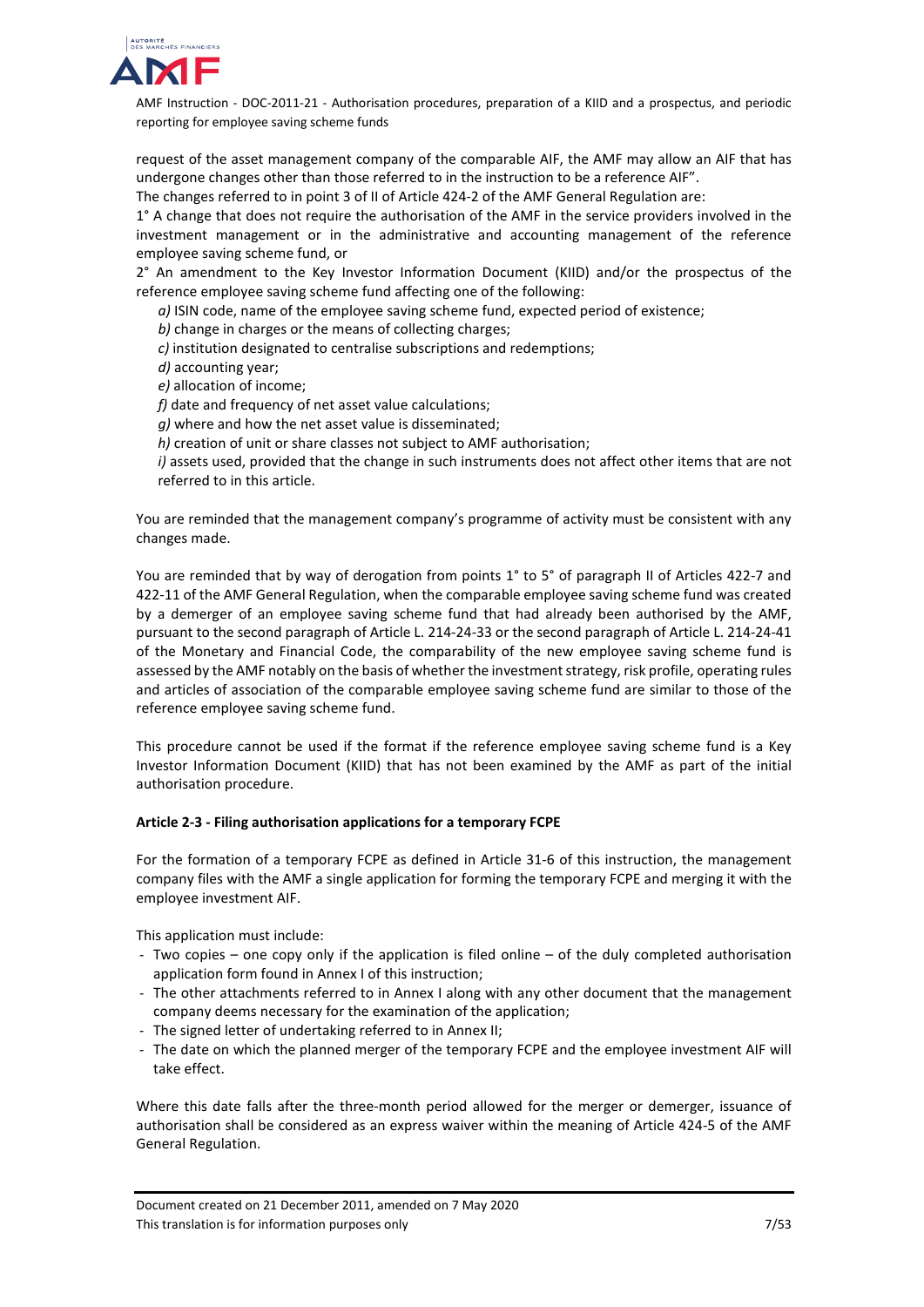

The application may be filed online through the extranet of the GECO database in the area reserved for the management company.

# **Article 2-4 – Filing an MMF authorisation application**

Regulation (EU) 2017/1131 of the European Parliament and of the Council of 14 June 2017, known as the "MMF Regulation", came into force on 21 July 2018.

Any employee saving scheme fund corresponding to the definition of a "money market" fund within the meaning of said regulation, must obtain an MMF authorisation **in addition to its authorisation as an employee saving scheme fund** and choose one of the four classifications referred to in points 1° to 4° of Article 30-7 of this Instruction.

For the purposes of the initial authorisation application, the applications for authorisation as an AIF (as referred to in Article 1 of this Instruction) and under the terms of the MMF Regulation are filed at the same time in a single file on the GECO database.

The authorisation application file transmitted to the AMF for the purpose of **obtaining MMF authorisation** of an employee saving scheme fund comprises:

- The authorisation application form for a money market AIF (Annex I ter);
- The letter of undertaking for a money market AIF (Annex II bis).

## **Article 3 - Registration by the AMF**

The AMF registers the authorisation application when it is received. An acknowledgement of receipt of the application is sent to the SICAVAS or to the management company. The acknowledgement of receipt certifies that the application has been filed with the AMF and stipulates the waiting period for authorisation.

If the application is incomplete or noncompliant, it is returned to the sender with an explanation of the reasons for its rejection. These reasons may be twofold:

- 1° Missing documents;
- 2° Documents are incomplete or fail to comply with the laws and regulations in force.

If the reference employee saving scheme fund or the comparable employee saving scheme fund do not meet the requirements referred to in II of Article 424-2, "the AMF shall notify the applicant, stipulating that the further information must be included in an authorisation application in accordance with the procedures described" in I of Article 2-1 of this instruction. The management company of the employee saving scheme fund must provide the AMF with the documents mentioned in Article 2-1 within the 60 day period referred to in the last paragraph of II of the same article.

## **Article 4 - Examination of the authorisation application by the AMF**

The AMF may ask for any further information during its examination of the application. The management company or the SICAVAS may submit this information to the AMF electronically, by post or by fax, including the application's references.

If the AMF asks for further information that requires submission of a supplementary information sheet, the AMF shall serve such notice, stipulating that the items requested must arrive within 60 days. In this case the waiting period is suspended. If the AMF fails to receive the said items within 60 days, the authorisation application is deemed to be rejected.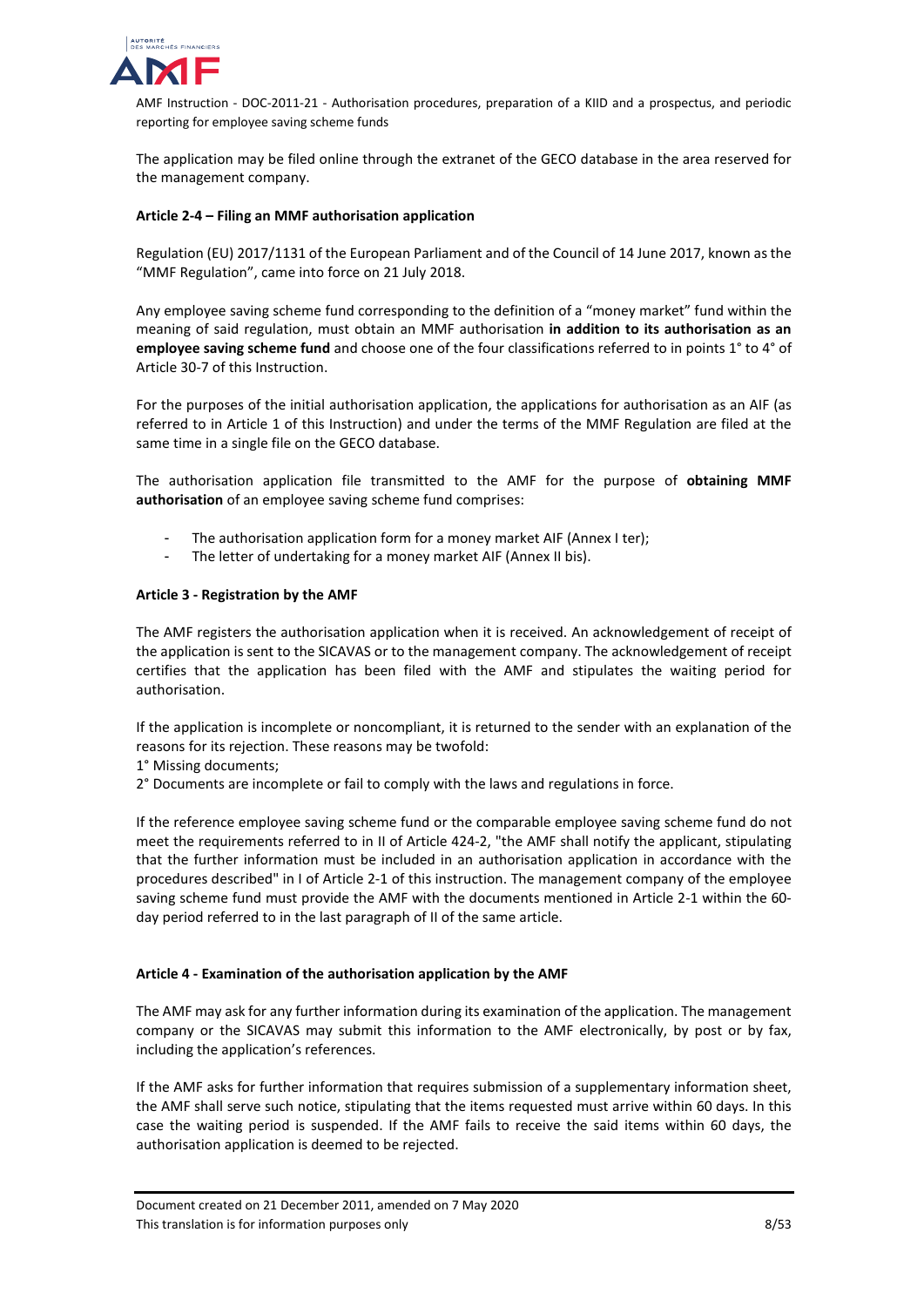

The further information required must be submitted with a supplementary information sheet filled in using the template in Annex VII. The AMF acknowledges receipt when it has received all the information requested. The acknowledgement of receipt stipulates the new deadline for the authorisation decision.

The AMF's decision to grant authorisation is notified to the management company or the SICAVAS.

In the event that authorisation is not explicitly granted, the employee saving scheme fund will be deemed to be authorised as of the first day following the authorisation deadline stipulated in the acknowledgement of receipt of the authorisation application or in the acknowledgement of receipt of the further information requested.

## **Article 4-1 - Requirements for delegation of management tasks**

If the employee saving scheme fund or the management company wishes to delegate management of the employee saving scheme fund, notably investment management,<sup>[6](#page-8-0)</sup> it must comply with the applicable provisions.

As regards asset management companies authorised in France, these rules are provided for in Articles 321-9[7](#page-8-1)<sup>7</sup> or 31[8](#page-8-2)-62<sup>8</sup> of the AMF General Regulation.

Asset management companies authorised in France shall refer also to instruction 2008-03.

#### **Article 4-2 - Self-managed SICAVAS**

In accordance with point 3 of Article 422-2 of the AMF General Regulation,<sup>[9](#page-8-3)</sup> SICAVAS that do not delegate the overall management of their portfolio must meet all the requirements applicable to asset management companies.

Consequently they must file an application with the AMF that complies with the programme of activity required for the authorisation of a management company.

## **Article 4-3 - Auditors**

When a SICAVAS or an FCPE is being formed, the authorisation application filed with the AMF must specify the name of the statutory auditor contacted along with the name(s) of the individual(s) responsible for auditing the SICAVAS or FCPE where the auditor is a legal entity.

At the request of the AMF, the auditor must submit the list of its auditing assignments in collective investments and asset management companies, along with the date of appointment to functions performed, the latest budget invoiced or forecasted in the case of a company/fund formation along with its latest total turnover figure.

The management company ensures that a work programme jointly agreed between the auditor and the SICAVAS or the management company is made available to the AMF. The programme must specify the

Document created on 21 December 2011, amended on 7 May 2020 This translation is for information purposes only example to the state of the state of 9/53

<span id="page-8-0"></span> <sup>6</sup> *Or, for management companies authorised under Directive 2011/61/EU, risk management.*

<span id="page-8-1"></span><sup>7</sup> *For asset management companies governed by Title I quater of Book III of the AMF General Regulation in respect of their AIF management business.*

<span id="page-8-2"></span><sup>8</sup> *For asset management companies governed by Title I bis of Book III of the AMF General Regulation in respect of their AIF management business.*

<span id="page-8-3"></span><sup>9</sup> *Applicable by reference from Article 424-1 of the AMF General Regulation to employee saving scheme funds and to employee savings plan investment funds (FCPE) subject to Article L. 214-165-1 of the Monetary and Financial Code by reference from Article 424-16.*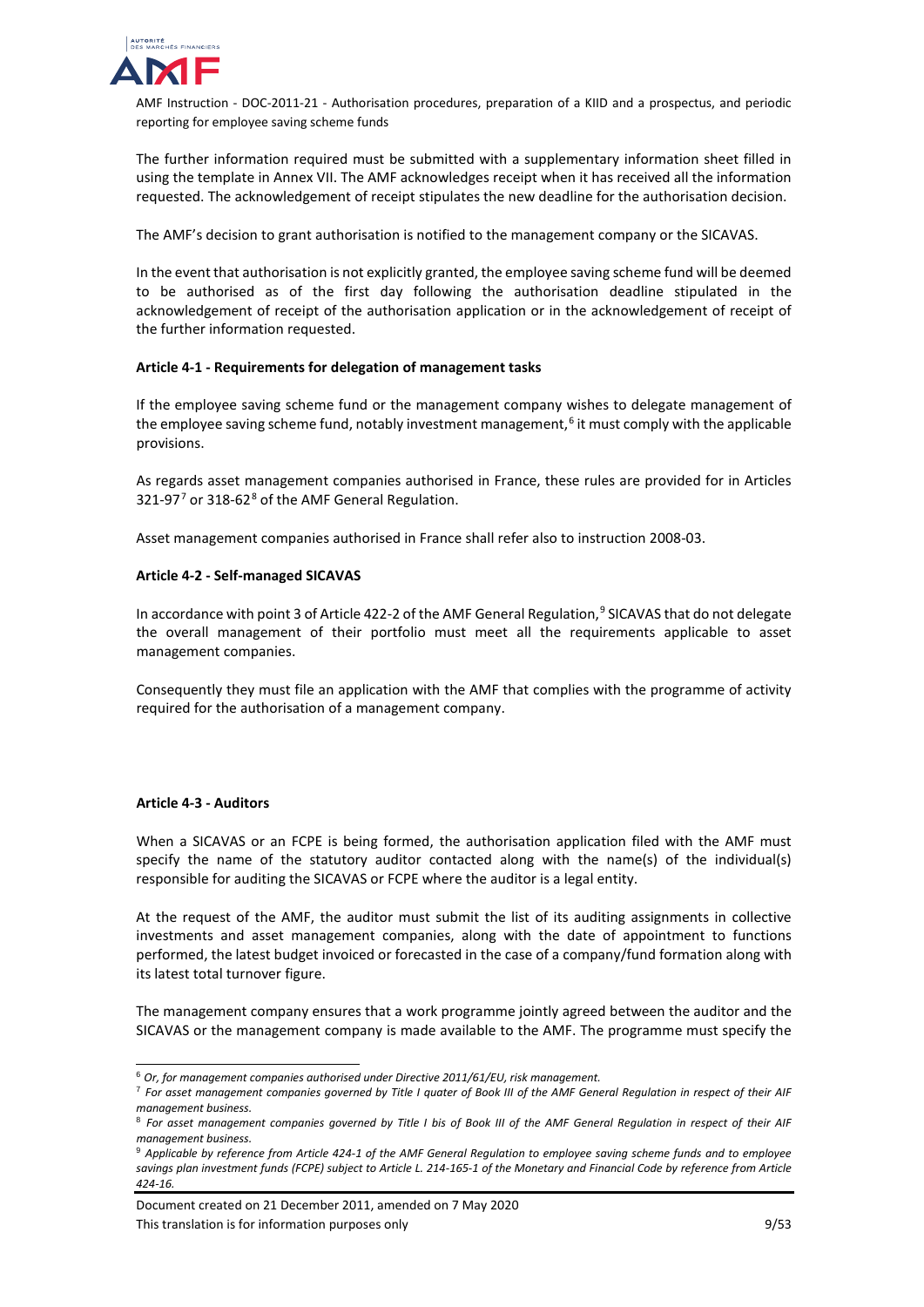

number of hours, broken down by audit task and nature of the activities. It should take into account, where applicable, the specific features of umbrella employee saving scheme funds and the master and feeder employee saving scheme funds. The forecast auditing fees for these activities must be made available to the AMF, along with the hourly rate being considered.

# **Article 5 - Completion of the authorisation procedure**

# **Article 5-1 - Deposit certificate for the initial capital of SICAVAS**

I. The SICAVAS or the management company must send the AMF the deposit certificate for the initial capital of the SICAVAS immediately after the funds have been deposited.

II. If this document is not received within twelve months of the authorisation, the AMF shall deem the authorisation null and void and so notify the SICAVAS or the management company in writing. Lapse of authorisation may be confined to sub-funds that have failed to file their letter of undertaking or fund deposit certificate.

III. Where warranted by special circumstances, the SICAVAS or the management company may make a reasoned request for an extension of the deadline for depositing the funds. The request may be sent to the AMF by post or online through the extranet of the GECO database in the area reserved for the management company. It should state the desired date and must reach the AMF before the date on which the authorisation is declared null and void. If the management company chooses the online procedure, it must attach a PDF file of the letter requesting the extension, signed by a duly empowered person, to its email message. The AMF will notify the SICAVAS or the management company of its decision within eight weekdays of receiving the request.

IV. The first net asset value of the employee saving scheme fund must be calculated as soon as the funds have been deposited.

## **Article 5-2 - Submission of the final versions of the KIID and prospectus to the AMF**

The SICAVAS or the management company must electronically send the AMF the final versions of the Key Investor Information Document (KIID) and prospectus, appending the rules or the articles of incorporation, in accordance with the requirements defined in Annex XV.

# <span id="page-9-0"></span>**Section II - Changes (subject to pre-approval / subject to ex-post notification) during the life of an employee saving scheme fund and procedures for notifying investors**

## **Article 6 - Changes**

According to Article 422-16 of the AMF General Regulation,<sup>[10](#page-9-1)</sup> "There are two types of changes that can occur during the life of [an employee saving scheme fund] (…):

- 1. Changes subject to pre-approval;
- 2. Changes subject to ex-post notification."

Changes cannot be implemented, depending on the circumstances, until the depositary has been informed or given its consent and the AMF has been informed or granted its authorisation. Some changes must be added to the AMF's GECO database.

Where changes subject to pre-approval also involve changes subject to ex-post notification, the latter will still be governed by Sub-section 3 of this instruction.

<span id="page-9-1"></span> <sup>10</sup> *Applicable by reference from Article 424-1 of the AMF General Regulation to employee saving scheme funds.*

Document created on 21 December 2011, amended on 7 May 2020 This translation is for information purposes only 10/53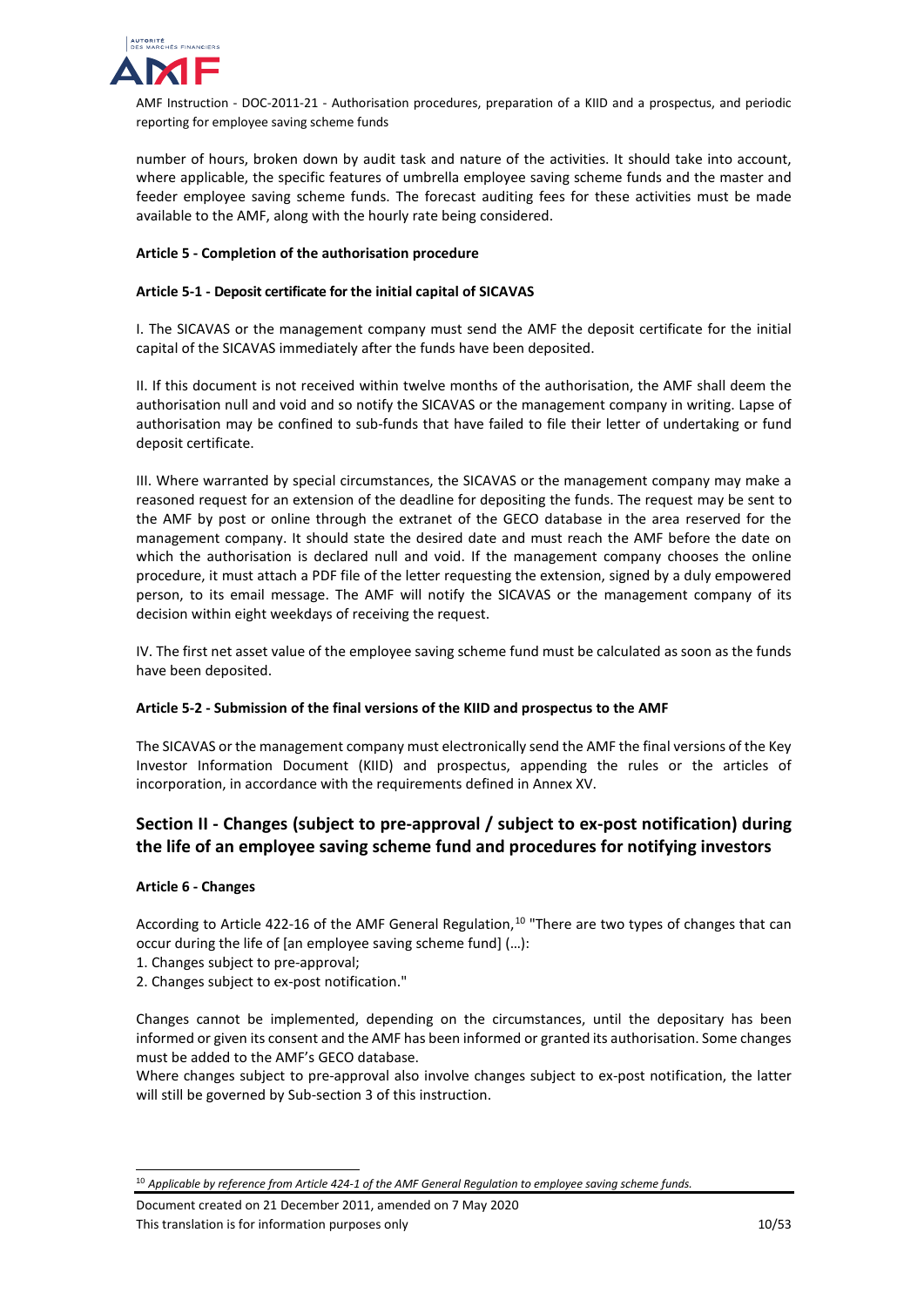

If a change occurs that is not covered by this instruction, the management company will contact the AMF beforehand to determine the appropriate way of dealing with it.

# **Article 6-1 - Streamlined formalities**

Where warranted by special circumstances, the AMF may authorise the management company or the SICAVAS to streamline some of the formalities stipulated in this section.

# **Article 6-2 - Administrative management of "multiple changes"**

"Multiple" changes occur when the same change is made simultaneously to more than 20 employee saving scheme funds.

## I. Changes subject to pre-approval

When the same change applies simultaneously to more than 20 employee saving scheme funds, the management company of these undertakings may ask the AMF in writing to update the corresponding information on the GECO database.

When "multiple" changes subject to pre-approval take place, the AMF updates the relevant data in the GECO database (in accordance with Annex IX). However, the procedures for preparing an authorisation application defined in Sub-section 2 of this section may be adapted.

## II. Changes subject to ex-post notification

Any request dealing with "multiple" changes subject to ex-post notification must specify the following:

1° The nature of the change;

2° The complete list of the employee saving scheme funds concerned, including their names and the ISIN/external code for each class of units or shares;

3° The date on which the change is to take place. This date must not be less than eight weekdays after the date on which the AMF receives the written request.

When a request made under the terms of this article is incomplete or does not comply with the regulations in force, the AMF will notify the management company or the SICAVAS in writing and explain the reasons for the rejection of the request:

- missing or incomplete documents;

- failure to comply with regulations in force.

## <span id="page-10-0"></span>**Sub-section 1 - Changes occurring in the life of an employee saving scheme fund**

## **Article 7 - General provisions**

Articles 8 to 12 of this instruction list the changes to employee saving scheme funds that qualify as changes subject to pre-approval or changes subject to ex-post notification, as applicable.

The table in Article 8 lists the obligations of management companies or SICAVAS with regard to authorisation and notification of subscribers of employee saving scheme fund depending on the changes to the employee saving scheme fund.

The "authorisation" column shows whether the change requires AMF authorisation. All changes subject to ex-post notification must simply be reported to the AMF via the GECO extranet of the management company by the day that the change takes effect at the latest.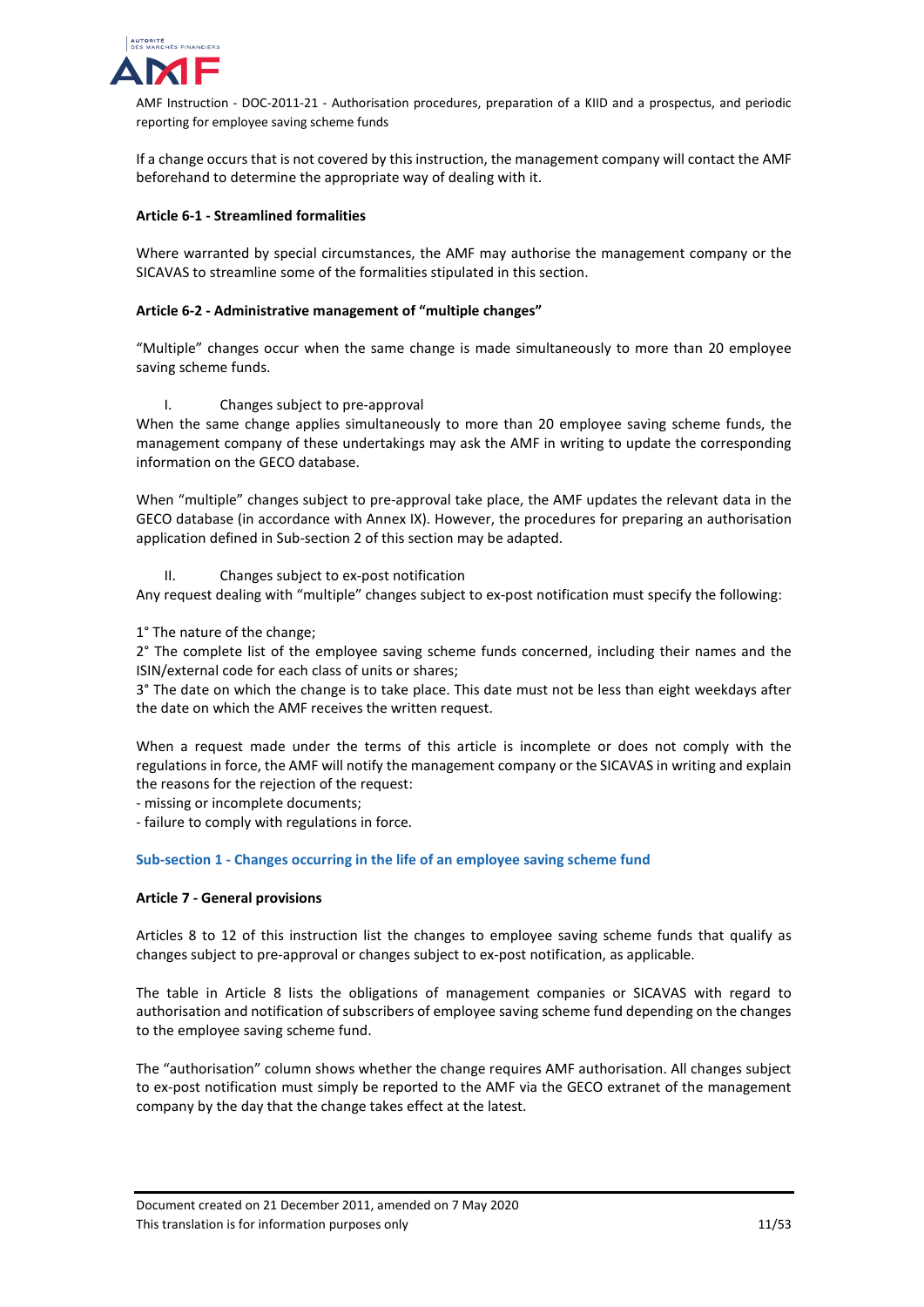

The "individual notification" and "notification by any means" $11$  columns show the procedures for notifying unitholders or shareholders of each change.

Individual notification of unitholders or shareholders and the option to redeem units or shares free of charge are not required when all unitholders or shareholders have given their prior consent to the change being considered.

All changes that do not require the AMF's authorisation and/or do not require individual notification may be notified to investors by any means.

In the latter case, the words "after the fact" show whether the notification of the change to unitholders or shareholders can be given after the change takes effect. Failing that, the notification must be given to unitholders or shareholders before the change takes effect and within a reasonable timeframe.

The "redemption/switch free of charge" column shows whether unitholders or shareholders have to be offered the option of redeeming their units or shares free of charge.

Pursuant to Articles L. 214-164 and L. 214-165 of the Monetary and Financial Code, the supervisory board of the FCPE decides on mergers, demergers and liquidations. These are changes subject to pre-approval by the AMF (except in the case of liquidation following redemption of all the units on the initiative of the unitholders or demergers decided on pursuant to the second paragraph of Article L. 214-24-33 or the second paragraph of Article L. 214-24-41 of the Monetary and Financial Code). Other amendments to an FCPE's regulations are decided under the conditions set forth in the fund's regulations.

Within the framework of a demerger decided upon under the terms of the second paragraph of Article L. 214-24-33 or the second paragraph of Article L. 214-24-41 of the Monetary and Financial Code, the management company, in accordance with Articles D. 214-32-12 and D. 214-32-15 of the Monetary and Financial Code, informs the holders of units or shares immediately of the transfer of assets and sends them in particular a report justifying the decision and setting out the procedures. This notification is individual and does not open up an entitlement for the holders of units or shares in the demerged employee saving scheme fund to exit free of charge. It may be accompanied by general information (via a news release or information on the management company's website, for example). The documents intended for the notification of the holders of units or shares in the old and the new employee saving scheme fund are also placed at their disposal by the portfolio asset management company, in accordance with Articles D. 214-32-12 and D. 214-32-15 of the Monetary and Financial Code.

| <b>Changes</b>                               | Authorisation | Individual<br>notification                                              | <b>Redemption free of</b><br>charge when assets<br>become available /<br>Switching free of<br>charge | <b>Notification</b><br>by any means                        |  |
|----------------------------------------------|---------------|-------------------------------------------------------------------------|------------------------------------------------------------------------------------------------------|------------------------------------------------------------|--|
| <b>Key Investor Information Document</b>     |               |                                                                         |                                                                                                      |                                                            |  |
| of<br>employee<br>Name<br>saving scheme fund |               |                                                                         |                                                                                                      | X                                                          |  |
| Management company                           | x             | x<br>(outside group or<br>intra-group with<br>change of<br>nationality) | x<br>(outside group or<br>intra-group with<br>change of nationality)                                 | x<br>(intra-group)<br>without<br>change of<br>nationality) |  |

# **Article 8 - Summary table of changes to the KIID and/or the prospectus of an employee saving scheme fund, notification of unitholders and redemption free of charge**

Document created on 21 December 2011, amended on 7 May 2020 This translation is for information purposes only 12/53

<span id="page-11-0"></span> <sup>11</sup> *Dissemination methods are explained in detail in Sub-section 4 of Section II of Chapter I*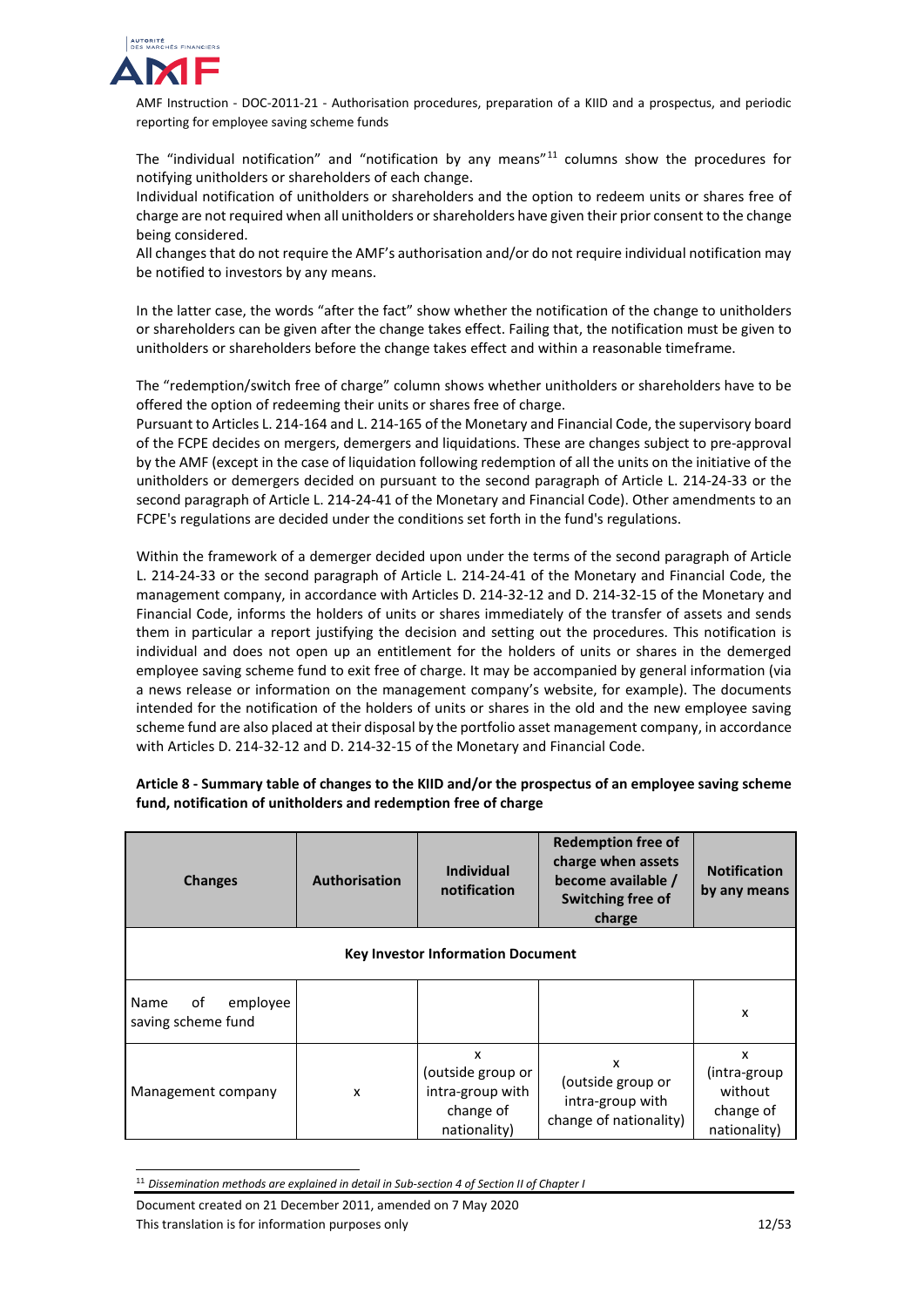

| <b>Changes</b>                                                                                   | Authorisation                                                                                                                                                                                                                                                                                                                | Individual<br>notification                                                                                                                                                                                                                                                                                                   | <b>Redemption free of</b><br>charge when assets<br>become available /<br>Switching free of<br>charge                                                                                                                                                                                                                                                                                                       | <b>Notification</b><br>by any means                                                                                                                                                                                                                                                                             |
|--------------------------------------------------------------------------------------------------|------------------------------------------------------------------------------------------------------------------------------------------------------------------------------------------------------------------------------------------------------------------------------------------------------------------------------|------------------------------------------------------------------------------------------------------------------------------------------------------------------------------------------------------------------------------------------------------------------------------------------------------------------------------|------------------------------------------------------------------------------------------------------------------------------------------------------------------------------------------------------------------------------------------------------------------------------------------------------------------------------------------------------------------------------------------------------------|-----------------------------------------------------------------------------------------------------------------------------------------------------------------------------------------------------------------------------------------------------------------------------------------------------------------|
| objectives<br><i>Investment</i><br>and policy                                                    |                                                                                                                                                                                                                                                                                                                              |                                                                                                                                                                                                                                                                                                                              |                                                                                                                                                                                                                                                                                                                                                                                                            |                                                                                                                                                                                                                                                                                                                 |
| Investment<br>objectives and policy                                                              | x<br>(see Art. 11)                                                                                                                                                                                                                                                                                                           | x<br>if absolute<br>exposure to one<br>or more types of<br>risk exceeds 20%<br>of net assets                                                                                                                                                                                                                                 | x<br>if absolute exposure<br>to one or more types<br>of risk exceeds 20% of<br>net assets                                                                                                                                                                                                                                                                                                                  | x<br>if absolute<br>exposure to<br>one or more<br>types of risk<br>becomes less<br>than or equal<br>to 20% of net<br>assets                                                                                                                                                                                     |
| - Benchmark                                                                                      |                                                                                                                                                                                                                                                                                                                              |                                                                                                                                                                                                                                                                                                                              |                                                                                                                                                                                                                                                                                                                                                                                                            | x                                                                                                                                                                                                                                                                                                               |
| Other<br>information:<br>holding<br>recommended<br>period                                        |                                                                                                                                                                                                                                                                                                                              |                                                                                                                                                                                                                                                                                                                              |                                                                                                                                                                                                                                                                                                                                                                                                            | x                                                                                                                                                                                                                                                                                                               |
| Appropriation<br>procedures:<br>appropriation of net<br>income and realised<br>net capital gains |                                                                                                                                                                                                                                                                                                                              | x                                                                                                                                                                                                                                                                                                                            | x                                                                                                                                                                                                                                                                                                                                                                                                          | x<br>Only in the<br>case of<br>employee<br>saving<br>scheme funds<br>seeking to<br>explain their<br>distribution<br>procedures                                                                                                                                                                                  |
| Risk/reward profile                                                                              | x<br>General case: if a<br>change to the<br>level of risk<br>stemming from a<br>change in<br>investment<br>objectives or<br>policy is greater<br>than 20% of net<br>assets in terms<br>of exposure<br>Case of FCPEs<br>invested in<br>securities not<br>admitted to<br>trading on a<br>regulated<br>market: if<br>investment | x<br>General case: if a<br>change to the<br>level of risk<br>stemming from a<br>change in<br>investment<br>objectives or<br>policy is greater<br>than 20% of net<br>assets in terms<br>of exposure<br>Case of FCPEs<br>invested in<br>securities not<br>admitted to<br>trading on a<br>regulated<br>market: if<br>investment | x<br>General case: if a<br>change to the level of<br>risk stemming from a<br>change in investment<br>objectives or policy is<br>greater than 20% of<br>net assets in terms of<br>exposure<br>Case of FCPEs invested<br>in securities not<br>admitted to trading on<br>a regulated market: if<br>investment objective<br>or policy changes by<br>more than 20% of net<br>assets in terms of net<br>exposure | x<br>General case:<br>if a change to<br>the level of<br>risk stemming<br>from a change<br>in investment<br>objectives or<br>policy is less<br>than or equal<br>to 20% of net<br>assets in<br>terms of<br>exposure<br>Case of FCPEs<br>invested in<br>securities not<br>admitted to<br>trading on a<br>regulated |

Document created on 21 December 2011, amended on 7 May 2020 This translation is for information purposes only 13/53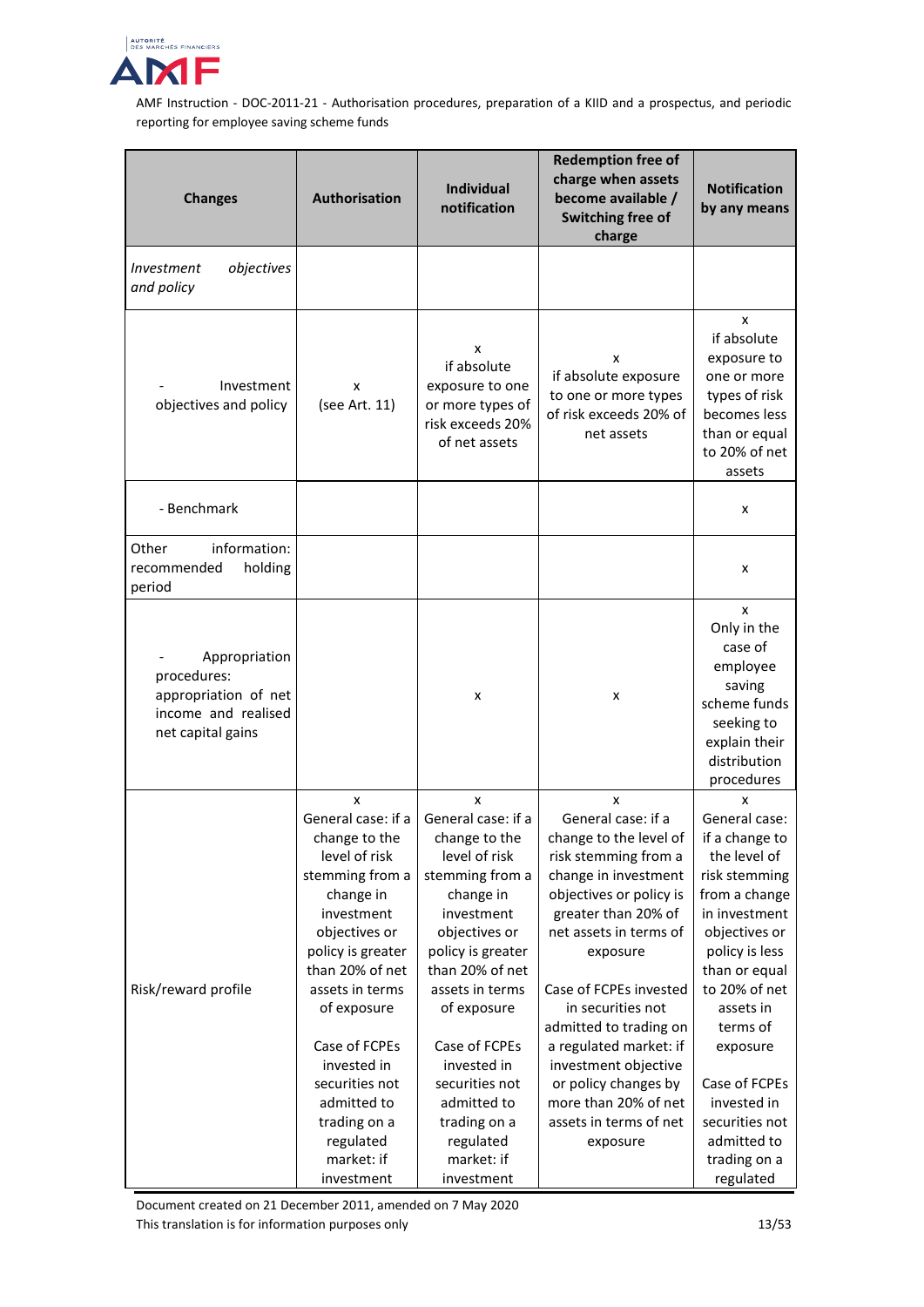

| <b>Changes</b>                                                                                                                        | Authorisation                                                                                      | <b>Individual</b><br>notification                                                                  | <b>Redemption free of</b><br>charge when assets<br>become available /<br>Switching free of<br>charge | <b>Notification</b><br>by any means                                                                                             |
|---------------------------------------------------------------------------------------------------------------------------------------|----------------------------------------------------------------------------------------------------|----------------------------------------------------------------------------------------------------|------------------------------------------------------------------------------------------------------|---------------------------------------------------------------------------------------------------------------------------------|
|                                                                                                                                       | objective or<br>policy changes<br>by more than<br>20% of net assets<br>in terms of net<br>exposure | objective or<br>policy changes<br>by more than<br>20% of net assets<br>in terms of net<br>exposure |                                                                                                      | market: if<br>investment<br>objective or<br>policy<br>changes by<br>20% or less of<br>net assets in<br>terms of net<br>exposure |
| Consideration of non-<br>financial criteria in the<br>management method, by<br>way of derogation from<br>Article 11 § 1 <sup>12</sup> |                                                                                                    | x                                                                                                  |                                                                                                      |                                                                                                                                 |
| Change of master UCITS<br>or AIF <sup>13</sup>                                                                                        | x                                                                                                  | x                                                                                                  | x                                                                                                    |                                                                                                                                 |
| Subscription<br>fee<br>(adjustable<br>entry<br>fees<br>retained)                                                                      |                                                                                                    |                                                                                                    |                                                                                                      | X<br>only if it is<br>increased<br>after the fact                                                                               |
| Redemption<br>fee<br>(adjustable<br>exit<br>fees<br>retained)                                                                         |                                                                                                    | X<br>if it is increased                                                                            | x<br>if it is increased                                                                              |                                                                                                                                 |

<span id="page-13-0"></span>*<sup>12</sup> When the introduction of the consideration of non-financial criteria does not only affect the management method applied (e.g. security selection policy), the effect of the changes that are made must be assessed in light of the criteria referred to in Article 11 and notably the change to the risk and reward profile. In this respect, the consideration of non-financial criteria may be subject to authorisation by the AMF in the event of a change to the risk scale level. The procedures for changes subject to pre-approval, as described in this Instruction, shall then apply, in particular on individual notification with the possibility of an exit from the fund free of charge, etc. On this point, it is the responsibility of the management companies to determine the extent to which the introduction of the consideration of non-financial criteria affects the risk profile e.g. impact of any sector bias or of a change in management style, etc.).*

j

Document created on 21 December 2011, amended on 7 May 2020 This translation is for information purposes only 14/53

<span id="page-13-1"></span><sup>13</sup> *The master/feeder structure is excluded:* 

*<sup>-</sup> on the one hand, from the regime of FCPEs subject to Article L. 214-165 of the Monetary and Financial Code on account of the rules applicable to them;* 

*<sup>-</sup>on the other hand, from Article L. 214-165-1 of said Code pursuant to Article 424-17 of the AMF General Regulation.*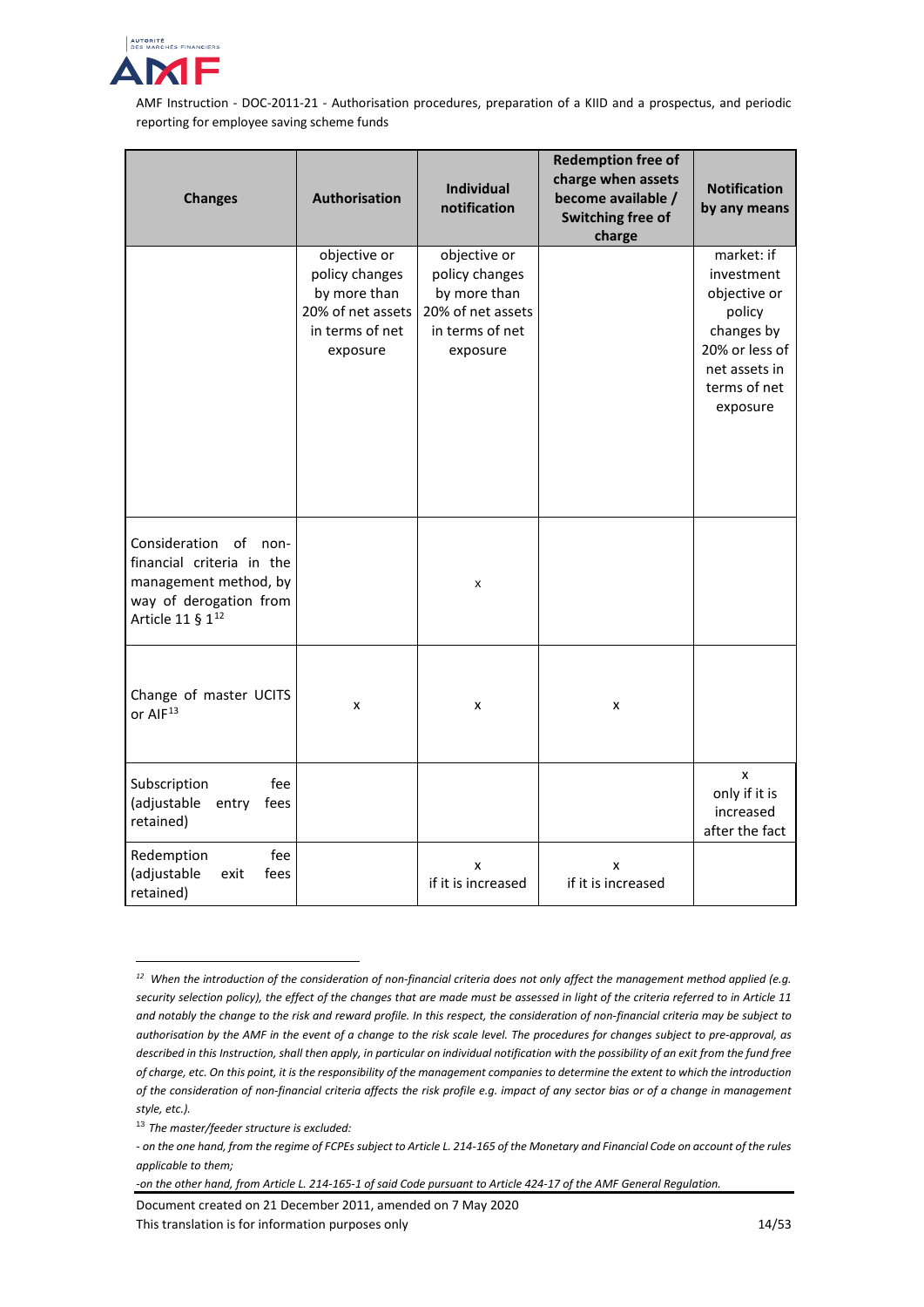

| <b>Changes</b>                                                                                                                        | <b>Authorisation</b>                                       | <b>Individual</b><br>notification                                                                                                                                               | <b>Redemption free of</b><br>charge when assets<br>become available /<br>Switching free of<br>charge                                                                | <b>Notification</b><br>by any means                           |
|---------------------------------------------------------------------------------------------------------------------------------------|------------------------------------------------------------|---------------------------------------------------------------------------------------------------------------------------------------------------------------------------------|---------------------------------------------------------------------------------------------------------------------------------------------------------------------|---------------------------------------------------------------|
| Performance<br>fee<br>(increase - entry<br>into<br>force one month after<br>investors<br>have<br>been<br>informed)                    |                                                            | X<br>if it is increased<br>(where the<br>prospectus<br>indicates a<br>maximum<br>portion of the<br>performance<br>that may be<br>charged: only if<br>this portion<br>increases) | x<br>if it is increased<br>(where the prospectus<br>indicates a maximum<br>portion of the<br>performance that may<br>be charged: only if this<br>portion increases) | x<br>if it is<br>decreased<br>after the fact                  |
| Practical information                                                                                                                 |                                                            |                                                                                                                                                                                 |                                                                                                                                                                     |                                                               |
| form<br>Legal<br>(individualised,<br>group-individualised<br>multi-company<br>or<br>employee<br>saving<br>scheme fund)                |                                                            |                                                                                                                                                                                 |                                                                                                                                                                     | x                                                             |
| find<br>Where<br>to<br>information<br>about<br>the employee saving<br>scheme fund                                                     |                                                            |                                                                                                                                                                                 |                                                                                                                                                                     | x                                                             |
| - Where to find the<br>net asset value                                                                                                |                                                            |                                                                                                                                                                                 |                                                                                                                                                                     | x                                                             |
| - Where<br>find<br>to<br>information<br>about<br>unit or share classes                                                                |                                                            |                                                                                                                                                                                 |                                                                                                                                                                     | x                                                             |
| - Depositary                                                                                                                          | x                                                          | x<br>(outside group)                                                                                                                                                            | x<br>(outside group)                                                                                                                                                | x<br>(intragroup)                                             |
| - Account keeper                                                                                                                      |                                                            | x<br>If changed or<br>eliminated                                                                                                                                                |                                                                                                                                                                     | x<br>If added                                                 |
| - Composition of the<br>supervisory board                                                                                             |                                                            |                                                                                                                                                                                 | x                                                                                                                                                                   | x                                                             |
| - Valuing securities of<br>the company or a<br>company related to it<br>and not admitted to<br>trading<br>on<br>a<br>regulated market | x<br>If the method for<br>valuing securities<br>is changed |                                                                                                                                                                                 | x<br>If the method for<br>valuing securities is<br>changed                                                                                                          | x<br>If the method<br>for valuing<br>securities is<br>changed |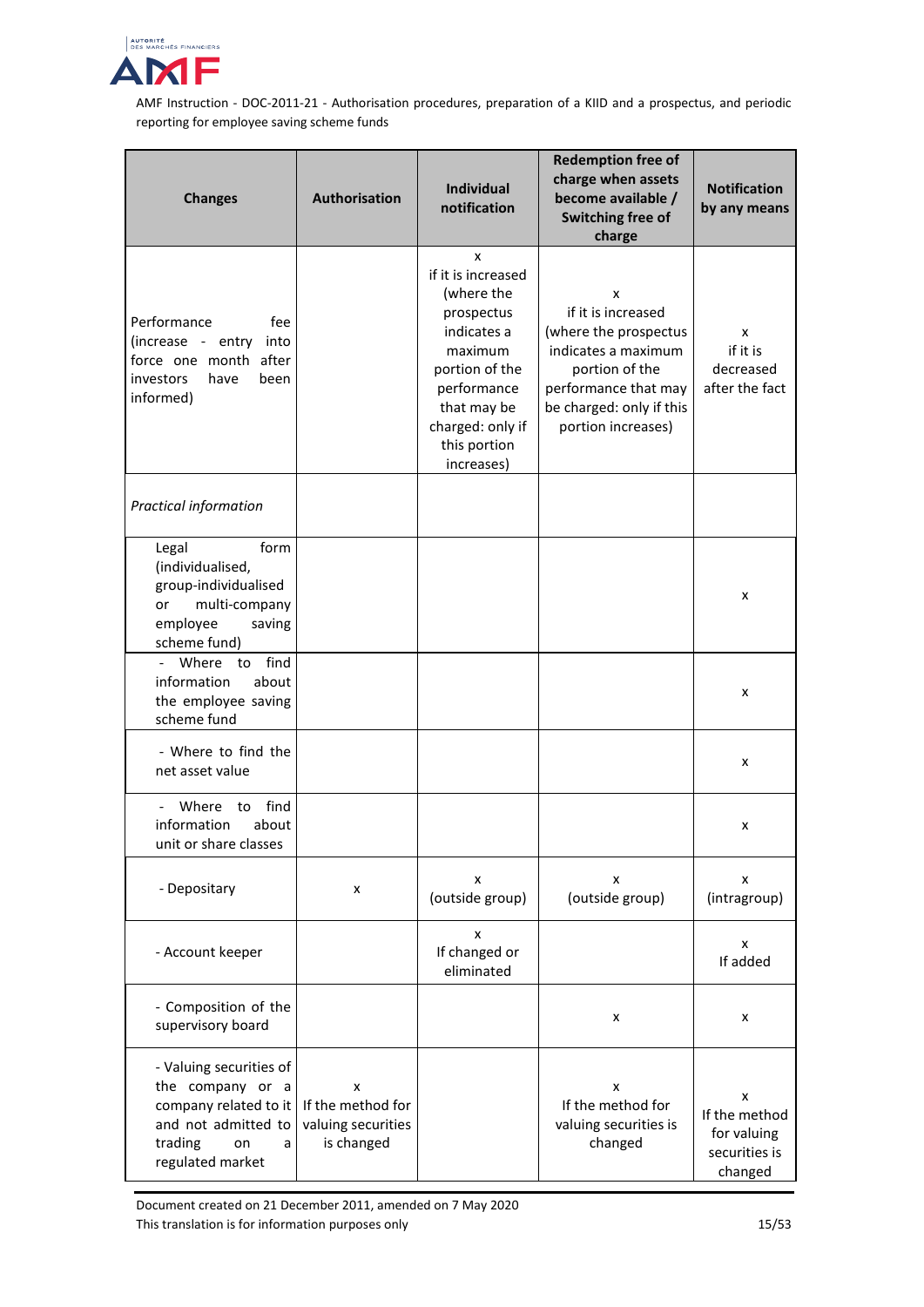

| <b>Changes</b>                                                                                                                                      | <b>Authorisation</b>                                                                                                                                                                                                                                                                                                              | <b>Individual</b><br>notification                                                                                                      | <b>Redemption free of</b><br>charge when assets<br>become available /<br>Switching free of<br>charge                             | <b>Notification</b><br>by any means                                                                                         |
|-----------------------------------------------------------------------------------------------------------------------------------------------------|-----------------------------------------------------------------------------------------------------------------------------------------------------------------------------------------------------------------------------------------------------------------------------------------------------------------------------------|----------------------------------------------------------------------------------------------------------------------------------------|----------------------------------------------------------------------------------------------------------------------------------|-----------------------------------------------------------------------------------------------------------------------------|
|                                                                                                                                                     |                                                                                                                                                                                                                                                                                                                                   |                                                                                                                                        |                                                                                                                                  |                                                                                                                             |
|                                                                                                                                                     | X<br>If the weighting<br>in a multi-criteria<br>valuation<br>method is<br>changed <sup>14</sup> if this<br>modification<br>changes the<br>value of the<br>company by<br>more than 20%<br>(in either<br>direction)<br>compared to the<br>valuation that<br>would have been<br>obtained by<br>applying the<br>previous<br>weighting |                                                                                                                                        |                                                                                                                                  | X<br>If the<br>weighting in a<br>multi-criteria<br>valuation<br>method is<br>changed $15$                                   |
| Change<br>in<br>the<br>liquidity guarantee<br>mechanism                                                                                             | X                                                                                                                                                                                                                                                                                                                                 | x                                                                                                                                      | x                                                                                                                                |                                                                                                                             |
| Rules or articles of incorporation                                                                                                                  |                                                                                                                                                                                                                                                                                                                                   |                                                                                                                                        |                                                                                                                                  |                                                                                                                             |
| Classification,<br>applicable $16$<br>where<br><b>MMF</b><br>(except<br>classification) <sup>17</sup><br>or<br>investment objective<br>and strategy | x<br>see Art. 11                                                                                                                                                                                                                                                                                                                  | x<br>in case of<br>absolute change<br>of exposure to<br>one or more risk<br>typologies<br>strictly higher<br>than 20% of net<br>assets | x<br>in case of absolute<br>change of exposure to<br>one or more risk<br>typologies strictly<br>higher than 20% of net<br>assets | x<br>in case of<br>absolute<br>change of<br>exposure to<br>one or more<br>risk typologies<br>strictly less<br>than or equal |

<span id="page-15-0"></span> <sup>14</sup> *See DOC-2012-10-Guide to employee saving scheme funds*

<span id="page-15-1"></span><sup>15</sup> *See DOC-2012-10-Guide to employee saving scheme funds*

<span id="page-15-2"></span><sup>16</sup> *With the exception of the classifications referred to in Articles 30-7, 30-9, 30-10 and 30-11 of this instruction, the fund classifications, as provided for in Article 30, are only applicable for the employee saving scheme funds that have chosen to retain them.* 

<span id="page-15-3"></span><sup>17</sup> *The MMF classifications are subject to the rules set out in Article 8-1 of this Instruction.*

Document created on 21 December 2011, amended on 7 May 2020 This translation is for information purposes only 16/53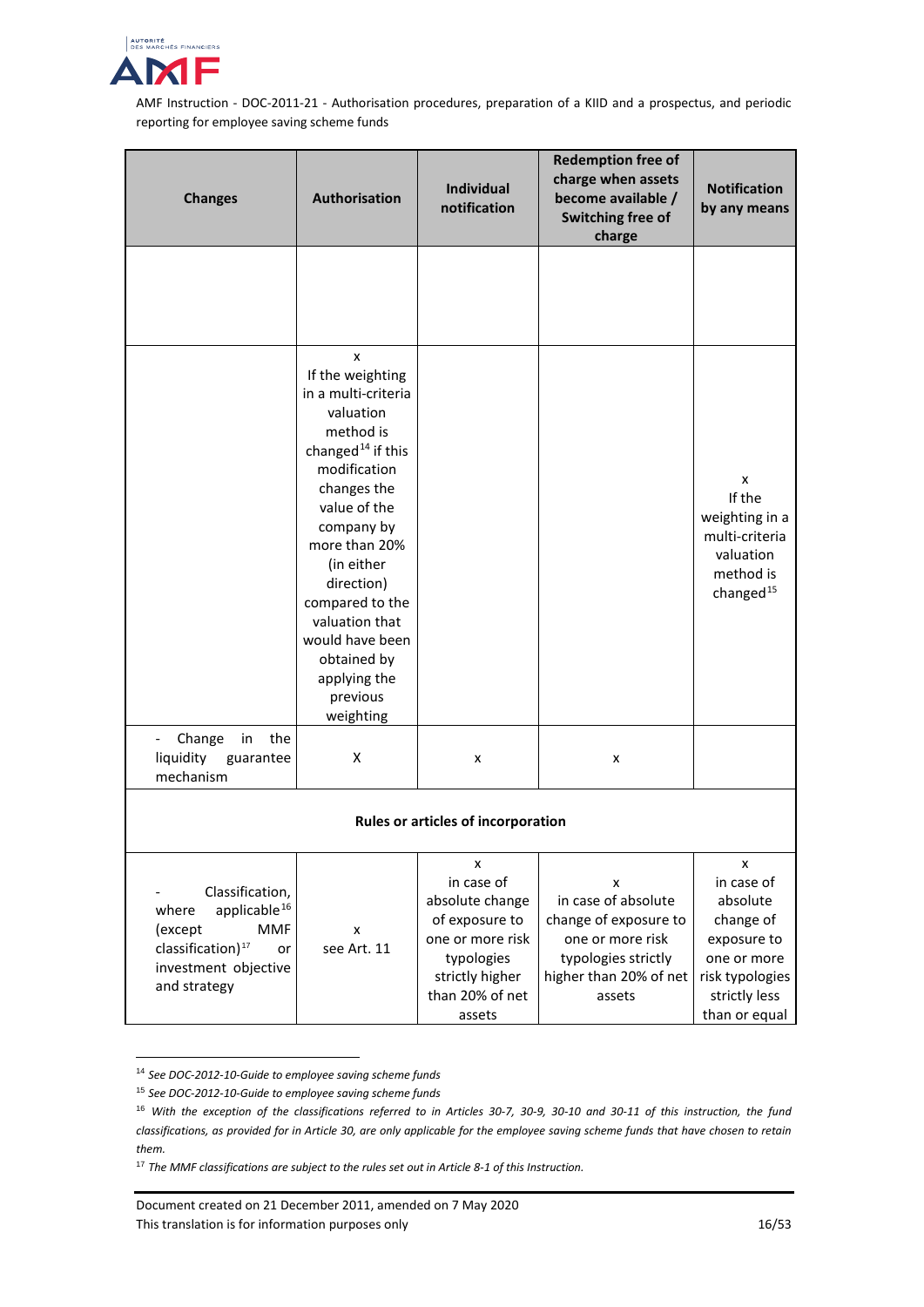

| <b>Changes</b>                                                                                             | Authorisation                                                                                                             | <b>Individual</b><br>notification                                                                                                         | <b>Redemption free of</b><br>charge when assets<br>become available /<br>Switching free of<br>charge                                | <b>Notification</b><br>by any means                                                                                                                                                                       |
|------------------------------------------------------------------------------------------------------------|---------------------------------------------------------------------------------------------------------------------------|-------------------------------------------------------------------------------------------------------------------------------------------|-------------------------------------------------------------------------------------------------------------------------------------|-----------------------------------------------------------------------------------------------------------------------------------------------------------------------------------------------------------|
|                                                                                                            |                                                                                                                           |                                                                                                                                           |                                                                                                                                     | to 20% of net<br>assets                                                                                                                                                                                   |
| Abandoning<br>of<br>classification <sup>18</sup><br>(except<br><b>MMF</b><br>classification) <sup>19</sup> |                                                                                                                           |                                                                                                                                           |                                                                                                                                     | x                                                                                                                                                                                                         |
| Institution<br>designated to receive<br>subscription-<br>redemption orders                                 |                                                                                                                           | x<br>Only if the<br>organisation is<br>eliminated                                                                                         |                                                                                                                                     | x<br>After the fact                                                                                                                                                                                       |
| - Auditor                                                                                                  | X<br>if the AMF staff<br>does not know<br>the auditor                                                                     |                                                                                                                                           |                                                                                                                                     | x<br>After the fact                                                                                                                                                                                       |
| of<br>Delegation<br>investment<br>management                                                               | Commitment by<br>the asset<br>management<br>company to<br>ensure<br>compliance with<br>its programme of<br>activity       | x<br>Delegation to a<br>company outside<br>the group of<br>more than 50%<br>of the net assets<br>of the employee<br>saving scheme<br>fund | x<br>Delegation to a<br>company outside the<br>group of more than<br>50% of the net assets<br>of the employee<br>saving scheme fund | x<br>Delegation to<br>a company<br>outside the<br>group of less<br>than 50% of<br>the net assets<br>of the<br>employee<br>saving<br>scheme fund,<br>or delegation<br>to a company<br>in the same<br>group |
| Delegation<br>of<br>administration<br>and<br>accounting                                                    | Commitment by<br>the<br>asset<br>management<br>company<br>to<br>ensure<br>compliance with<br>its programme of<br>activity |                                                                                                                                           |                                                                                                                                     |                                                                                                                                                                                                           |
| - Guarantor                                                                                                | X                                                                                                                         | x<br>(outside group)                                                                                                                      | x<br>(outside group)                                                                                                                | x<br>(intragroup)                                                                                                                                                                                         |

<span id="page-16-0"></span> <sup>18</sup> *In accordance with Article 30 of this instruction, the classifications referred to in Articles 30-7 (money market funds), 30-9 (formula funds), 30-10 (funds invested in securities of the company) and 30-11 (funds invested in less than one third of the securities of the company) cannot be abandoned on a decision by the employee saving scheme fund.*

<span id="page-16-1"></span><sup>19</sup> *The MMF classifications are subject to the rules set out in Article 8-1 of this Instruction.*

Document created on 21 December 2011, amended on 7 May 2020 This translation is for information purposes only 17/53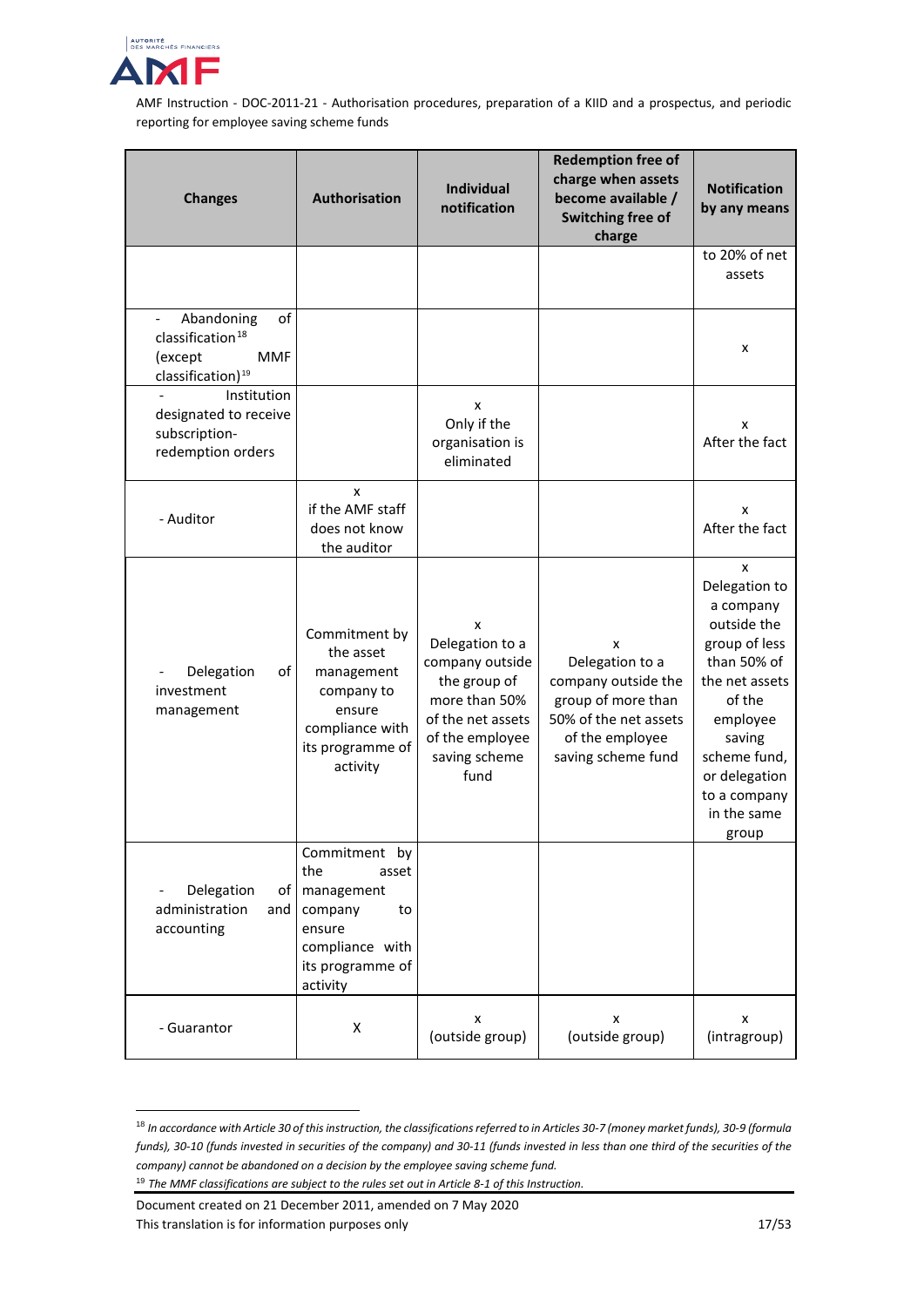

| <b>Changes</b>                                                                                                                                                                                    | Authorisation | Individual<br>notification                                                                      | <b>Redemption free of</b><br>charge when assets<br>become available /<br>Switching free of<br>charge                 | <b>Notification</b><br>by any means                                             |
|---------------------------------------------------------------------------------------------------------------------------------------------------------------------------------------------------|---------------|-------------------------------------------------------------------------------------------------|----------------------------------------------------------------------------------------------------------------------|---------------------------------------------------------------------------------|
| Guarantee<br>$\overline{\phantom{a}}$<br>or<br>protection (solely in                                                                                                                              |               |                                                                                                 |                                                                                                                      |                                                                                 |
| the interest of the<br>unitholders<br>or<br>shareholders)                                                                                                                                         | X             | x                                                                                               |                                                                                                                      |                                                                                 |
| of<br>the<br>Lapse<br>$\blacksquare$<br>the<br>guarantee<br>on<br>expiry date given in<br>the guarantee                                                                                           |               |                                                                                                 |                                                                                                                      | x                                                                               |
| - Change of the<br>holding threshold of<br>the UCITS or AIF                                                                                                                                       |               |                                                                                                 |                                                                                                                      | x                                                                               |
| Minimum initial<br>subscription amount                                                                                                                                                            |               |                                                                                                 |                                                                                                                      | x<br>After the fact                                                             |
| - Introduction of a<br>subscription<br>notice<br>period<br>or<br>modification of an<br>existing subscription<br>notice<br>period/Reduction of<br>existing<br>an<br>redemption<br>notice<br>period |               |                                                                                                 |                                                                                                                      | x                                                                               |
| - Introduction of a<br>redemption<br>notice<br>period or increase in<br>existing<br>an<br>notice<br>redemption<br>period                                                                          |               | x                                                                                               | x                                                                                                                    |                                                                                 |
| Gates                                                                                                                                                                                             | X             | x                                                                                               | x                                                                                                                    |                                                                                 |
| - Option to trigger<br>the<br>closing<br>or<br>reopening<br>οf<br>subscriptions                                                                                                                   |               |                                                                                                 |                                                                                                                      | x                                                                               |
| - Introduction of a<br>swing<br>pricing<br>mechanism                                                                                                                                              |               |                                                                                                 |                                                                                                                      | x                                                                               |
| - Increase in charges                                                                                                                                                                             |               | x<br>If items:<br>$-1 + 2^* + 3$ :<br>-or $4:$<br>- or $5**$ are<br>increased and<br>payable by | x<br>If items:<br>$-1 + 2^* + 3$ :<br>$-$ or 4:<br>- or 5** are increased<br>and payable by<br>unitholders/sharehold | x<br>After the fact<br>if payable by<br>the company<br>If this is<br>payable by |

Document created on 21 December 2011, amended on 7 May 2020 This translation is for information purposes only 18/53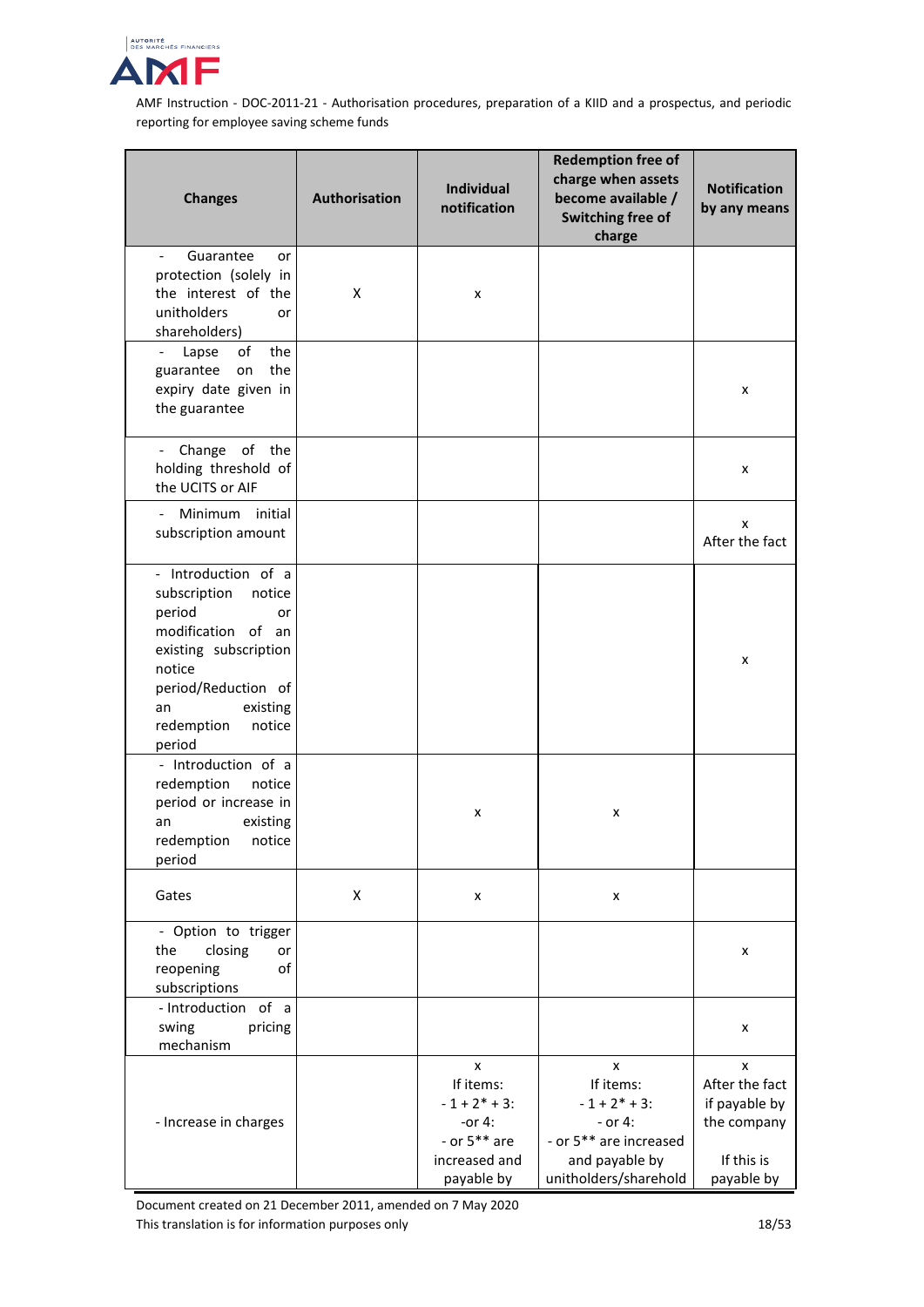

| <b>Changes</b>                                                                                                      | Authorisation | Individual<br>notification                                                                                                                                                                                                                                                                                                                                                                                                                     | <b>Redemption free of</b><br>charge when assets<br>become available /<br>Switching free of                                                                                                                                                                                                                                                                                                                           | <b>Notification</b><br>by any means                                                                                                                                                                                                                                                                                                                               |
|---------------------------------------------------------------------------------------------------------------------|---------------|------------------------------------------------------------------------------------------------------------------------------------------------------------------------------------------------------------------------------------------------------------------------------------------------------------------------------------------------------------------------------------------------------------------------------------------------|----------------------------------------------------------------------------------------------------------------------------------------------------------------------------------------------------------------------------------------------------------------------------------------------------------------------------------------------------------------------------------------------------------------------|-------------------------------------------------------------------------------------------------------------------------------------------------------------------------------------------------------------------------------------------------------------------------------------------------------------------------------------------------------------------|
|                                                                                                                     |               | unitholders/shar<br>e-holders (see<br>table in rules or<br>articles of<br>incorporation)<br>Takes effect one<br>month after<br>investors have<br>been informed<br>* if item 2 is<br>increased by<br>more than 10<br>basis points per<br>calendar year<br>(except for<br>money market<br>employee saving<br>scheme funds or<br>short-term<br>money market<br>employee saving<br>scheme funds)<br>**if increased or,<br>where<br>applicable, the | charge<br>ers (see table in rules<br>or articles of<br>incorporation)<br>*if item 2 is increased<br>by more than 10 basis<br>points per calendar<br>year (except for<br>money market<br>employee saving<br>scheme funds or<br>short-term money<br>market employee<br>saving scheme funds)<br>**if increased or,<br>where applicable, the<br>maximum portion of<br>performance that may<br>be charged is<br>increased | unitholders/s<br>hare-holders<br>and if item 2<br>is increased<br>by 10 basis<br>points or<br>more per<br>calendar year<br>(except for<br>money<br>market<br>employee<br>saving<br>scheme funds<br>or short-term<br>money<br>market<br>employee<br>saving<br>scheme<br>funds) and<br>subject to this<br>being<br>specifically<br>detailed in<br>the<br>prospectus |
|                                                                                                                     |               | maximum<br>portion of<br>performance<br>that may be<br>charged is<br>increased                                                                                                                                                                                                                                                                                                                                                                 |                                                                                                                                                                                                                                                                                                                                                                                                                      |                                                                                                                                                                                                                                                                                                                                                                   |
| Order<br>centralisation<br>(time<br>and date)                                                                       |               |                                                                                                                                                                                                                                                                                                                                                                                                                                                |                                                                                                                                                                                                                                                                                                                                                                                                                      | x                                                                                                                                                                                                                                                                                                                                                                 |
| - Decrease in the<br>frequency of<br>net<br>asset<br>value<br>calculations                                          |               | x                                                                                                                                                                                                                                                                                                                                                                                                                                              | x                                                                                                                                                                                                                                                                                                                                                                                                                    |                                                                                                                                                                                                                                                                                                                                                                   |
| - Increase in the<br>number<br>of<br>days<br>between<br>the<br>centralisation<br>date<br>and the settlement<br>date |               | x                                                                                                                                                                                                                                                                                                                                                                                                                                              | x                                                                                                                                                                                                                                                                                                                                                                                                                    |                                                                                                                                                                                                                                                                                                                                                                   |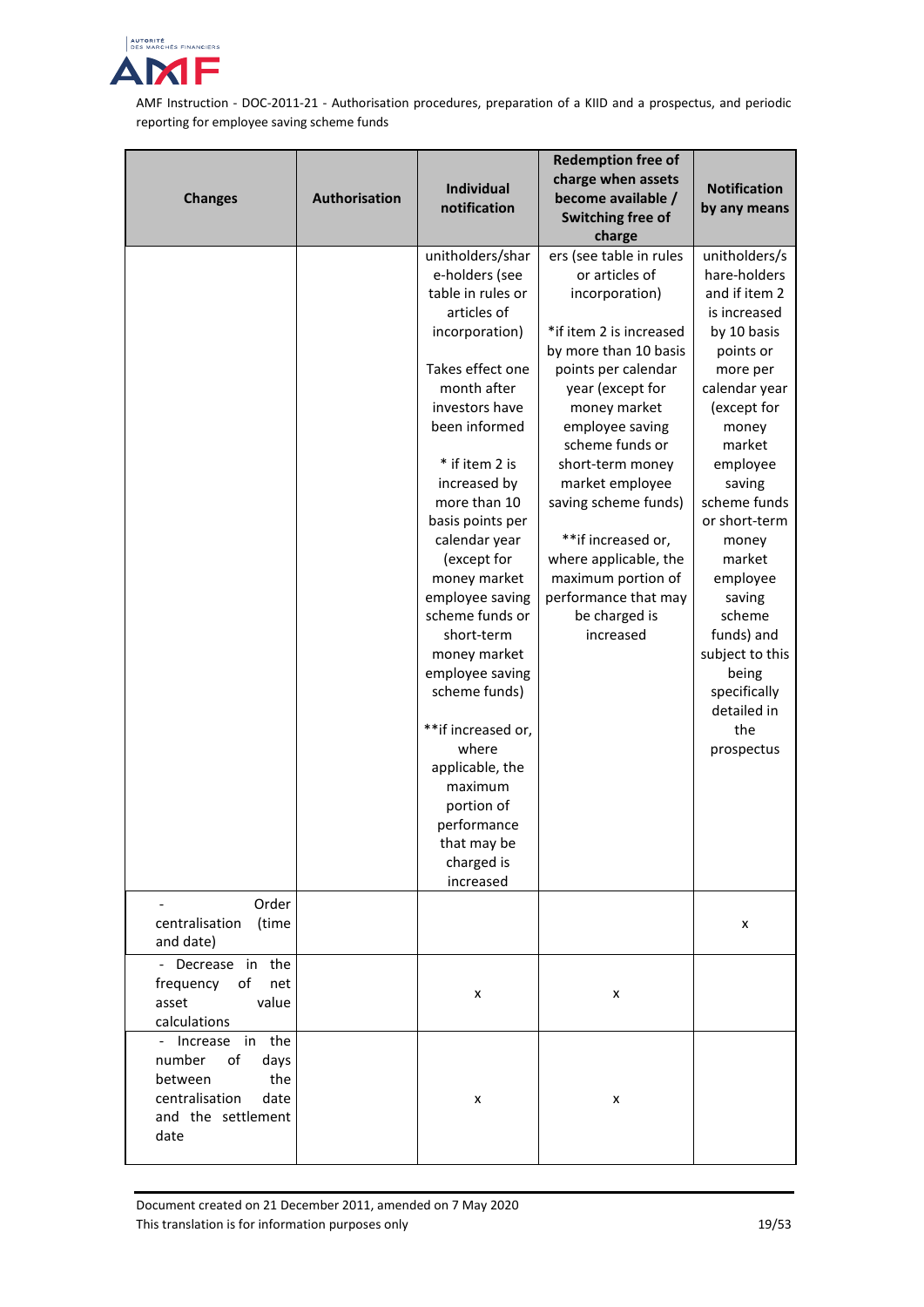

| <b>Changes</b>                                                                                                                             | Authorisation | <b>Individual</b><br>notification                                                                                       | <b>Redemption free of</b><br>charge when assets<br>become available /<br>Switching free of<br>charge | <b>Notification</b><br>by any means                                                                                               |
|--------------------------------------------------------------------------------------------------------------------------------------------|---------------|-------------------------------------------------------------------------------------------------------------------------|------------------------------------------------------------------------------------------------------|-----------------------------------------------------------------------------------------------------------------------------------|
| Frequency<br>of<br>$\overline{\phantom{a}}$<br>distributions                                                                               |               |                                                                                                                         |                                                                                                      | x                                                                                                                                 |
| - Base currency of<br>one unit/share class                                                                                                 |               | x                                                                                                                       | X                                                                                                    |                                                                                                                                   |
| Creation/elimination<br>of a unit or share<br>class (C, D or other if<br>there are no holders<br>in the unit or share<br>class eliminated) |               |                                                                                                                         |                                                                                                      | x<br>After the fact                                                                                                               |
| Liquidation of a<br>$\overline{\phantom{a}}$<br>unit/share category <sup>20</sup>                                                          | X             | x<br>Only for<br>unitholders or<br>shareholders of<br>the relevant unit<br>or share class                               |                                                                                                      | X<br>After the fact<br>only for<br>unitholders or<br>shareholders<br>of the unit or<br>share classes<br>that are not<br>concerned |
| - Reverse split of a<br>unit<br>share<br>or<br>category                                                                                    |               | x<br>Only for<br>unitholders or<br>shareholders of<br>the relevant unit<br>or share class<br>(eliminated<br>$unit(s)$ ) |                                                                                                      | x<br>Only for<br>unitholders or<br>shareholders<br>of the unit or<br>share classes<br>that are not<br>concerned                   |
| - Splits of a unit or<br>share<br>category,<br>decimalisation                                                                              |               |                                                                                                                         |                                                                                                      | x                                                                                                                                 |
| - Accounting year                                                                                                                          |               |                                                                                                                         |                                                                                                      | x                                                                                                                                 |
| - Rules for valuing<br>securities<br>not<br>admitted to trading<br>regulated<br>a<br>on<br>market                                          |               |                                                                                                                         |                                                                                                      | x                                                                                                                                 |

Any change to the legal structure of the employee saving scheme fund (conversion of an employee saving scheme fund into a feeder fund, conversion of an umbrella employee saving scheme fund) is a change subject to pre-approval.

<span id="page-19-0"></span> <sup>20</sup> *Except where an employee saving scheme fund is wound up following the redemption of all shares and units on the initiative of the unitholders or shareholders (see article 18-2 of this instruction).*

Document created on 21 December 2011, amended on 7 May 2020 This translation is for information purposes only 20/53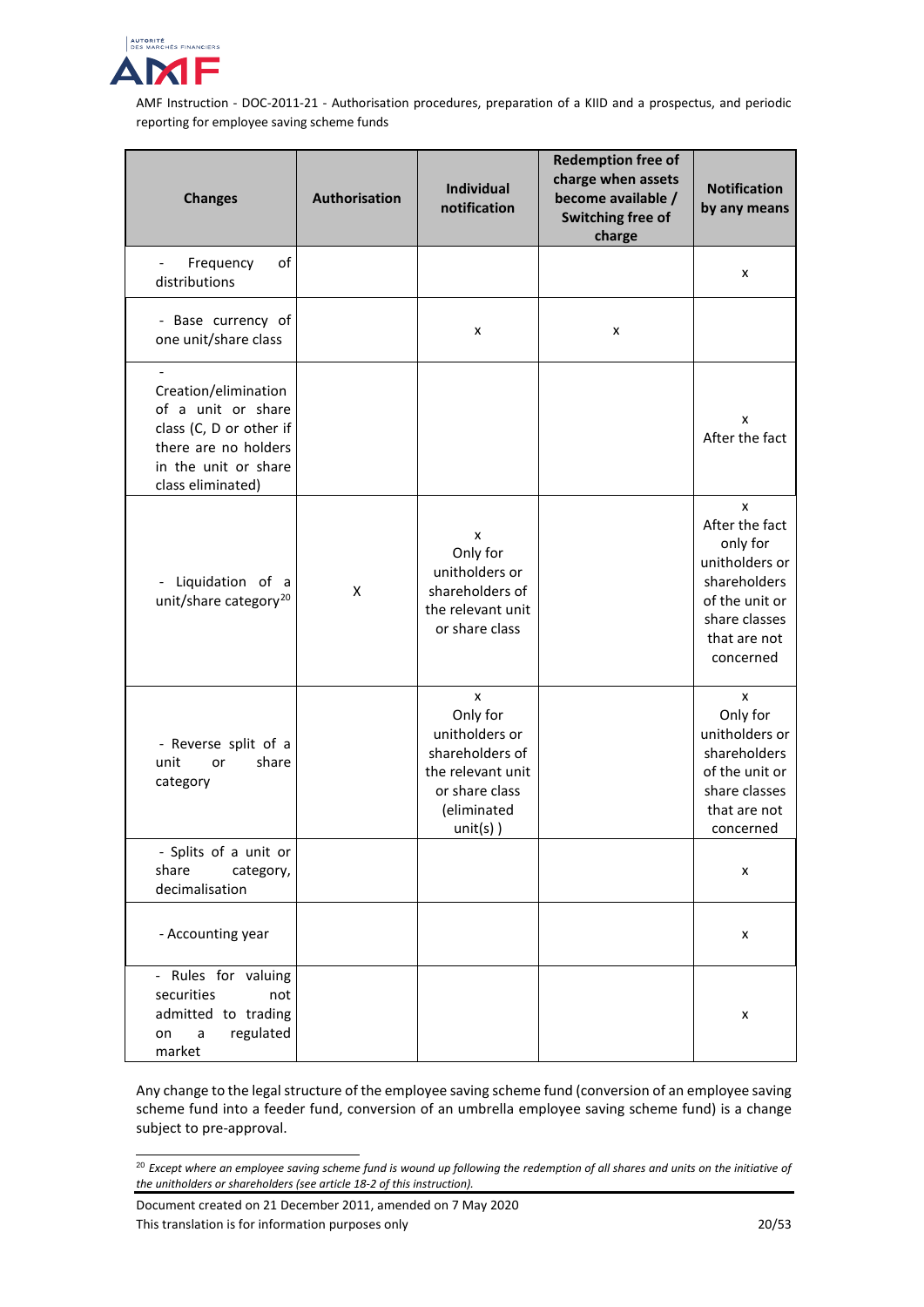

Transactions to merge or wind up an employee saving scheme fund (except where the undertaking is wound up following the redemption of all shares or units) are also changes subject to pre-approval.

The treatment of changes that are specific to money market funds is set out in Articles 8-1 and 8-2 of this Instruction.

In accordance with Article 6 of this instruction, if a proposed change, such as an amendment of the fund rules or articles of incorporation, for example, is not covered by Article 8 of this instruction, the management company will contact the AMF beforehand to determine the appropriate way of handling it.

#### **Article 8-1 Specific provisions for money market funds.**

The table below presents the changes that are likely to occur during the lifetime of a money market fund or of a fund wishing to become a money market fund, **without prejudice** to the application of the provisions of Article 8.

|                                                                      |                          | Specific changes linked to MMF authorisation |                    |                           |
|----------------------------------------------------------------------|--------------------------|----------------------------------------------|--------------------|---------------------------|
| Changes                                                              | <b>MMF</b> authorisation | Individual                                   | of<br>Exit<br>free | Notification<br>by<br>any |
|                                                                      |                          | notification                                 | charge             | means                     |
| Obtain<br><b>MMF</b><br>authorisation<br>for an existing<br>fund     | X                        |                                              |                    | X                         |
| Change of type<br>from<br>(e.g.<br><b>CNAV</b><br>to<br>$VNAV)^{21}$ | X                        | X                                            | X                  |                           |
| Exit from the<br>scope of the<br><b>MMF</b><br>Regulation            | X                        | X                                            | X                  |                           |

N.B.:

j

- Where the change that is made requires both MMF authorisation under the terms of this article and pre-approval under the terms of Article 8, the fund must file the application to change the AIF and the MMF authorisation application in a single file in the GECO database. This single file will be processed in accordance with the procedures set out in Articles 15 and 16 of this Instruction.
- For an exit from the scope of the MMF Regulation, the abandonment of the authorisation is notified to the AMF. The individual notification obligation with the possibility of an exit free of charge allows investors to identify that the fund no longer has AMF authorisation;
- For a fund already authorised as an MMF, a change from short-term to standard or vice-versa without a change of type (e.g. from short-term VNAV to standard VNAV), does not require authorization under the terms of the MMF Regulation and is assessed on the basis of Article 8.

# **Article 8-2. Specific regime under Article 17 (7) of the MMF Regulation – investment of fund assets in money market instruments issued or guaranteed by an issuer of public debt**

In accordance with the provisions of Article 17 (7) of the MMF Regulation, a money market fund may invest up to 100% of its assets in securities issued by the same issuer of public debt, provided that the

<span id="page-20-0"></span>*<sup>21</sup> By the terms of Article 3(2) of Regulation [\(EU\) 2017/1131,](https://eur-lex.europa.eu/legal-content/FR/TXT/PDF/?uri=CELEX:32017R1131&from=FR) an new MMF authorisation must be delivered. Automatic transformations of CNAV and LVNAV funds into VNAV funds in the event of extended suspensions of redemptions (see Article 34(2) of Regulation (EU)* [2017](https://eur-lex.europa.eu/legal-content/FR/TXT/PDF/?uri=CELEX:32017R1131&from=FR)*/1131) do not require a new MMF authorisation.*

Document created on 21 December 2011, amended on 7 May 2020 This translation is for information purposes only 2008 2008 2008 2009 2008 2016 2016 2017 2017 2017 2017 2017 201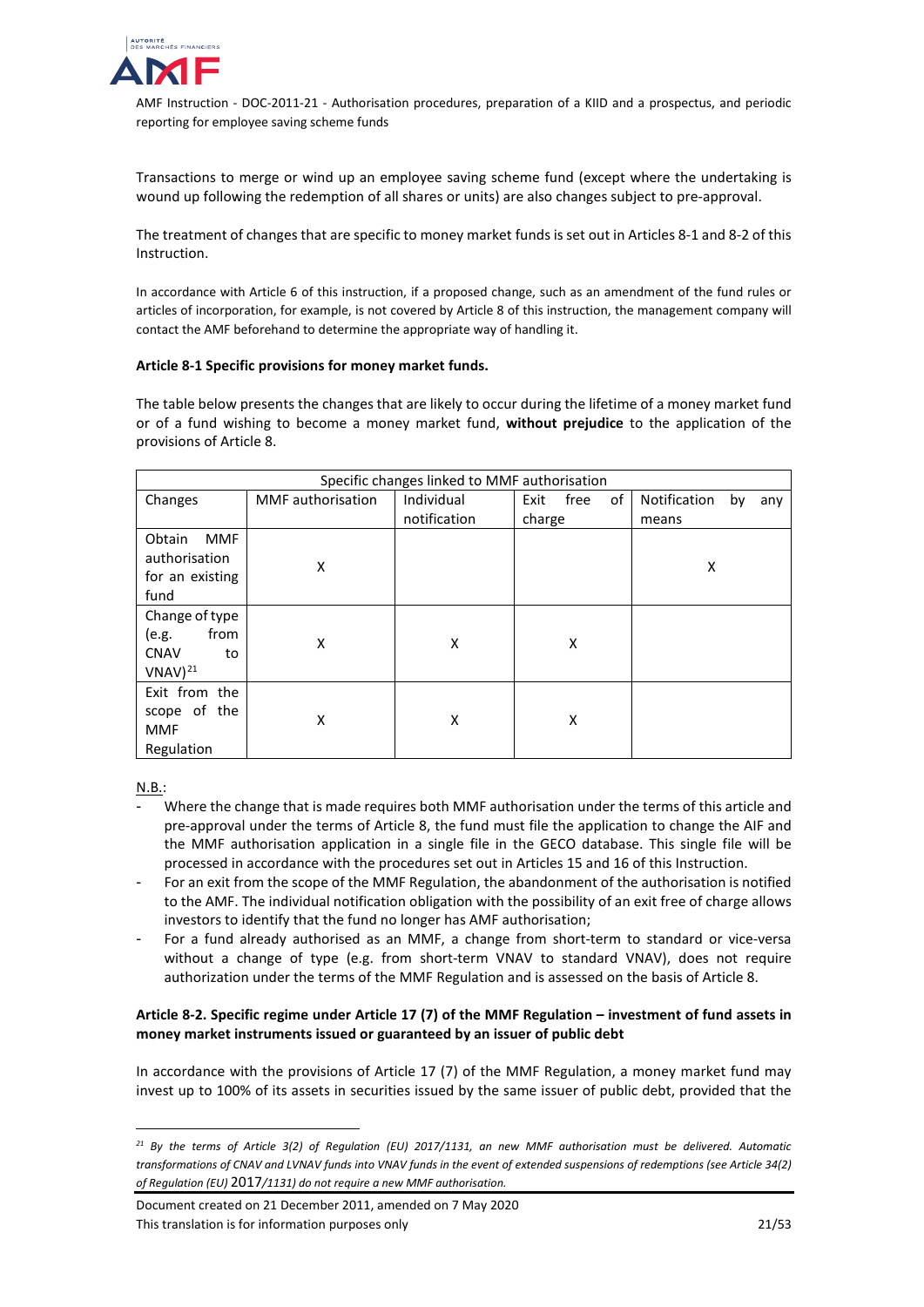

issues are diversified, investors are informed and authorization is delivered by the competent authority for the fund.

The AMF authorises money market funds to make use of this derogation provided that they apply the conditions referred to in Article 17 (7) of the MMF Regulation.

In practice, the AMF is likely to examine any use of the Article 17 derogation in two hypotheses:

- **At the money market fund authorisation stage**: the money market fund indicates its intention to make use of the Article 17 (7) derogation in its authorisation application (see Article 2.4);
- **During the life of the money market fund**: use of the Article 17 (7) derogation is deemed to be a change of investment policy on the terms set out in Article 11 of this Instruction.

#### **Article 9 - Changes affecting the parties**

I. Change of the management company of the employee saving scheme fund

Any change affecting the appointment of the management company of the employee saving scheme fund constitutes a change subject to pre-approval. The AMF grants authorisation for such changes, as applicable, when the management company's programme of activity is updated.

II. Change affecting the depositary of the employee saving scheme fund

Any change affecting the appointment of the depositary institution for the assets of the employee saving scheme fund constitutes a change that is subject to pre-approval. The AMF grants authorisation for such changes, as applicable, when the management company's programme of activity is updated.

In any event, the employee saving scheme fund must be able to prove the effective appointment of a depositary institution for its assets at all times.

III. Delegation of the administrative management and/or accounting of the employee saving scheme fund

Delegation of the administrative management and/or accounting of the employee saving scheme fund does not constitute a change subject to pre-approval. It may be done only in accordance with the requirements referred to in Article 321-97<sup>[22](#page-21-0)</sup> or, as appropriate, Article 318-62<sup>[23](#page-21-1)</sup> of the AMF General Regulation. The central administration of the employee saving scheme fund must be located in France. The management company's programme of activity must describe the administrative management and/or accounting structure of the employee saving scheme fund under its management and specify how much administrative management and accounting is delegated.

IV. Delegation of investment management of the AIF

<span id="page-21-0"></span> <sup>22</sup> *For asset management companies covered by title I quater of book III of the AMF General Regulation for their AIF management activity.*

<span id="page-21-1"></span><sup>23</sup> *For asset management companies covered by title I bis of book III of the AMF General Regulation for their AIF management activity.*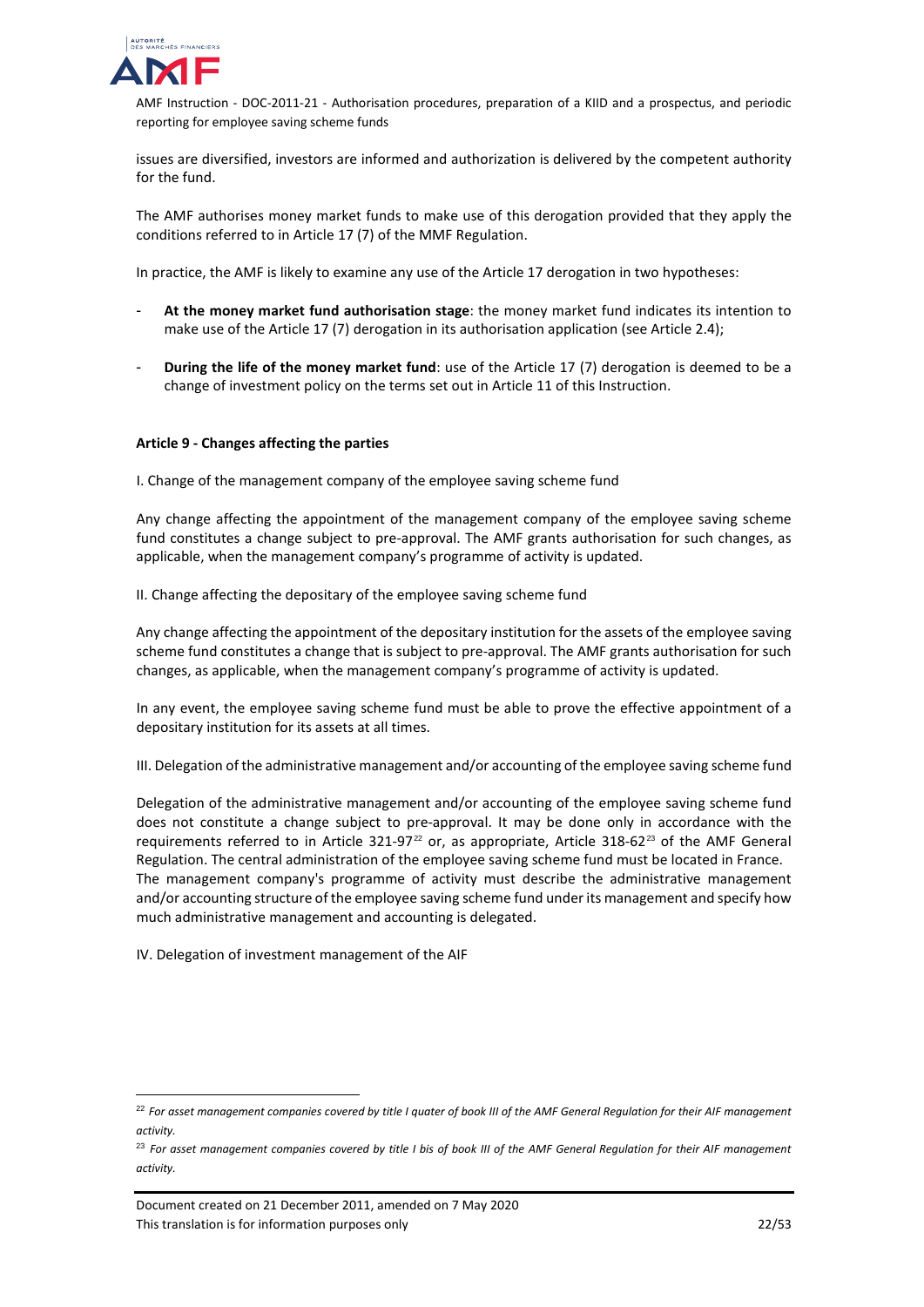

An asset management company authorised in France may delegate the investment management of an employee saving scheme fund in accordance with the requirements referred to in Article 321-97<sup>[24](#page-22-0)</sup> or, as appropriate, Article 318-62<sup>[25](#page-22-1)</sup> of the AMF General Regulation.

Any change affecting the appointment of the delegated investment manager of the employee saving scheme fund constitutes a change subject to ex-post notification. Delegation of investment management must be consistent with the asset management company's programme of activity. In particular, any plan to sub-delegate investment management requires the explicit approval of the AMF as part of the management company's programme of activity, before being implemented in an AIF.

The AIF must notify the AMF, using the form in Annex VIII of this instruction, of any change affecting a delegated investment manager or a sub-delegated investment manager.

If a SICAVAS delegates all its investment management to a management company, any change affecting the appointment of the delegated management company constitutes a change to the SICAVAS that is subject to pre-approval, in accordance with the requirements referred to in I. above. A SICAVAS may use sub-delegated investment managers subject to the same requirements set out in the first and second paragraphs of point IV of this article.

V. Statutory auditor of the AIF

The appointment of a statutory auditor by the AIF will be deemed to have the AMF's approval if the appointment of the auditor has already been approved by the AMF as part of the formation of another AIF authorised by the AMF.

VI. Change of account-keeper

This change is not considered to be a change subject to AMF authorisation.

## **Article 10 – Change to the structure of an AIF or to its operating rules**

Any change to the structure of an AIF is subject to pre-approval if it entails:

1° converting an employee saving scheme fund covered by Article L. 214-164 of the Monetary and Financial Code to an employee saving scheme fund covered by Article L. 214-165 of the same Code, or vice-versa;

2° converting an employee saving scheme fund to an umbrella employee saving scheme fund, or viceversa;

3° converting an employee saving scheme fund to an employee buyout fund, or vice-versa;

4° changing the valuation rules for securities not admitted to trading on a regulated market;

5° changing a mechanism that guarantees the liquidity of an employee saving scheme fund.

## **Article 11 – Change of the investment policy of the AIF**

Any change affecting the investment strategy constitutes a change subject to pre-approval if it concerns:

#### 1° The management method used by the AIF

For example, a change to the methods for picking financial instruments will be deemed to be a change to the AIF that is subject to pre-approval and, as such, requires authorisation. On the other hand, a change in the benchmark sector does not require authorisation as a change subject to pre-approval.

2° Risk and reward profile of the AIF

Document created on 21 December 2011, amended on 7 May 2020 This translation is for information purposes only 23/53

<span id="page-22-0"></span> <sup>24</sup> *For asset management companies covered by title I quater of book III of the AMF General Regulation for their AIF management activity.*

<span id="page-22-1"></span><sup>25</sup> *For asset management companies covered by title I bis of book III of the AMF General Regulation for their AIF management activity.*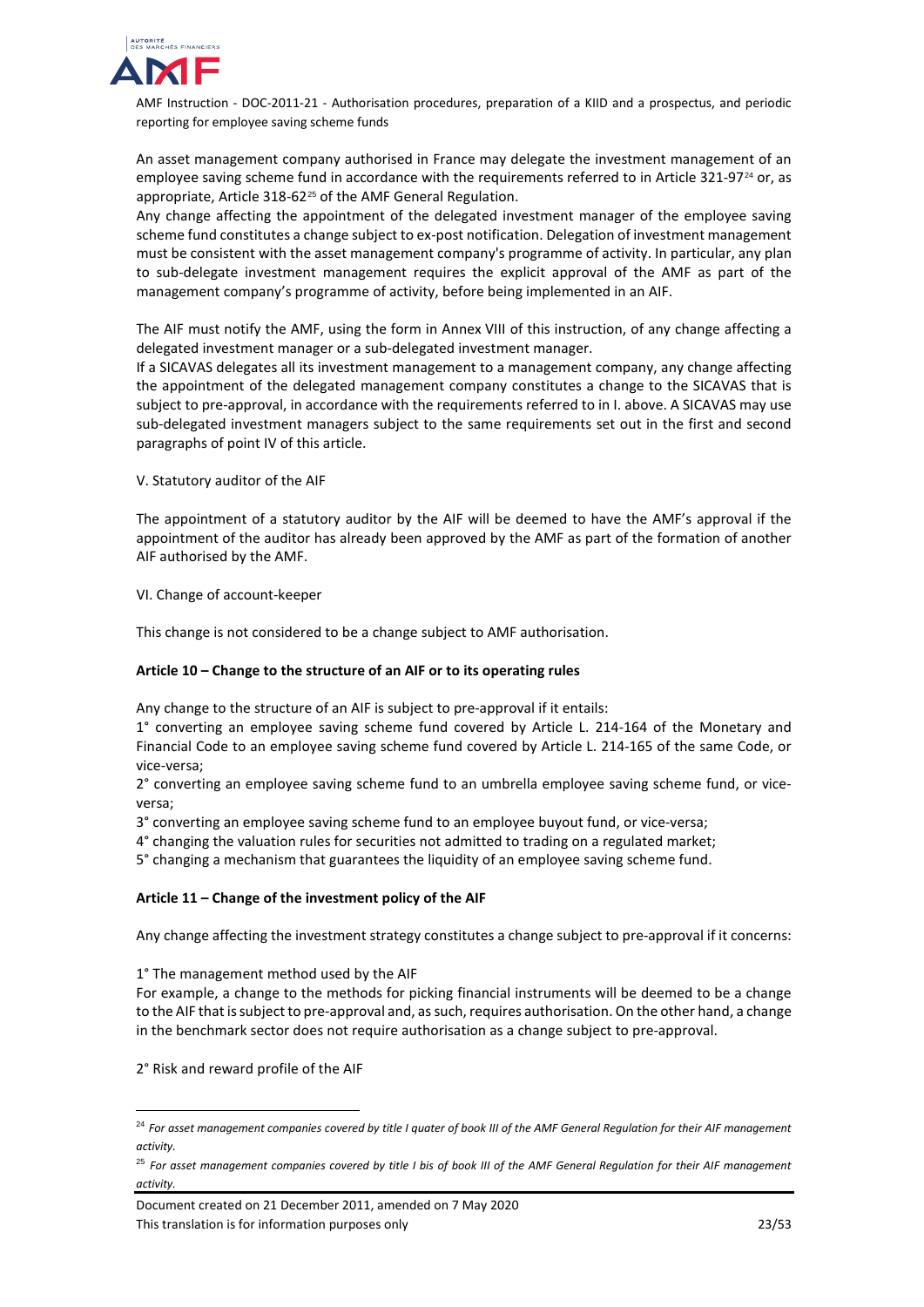

Change of the risk and reward profile is assessed if the change of the level of risk stemming from a change in investment objectives or policy is greater than 20% of net assets in terms of exposure, with the exception of employee saving scheme funds invested in securities not admitted to trading on a regulated market.

In the latter case, the change of the risk and reward profile is assessed if the change of the level of risk stemming from a change in investment objectives or policy is greater than 20% of net assets in terms of exposure. For instance, the consideration of non-financial criteria is subject to authorisation by the AMF in the event that it changes the risk scale level of the UCITS.

3. Guarantee of the AIF.

## **Article 11-1: Option to close or reopen subscriptions**

The AIF provides for the option of partially or fully closing subscriptions in its fund rules or articles of incorporation as of its creation. For existing funds, the fund rules or articles of incorporation provide for this option at the next update of the fund's regulatory documentation, and no later than 30 June 2019, without this amendment being subject to authorisation.

Existing unitholders shall be informed by any means possible of the triggering of this tool, as well as of the threshold and the objective situation that enabled the partial or total closing to be triggered. In the case of partial closing, this information by any means will explicitly specify the terms under which existing unitholders may subscribe following the closing. For example, setting a cap on subscriptions for each net asset value may be considered.

On falling below the triggering threshold, the reopening of subscriptions is possible, but not mandatory. The modification in the objective situation invoked or the triggering threshold of the tool is the responsibility of the asset management company and must always be carried out in the interest of the unitholders. The exact reasons for these modifications must be explained to unitholders in the information by any means.

The removal of the tool, or the absence of the removal of the tool motivated by a change of threshold or objective situation, in the event of falling below the threshold mentioned in the most recent information by any means, must also be the object of information by any means.

## **Article 12 - Master and feeder structures[26](#page-23-0)**

Conversion of an AIF to a feeder AIF as well as changes to feeder AIFs are assessed with reference to Articles 10 and 11 of this Instruction.

#### **Article 13 - Notification and/or consent of the depositary and the statutory auditor**

I. Any change to an AIF that requires pre-approval must obtain the unqualified consent of the depositary before the authorisation application is filed with the AMF.

II. Any change to an AIF that is subject to ex-post notification requires the prior disclosure to or consent of the depositary before it is implemented in accordance with the terms of the agreement between the management company and its depositary. The management company must make the notification or consent of the depositary available to the AMF.

III. The statutory auditor of the AIF must be informed of all changes, whether subject to pre-approval or to ex-post notification.

The statutory auditor of the employee saving scheme fund must be informed beforehand of any planned modifications, particularly in the following cases:

Document created on 21 December 2011, amended on 7 May 2020 This translation is for information purposes only 24/53

<span id="page-23-0"></span> <sup>26</sup> *The master/feeder structure is excluded:* 

*<sup>-</sup> on the one hand, from the regime of FCPEs subject to Article L. 214-165 of the Monetary and Financial Code on account of the rules applicable to them;* 

*<sup>-</sup>on the other hand, from Article L. 214-165-1 of said Code pursuant to Article 424-17 of the AMF General Regulation.*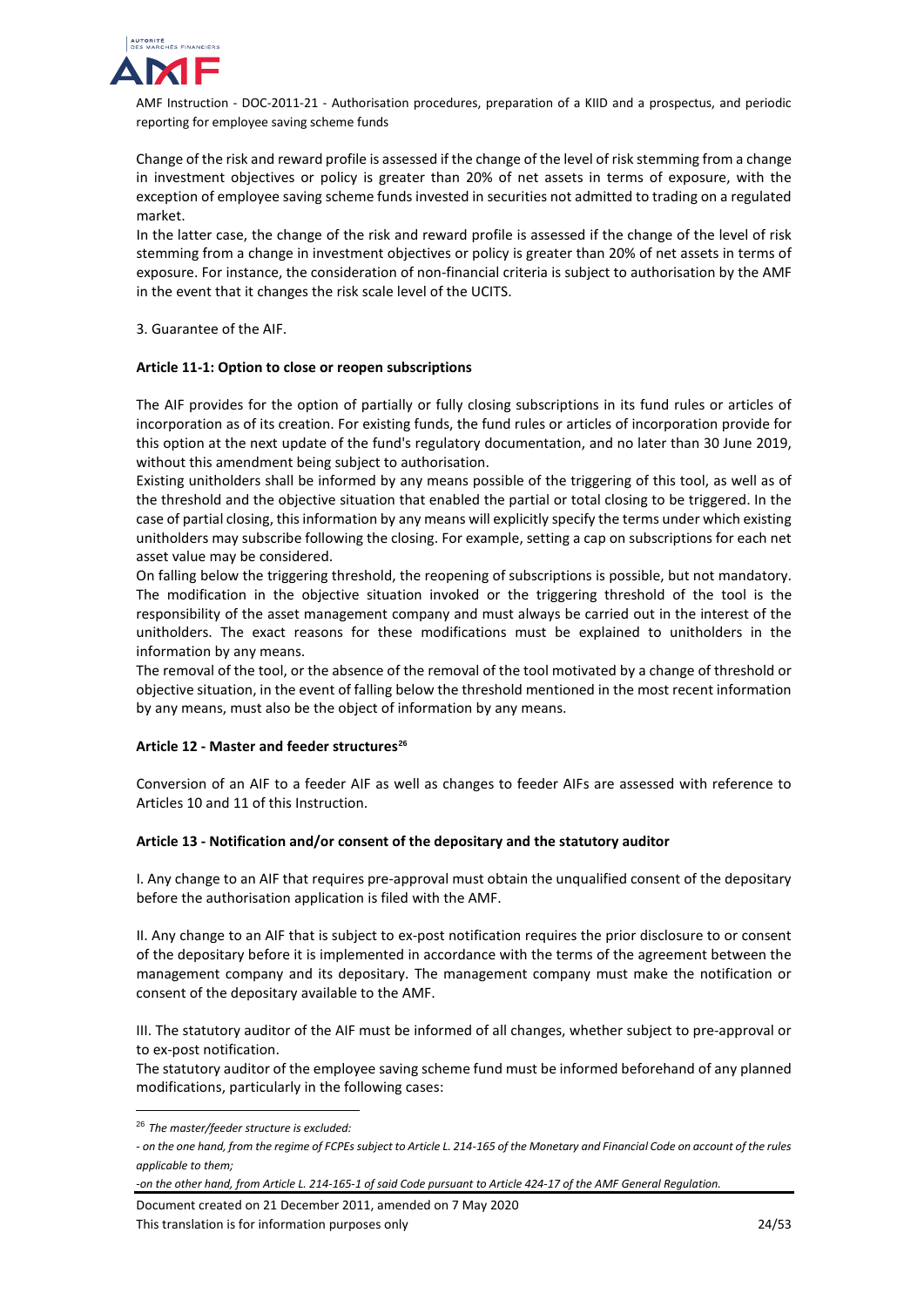

- changes affecting the mechanism guaranteeing the liquidity of the securities;
- changes to the valuation rules for securities not admitted to trading on a regulated market that are held by the employee saving scheme fund.

#### <span id="page-24-0"></span>**Sub-section 2 - Changes subject to pre-approval**

Authorisation process and authorisation waiting period for a change requiring pre-approval to an employee saving scheme fund

| <b>Step</b>    | Management company of an FCP or a SICAVAS                                                                                           | Autorité des Marchés Financiers                                                                                                                                                                               |
|----------------|-------------------------------------------------------------------------------------------------------------------------------------|---------------------------------------------------------------------------------------------------------------------------------------------------------------------------------------------------------------|
| 1              | Filing of an authorisation application for a change<br>subject to pre-approval                                                      |                                                                                                                                                                                                               |
|                |                                                                                                                                     | Compliance verification                                                                                                                                                                                       |
| 2              |                                                                                                                                     | Acknowledgement of receipt of the application<br>by the AMF specifying the waiting time for the<br>authorisation decision or return of application<br>with an explanation of the reasons for its<br>rejection |
|                |                                                                                                                                     | Examination of the application                                                                                                                                                                                |
| 3              |                                                                                                                                     | Possible contact with the applicant                                                                                                                                                                           |
| 4              |                                                                                                                                     | Request for further information, which may or<br>may not require the management company to<br>submit a supplementary information sheet                                                                        |
| 4 bis          | Where applicable, filing of a supplementary<br>information sheet and the information requested<br>within 60 days of the request     |                                                                                                                                                                                                               |
|                |                                                                                                                                     | Receipt of the supplementary information sheet<br>and the information requested                                                                                                                               |
| 4 ter          |                                                                                                                                     | Acknowledgement of receipt stipulating the new<br>expiry date of the new authorisation waiting<br>period                                                                                                      |
| 5              |                                                                                                                                     | Notice of the decision to grant or refuse<br>authorisation, or implicit authorisation decision                                                                                                                |
| 6              | Notification of holders individually, through the<br>press or<br>any<br>medium,<br>depending<br>the<br>on<br>circumstances          |                                                                                                                                                                                                               |
| $\overline{7}$ |                                                                                                                                     | Updating of the GECO database                                                                                                                                                                                 |
| 8              | Filing of final Key Investor Information Document<br>(KIID) and prospectus in accordance with the<br>process stipulated in Annex XV |                                                                                                                                                                                                               |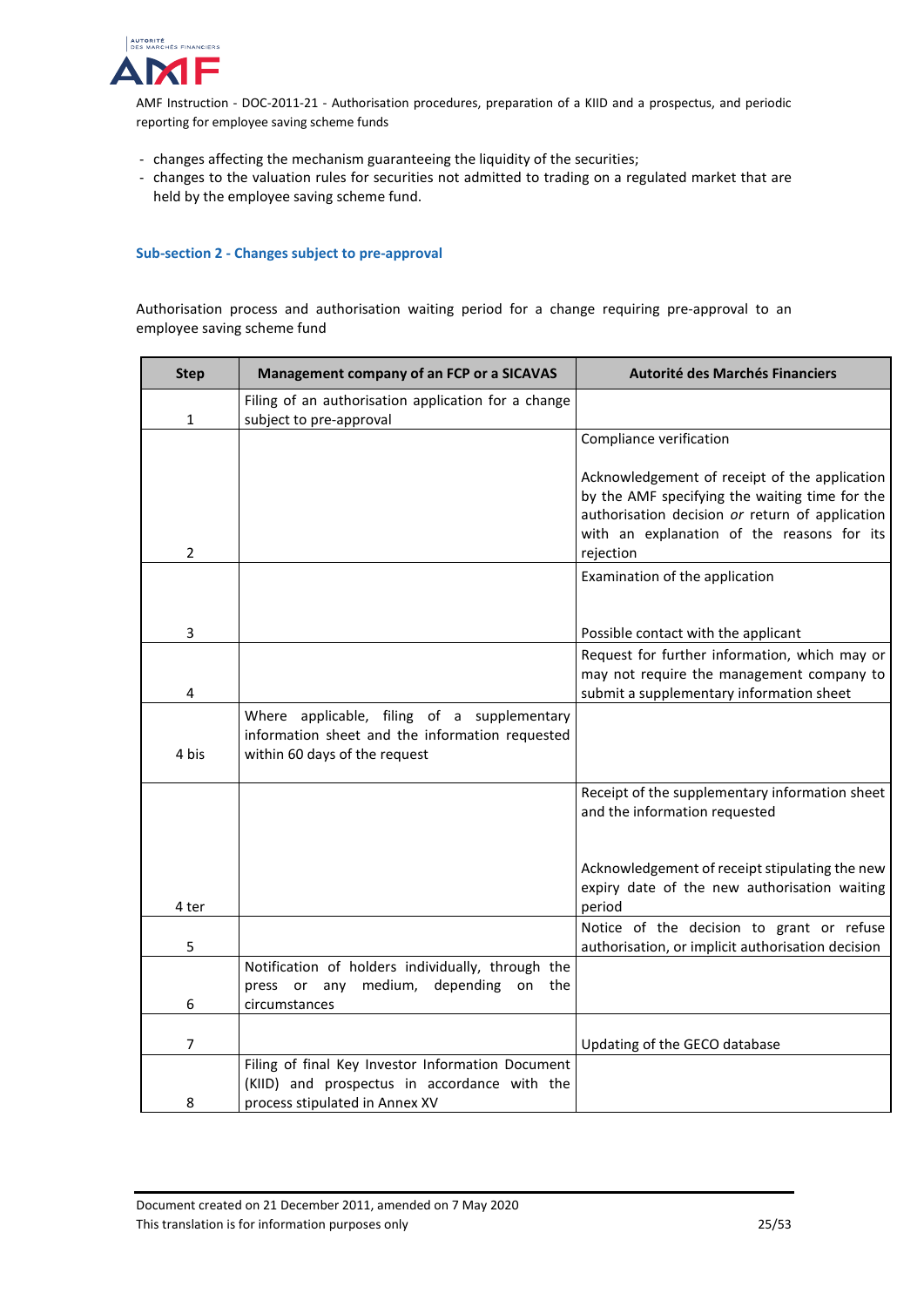

# **Authorisation waiting times**

| Type of operation                              | <b>Waiting time</b>                       |  |
|------------------------------------------------|-------------------------------------------|--|
| Change subject to pre-approval to a feeder AIF | 15 business days<br>(approx. 13 weekdays) |  |
| Mergers and demergers                          | 20 business days<br>(approx. 17 weekdays) |  |
| Other changes subject to pre-approval          | 8 weekdays                                |  |

## **Article 14 - Filing the authorisation application**

## **Article 14 - 1 – Usual case**

Any changes subject to pre-approval must be submitted to the AMF as a file that includes: 1° Two copies – only one copy if the application is filed on-line – of the authorisation form in Annex VI. Each section must be filled in and the sections affected by the change must be clearly identified;

2° Where the change requiring pre-approval is subject to the prior agreement of the supervisory board, a simple letter stating the reason for the change and the date of validation by the supervisory board, and confirming that the board meeting was duly held and proceeded in accordance with the requirements set forth in the rules. The management company shall make the minutes of the supervisory board available to the AMF;

3° The attachments mentioned in Annex VI, along with any other document that the management company deems necessary for the examination of the application.

If an identical change subject to pre-approval affects more than one AIF, the AMF may allow the authorisation applications to be filed together at the request of the management company or the SICAV.

The application may be filed on-line through the extranet of the GECO database in the area reserved for the management company.

## **Article 14-2 - Special case – Merger/Acquisition of an employee saving scheme fund**

The merger or demerger must be approved by the supervisory board or the board of directors of the contributing AIF. The transaction must also be approved by the supervisory board or board of directors of the beneficiary AIF, unless its rules or articles of incorporation provide that it should receive assets from other AIFs.

If the supervisory board is unable to meet, the management company shall draft a report to that effect and, if a new supervisory board cannot be formed, the management company, in agreement with the depositary, shall be permitted to transfer the assets of the employee saving scheme fund to a multicompany fund.

The merger or demerger must be completed within three months of receiving authorisation from the AMF (except in the case of a merger of a temporary FCPE into an employee shareholding AIF). Failing this, the authorisation may be declared null and void.

## **Article 14-3 - Special case – Winding up/Liquidation**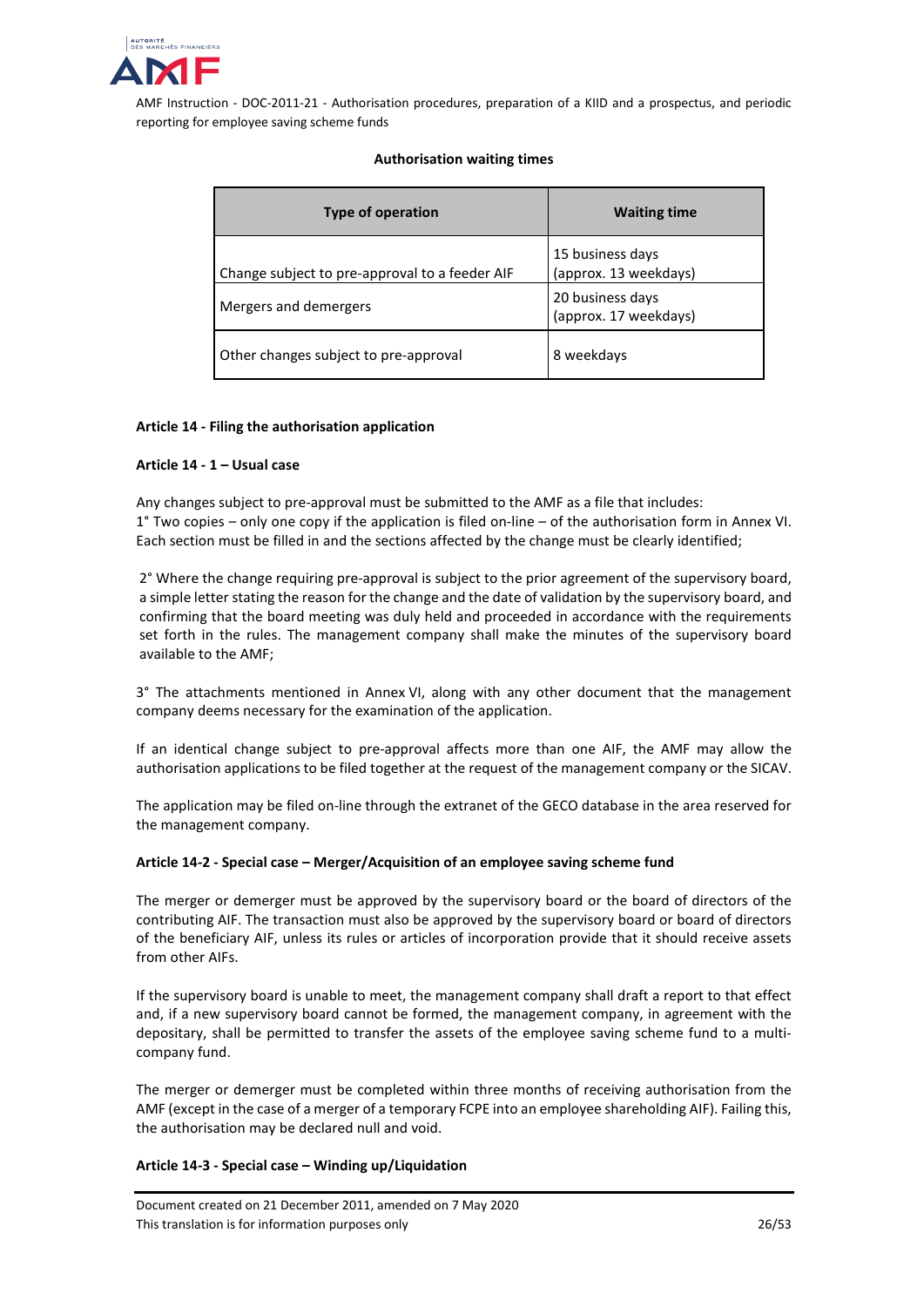

Where all existing units or shares become available, the management company or, where such is the case, the SICAVAS or the depositary, may liquidate the AIF.

If unavailable units or shares continue to exist after the lifespan of the AIF, as indicated in the rules or articles of incorporation, the management company shall take the necessary steps to maintain the interests of the unitholders or shareholders, notably by extending the lifespan.

## **Article 15 - Registration by the AMF of the request for a change subject to pre-approval**

When the authorisation application for a change subject to pre-approval is received, the AMF registers the application. An acknowledgement of receipt of the application is sent to the SICAVAS or the management company.

This document officially certifies that the application has been filed with the AMF.

If the application filed is incomplete or noncompliant, it is returned to the applicant. In this case, the reasons for its rejection are explained.

These reasons may be twofold:

- 1° Missing documents;
- 2° Documents are incomplete or fail to comply with the laws and regulations in force.

Where the application for authorisation of a change subject to pre-approval requires the employee saving scheme fund to apply for an authorisation under the MMF Regulation, the change authorisation application is only considered complete once the MMF Regulation authorisation has been delivered.

#### **Article 16 - Examination of the authorisation application by the AMF**

The AMF may ask for any further information during its examination of the application. The management company or the SICAVAS may submit this information to the AMF electronically, by post or by fax, including the references to the application.

If the AMF asks for further information that requires submission of a supplementary information sheet, the AMF shall serve such notice, stipulating that the items requested must arrive within 60 days. In this case the waiting period is suspended. If the AMF fails to receive the said items within this period, the authorisation application shall be deemed to be rejected. The further information required must be submitted with a supplementary information sheet filled in using the template in Annex VII. The AMF shall acknowledge receipt when it has received all the information requested. The acknowledgement of receipt shall stipulate the new deadline for the authorisation decision.

The AMF decision to grant authorisation is notified to the SICAVAS or the management company in writing.

In the event that authorisation is not explicitly granted, the AIF will be deemed to be authorised as of the authorisation decision deadline stipulated in the acknowledgement of receipt of the application or in the acknowledgement of receipt of the further information requested.

#### **Article 17 - Completion of the authorisation application process by the AMF**

# **Article 17-1 - Submission of the final versions of the Key Investor Information Document (KIID) and the prospectus to the AMF, and other documents**

The SICAVAS or the management company must email the final versions of the Key Investor Information Document (KIID) and the prospectus (rules or articles of incorporation) in accordance with the requirements defined in Annex XV.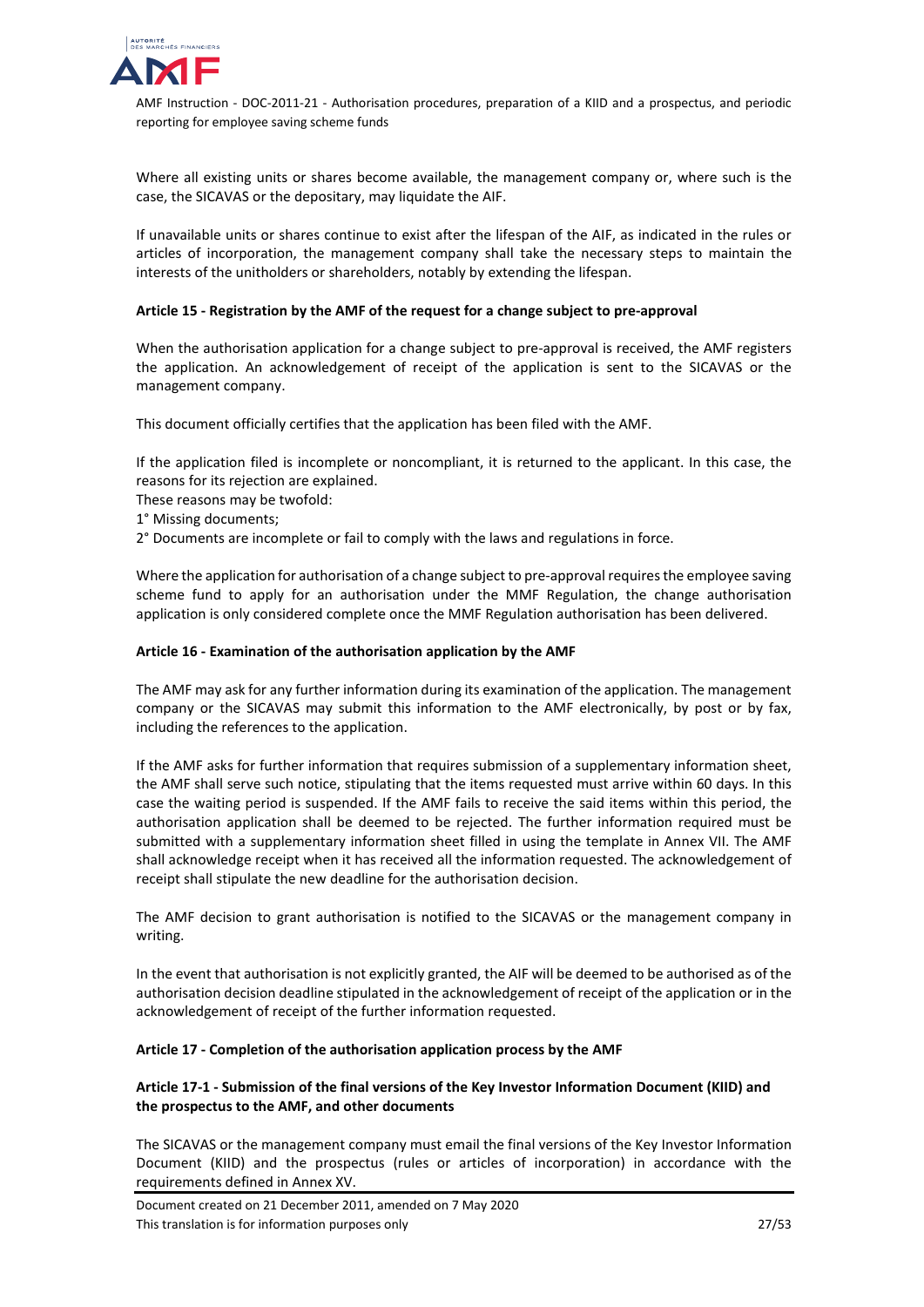

The authorisation granted for a change subject to pre-approval is limited to that change. It does not constitute authorisation for any other items in the Key Investor Information Document (KIID) and/or the rules amended at the same time by the management company. The amended items must simply be reported and will be reviewed after the fact.

## <span id="page-27-0"></span>**Sub-section 3 - Changes subject to ex-post notification**

# **Article 18 - Disclosure of changes subject to ex-post notification: Procedures for notifying the AMF and updating the GECO database**

Employee investment undertakings affected by changes subject to ex-post notification must disclose such changes, by updating the GECO database, when applicable, in accordance with the procedures stipulated in Annex XV, and notify the depositary or obtain the depositary's prior consent, depending on the circumstances. The management company or the SICAVAS is solely responsible for this action.

Changes subject to ex-post notification may not take effect until the new Key Investor Information Document (KIID) and rules have been filed with the AMF in accordance with the requirements stipulated in Annex XV of this instruction, and, where applicable, the GECO database has been updated. Some fields of the GECO database have to be updated by the AMF on behalf of the management company (fields that are not accessible via the GECO website). Management companies must use the form in Annex VIII to submit the data for these fields to the AMF.

# **Article 18-1 - Role of the supervisory board and the board of directors in the event of changes subject to ex-post notification**

The rules or articles of incorporation shall determine, in compliance with legal and regulatory requirements,<sup>[27](#page-27-1)</sup> the amendments that can be decided without the consent of the supervisory board or board of directors of the employee saving scheme fund. Amendments to the rules or articles of incorporation must, in any case, be brought to the attention of the supervisory board or board of directors of the employee saving scheme fund.

Meetings of the supervisory board or board of directors that deal with amendments to the rules or articles of incorporation shall, as far as possible, be held in the presence of a representative of the management company of the AIF. Minutes of supervisory board or board of directors meetings shall be sent to the management company at the earliest opportunity before the amendment is implemented.

# **Article 18-2 - Special case – Liquidation of an employee saving scheme fund following the redemption of units or shares at the initiative of unitholders or shareholders**

If an employee saving scheme fund is wound up as a result of a simultaneous or progressive redemption of all the units or shares in the AIF at the initiative of the unitholders or shareholders, the management company or the SICAVAS shall inform the AMF within two months of the latest redemption date.

This operation constitutes a change subject to ex-post notification.

The statutory auditors' report may be submitted to the AMF no later than one month after the end of the calendar half-year for any reports received from AIFs wound up during that half-year.

Document created on 21 December 2011, amended on 7 May 2020 This translation is for information purposes only 28/53

<span id="page-27-1"></span> <sup>27</sup> *In accordance, in particular, with Articles L. 214-164, L. 214-165 and by reference from Article L. 214-165-1 to Article L. 214-165 of the Monetary and Financial Code, which provide that the supervisory board decides on mergers, demergers and liquidations.*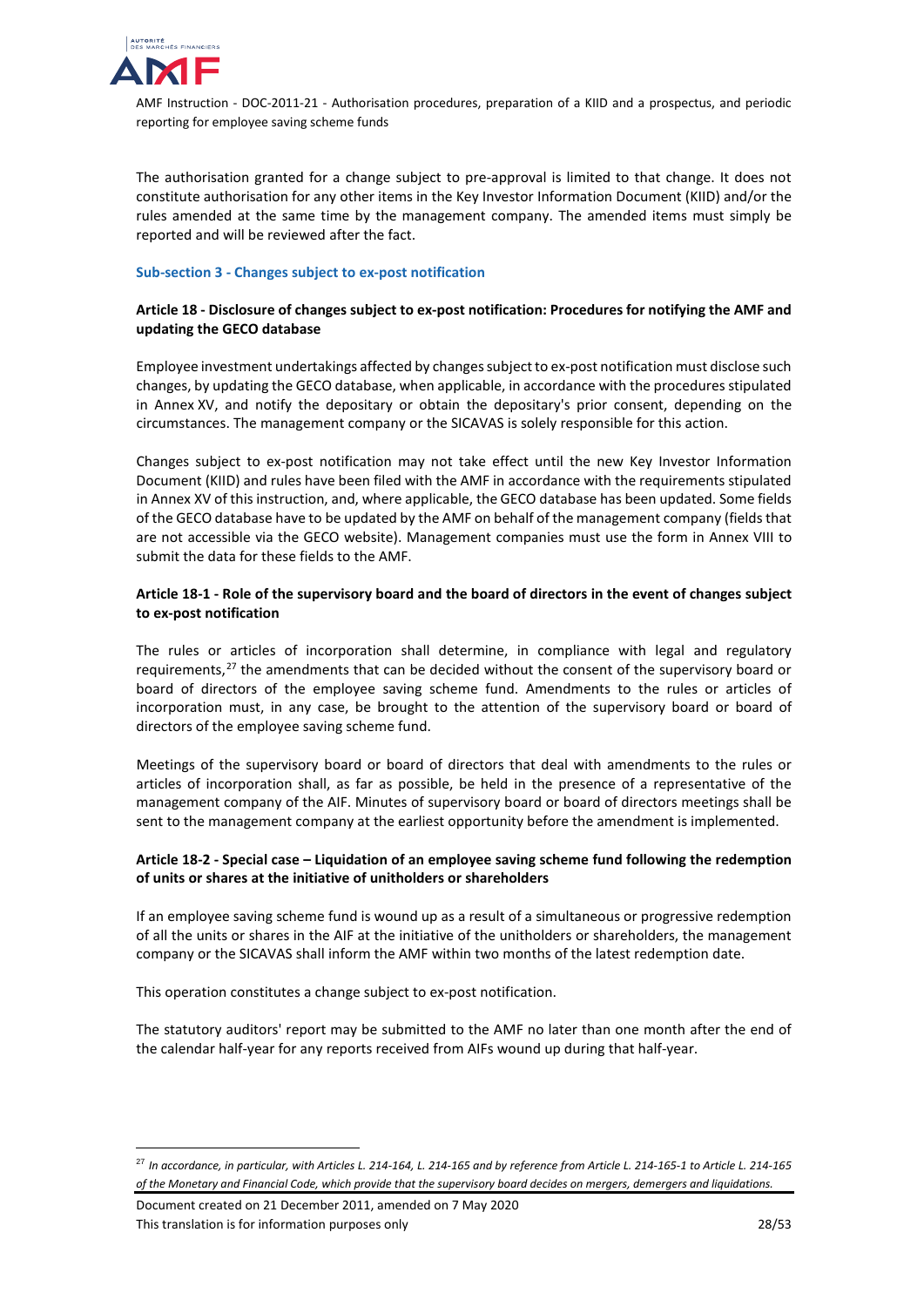

# **Article 18-3 - Special provisions for demergers decided under the terms of the second paragraph of Article 214-24-33 or the second paragraph of Article L. 214-24-41 of the Monetary and Financial Code (side pocket provision)**

By way of derogation from Article L. 214-24-24 of the Monetary and Financial Code, a demerger decided upon under the terms of the second paragraph of Article L. 214-24-33 or the second paragraph of Article 214-24-41 of the Monetary and Financial Code, is treated as a change to be reported promptly to the AMF.

Prior to launching a demerger decided on in accordance with the second paragraph of Article L. 214-24- 33 or the second paragraph of Article L. 214-24-41 of the Monetary and Financial Code, the management company or, where applicable, the SICAVAS contacts the AMF.

After contacting the AMF, the management company or, where applicable, the SICAVAS sends the AMF a file comprising:

- The duly completed form found in Annex III ter;
- The attachments referred to in Annex III ter, along with any other document that the management company or SICAVAS deems necessary.

This file includes the notification of the demerger, the application for fast-track authorisation<sup>[28](#page-28-1)</sup> for the creation of the new employee saving scheme fund to receive those assets other than those whose disposal would not be in the best interests of the holders or units or shares, and the application for authorisation of the entry into liquidation of the former employee saving scheme fund.<sup>[29](#page-28-2)</sup>

The file is submitted on-line through the GECO database extranet in the area reserved for the management company.

The notification of the demerger of the initial employee saving scheme fund and delivery of the authorisation for the new employee saving scheme fund do not exempt the latter or its management company from completing the other mandatory formalities for demergers or creations of employee saving scheme funds (Euroclear formalities, notification of the clerk of the commercial court, notice in the BODACC official journal, etc.).

Pursuant to Article R. 236-2 of the Commercial Code, when the employee saving scheme fund is established in the form of a company, the formalities of filing with the clerk of the commercial court and publication must be completed at least thirty days before the date of the first general meeting convened to rule on the operation.

<span id="page-28-0"></span>The statutory auditors' report must be submitted to the AMF when it is drafted.

## **Sub-section 4 - Investor notification when changes occur in the life of AIFs and notification of the AMF**

## **Article 19 - Unitholder or shareholder notification**

I. Changes occurring during the life of an employee saving scheme fund or a sub-fund of an employee saving scheme fund that require notification of unitholders or shareholders are listed in Article 8 of this instruction. These changes must be notified to the unitholders or shareholders so that they can make an informed decision about maintaining or redeeming their investment.

II. Information about changes subject to pre-approval can only be notified to unitholders or shareholders after the authorisation of the AMF has been obtained. Such authorisation is granted on the basis of the

 $\overline{a}$ 

<span id="page-28-1"></span>*<sup>28</sup> Pursuant to paragraph II of Article 424-2 of the AMF General Regulation.*

<span id="page-28-2"></span>*<sup>29</sup> Pursuant to paragraph 2 of Articles L. 214-24-33 and L. 214-24-41 of the Monetary and Financial Code.*

Document created on 21 December 2011, amended on 7 May 2020 This translation is for information purposes only 29/53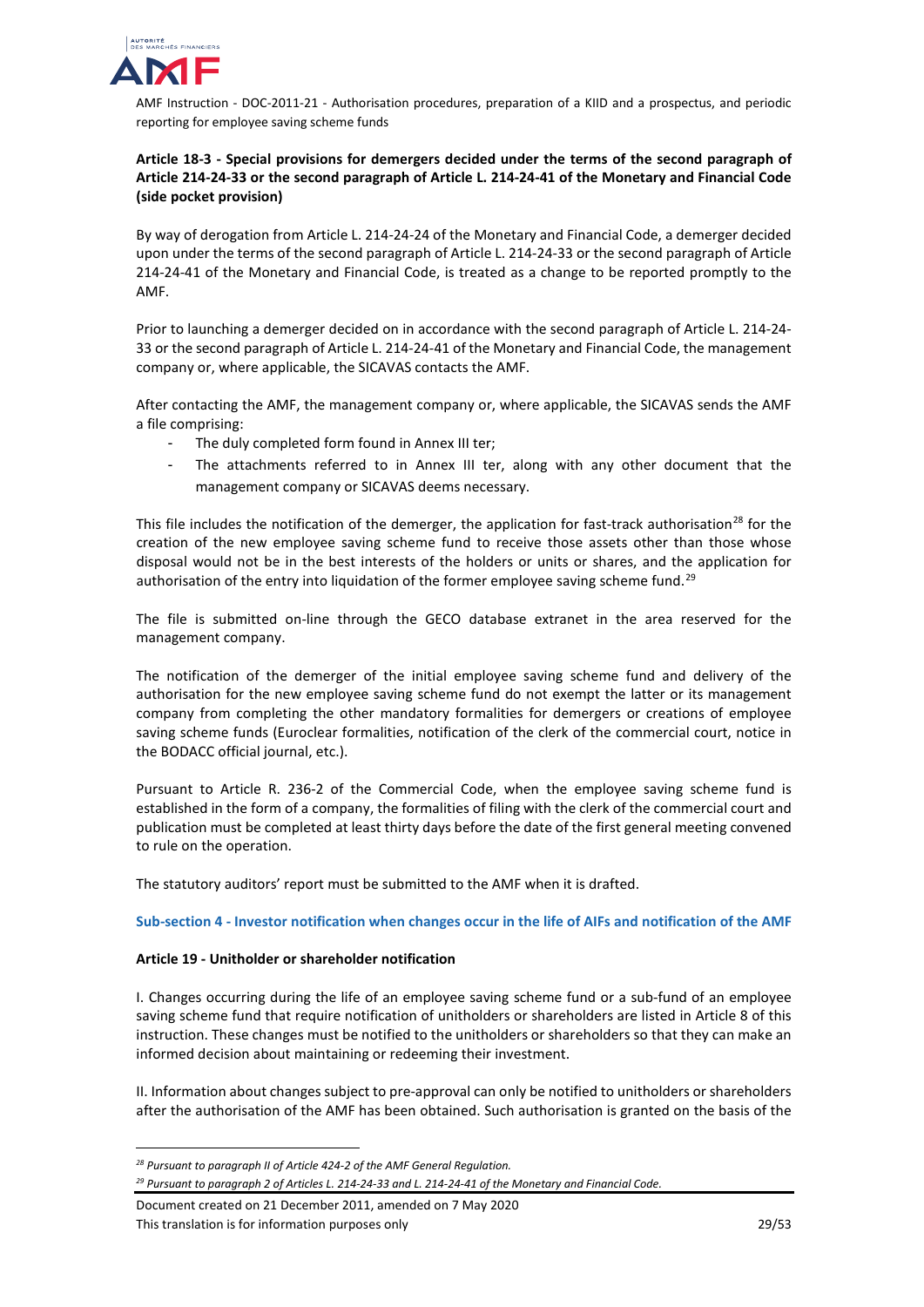

proposed notice to unitholders or shareholders, which must be attached to the authorisation application in the case of the changes subject to pre-approval stipulated in Article 8. The SICAVAS or the management company must also submit the final versions of the Key Investor Information Document (KIID) and the prospectus of the AIF electronically on or before the day on which the change subject to pre-approval takes effect, in accordance with the requirements stipulated in Annex XV.

III. The notification must state whether the change takes effect immediately or later. Subject to the specific notice periods shown in the table of changes in Article 8, immediate effect means three (3) weekdays after effective notification of unitholders and shareholders, except in the cases set out in the table below, where the changes may take effect later after effective notification.

| Nature of changes/Notice period for<br>holders                                   | Minimum number of days<br>between notification of<br>investors entailing the right<br>to redemption free of<br>charge and the date the<br>change takes effect      | Minimum number of days<br>between notification of the<br>investors and the end of the<br>offer of redemption free of<br>charge                                             |
|----------------------------------------------------------------------------------|--------------------------------------------------------------------------------------------------------------------------------------------------------------------|----------------------------------------------------------------------------------------------------------------------------------------------------------------------------|
| <b>Merger of AIFs</b>                                                            | 30 calendar days + 5<br>business days                                                                                                                              | 30 calendar days                                                                                                                                                           |
| <b>Other</b> (subject to the specific time<br>periods in the table in Article 8) | Between 3 weekdays and<br>90 calendar days<br>depending on the material<br>nature of the planned<br>change, left to the<br>discretion of the<br>management company | 30 calendar days<br>This period must be adjusted<br>according to the frequency of<br>net asset value calculations<br>and the profile of the<br>unitholders or shareholders |

Temporary FCPEs are not concerned by these measures.

The management company must provide a suitable system for notifying future investors of upcoming changes during the period between the date the notification is sent to unitholders or shareholders and the date the changes take effect.

IV. The notification given to unitholders or shareholders makes a clear distinction between changes that require the AMF's authorisation and those that need simply be notified to the AMF.

# **Article 20 - Means of disseminating notifications**

I. Notifications of unitholders or shareholders may take two forms: individual notification of unitholders or shareholders (letter or any other durable medium within the meaning of Article 314-5 of the AMF General Regulation) or notification in any other medium (public display on the company premises and/or inclusion in an information document issued by the company and/or reporting documents, etc.). Article 8 of this instruction summarises the notification requirements for the AIF, depending on the nature of the change.

II. The nature of the medium used to disseminate notifications must be adapted to the marketing of the AIF, more specifically, its geographical distribution and the profiles of the unitholders or shareholders. The publication timetable of the communication(s), the media concerned and the proposed notice(s) relating to changes subject to pre-approval must be made available to the AMF, which has the right to have their nature or their content modified, depending on the circumstances.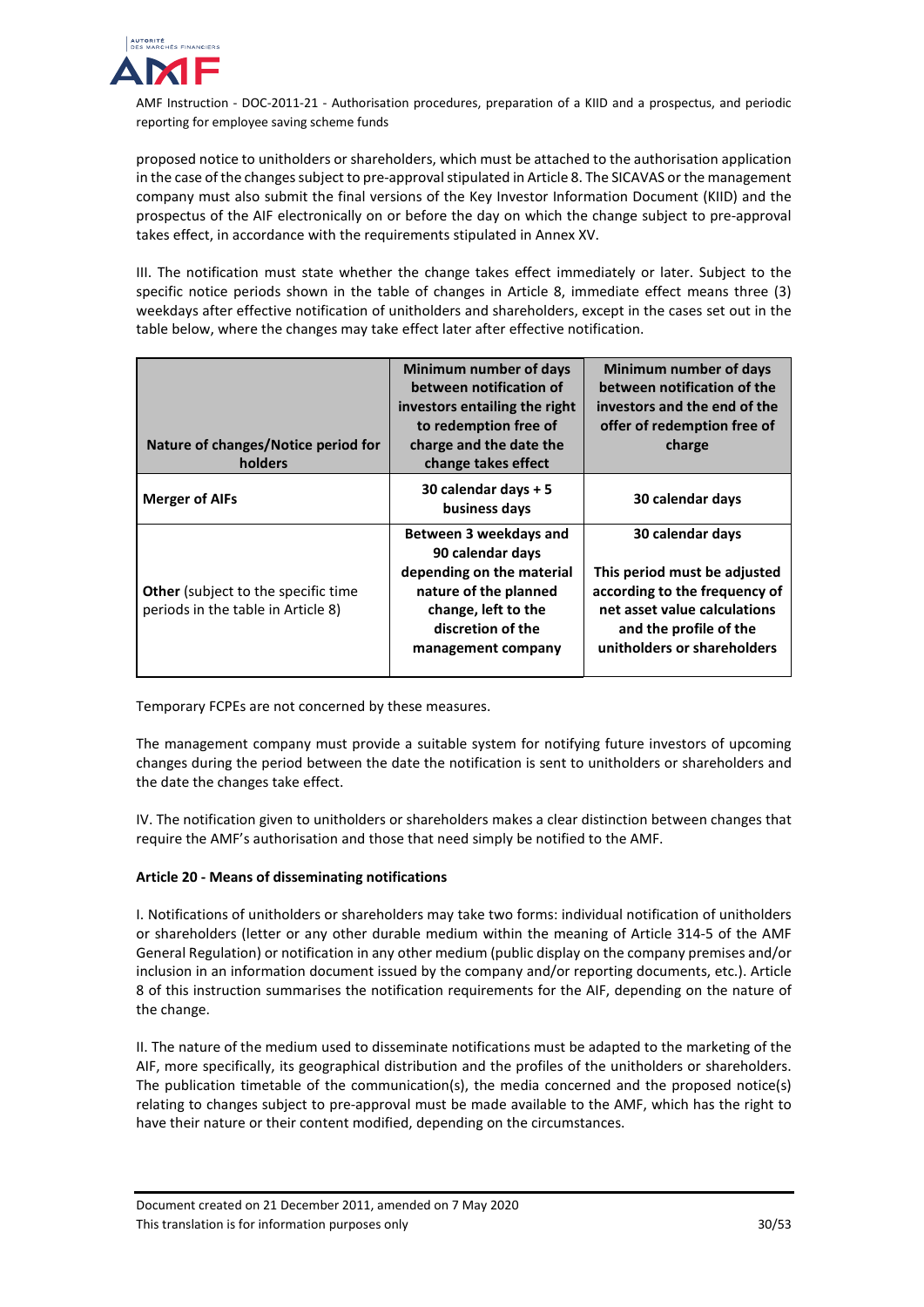

## **Article 21 - Supervision by the AMF of changes subject to pre-approval**

If a change subject to pre-approval requires individual notification, the proposed notification to unitholders or shareholders must be included in the authorisation application sent to the AMF.

Notification of unitholders or shareholders can only take place after the AMF has authorised the change. The AMF may authorise the management company or the SICAVAS to give advance notification.

The authorisation application must specify the notification method chosen, such as a letter or a document enclosed with a statement of account.

This notification must comply with the standard template presented in Annex X, unless the AMF's consent is obtained.

#### **Article 22 - Special provisions for mergers and demergers**

Mergers and demergers constitute changes subject to pre-approval and require prior individual notification by mail sent to unitholders or shareholders, except:

- where a temporary fund merges with an employee saving scheme fund for which the summary asset statement may be the only document sent to unitholders or shareholders.
- where it is a merger decided on pursuant to the second paragraph of Article L. 214-24-33 and the second paragraph of Article L. 214-24-41 of the Monetary and Financial Code, which is a change subject to ex-post notification.

#### **Article 23 - Notification of the AMF following notification of unitholders or shareholders**

When unitholders and shareholders of an AIF are given individual notifications or the notification is disseminated by any means for the purposes of this Instruction, the management company shall provide a copy of the notification to the AMF through the GECO database. If the notification is given after the fact, the management company merely updates the GECO database with the nature of the notification disseminated, the medium used and the place where the information is available.

# <span id="page-30-0"></span>CHAPTER II – PREPARING A KEY INVESTOR INFORMATION DOCUMENT (KIID), A PROSPECTUS AND REPORTING

# <span id="page-30-1"></span>**Section I - KIID and prospectus (rules or articles of incorporation)**

#### **Article 24 - General provisions**

A Key Investor Information Document (KIID) and a prospectus containing the rules or articles of incorporation must be prepared for each employee saving scheme fund.

If an employee saving scheme fund is made up of several sub-funds, a KIID must be prepared for each of its sub-funds and a single prospectus including the rules or articles of incorporation must be prepared for all the sub-funds.

If an employee saving scheme fund is made up of several classes of units or shares, a Key Investor Information Document (KIID) must be produced for each class. However, the management company may provide information about several unit or share classes in the same KIID, provided that the final document satisfies the requirements regarding language, length and presentation stipulated in Articles 5 and 6 of European Commission Regulation 583/2010 of 1 July 2010.

## **Article 25 - Structure of the Key Investor Information Document (KIID) and the prospectus**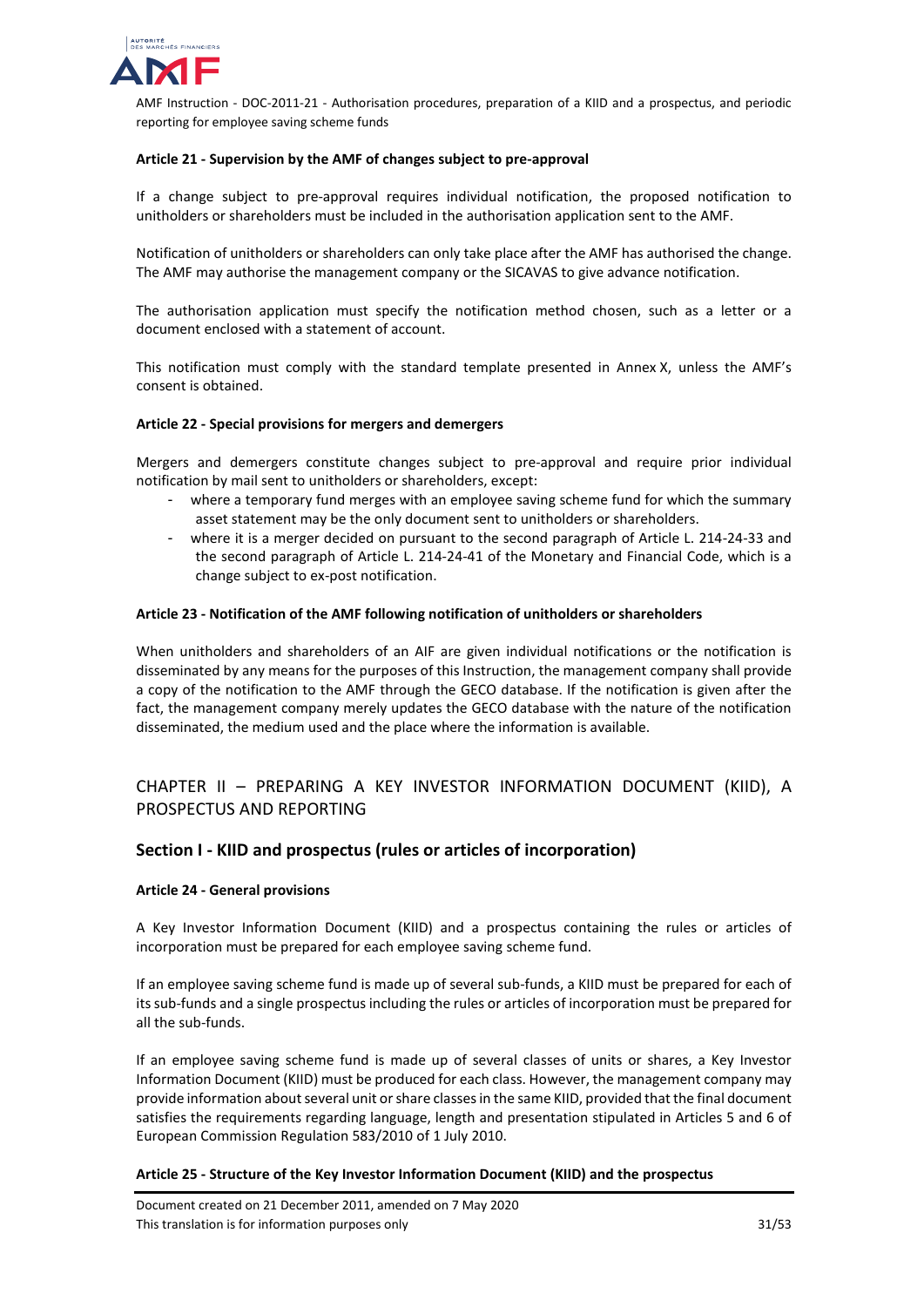

I. Key Investor Information Document (KIID)

The Key Investor Information Document (KIID) is a summary no longer than two A4 pages long in printed form, except in the case of structured employee saving scheme funds, for which the summary can be up to three A4 pages long in printed form.

#### II. Prospectus

The prospectus contains only the rules or articles of incorporation of the employee saving scheme fund.

III. The Key Investor Information Document (KIID) and the prospectus must use the standard templates developed by the AMF and found in Annexes XI/XII and XIII/XIII bis/XIV of this instruction. More specifically, the template and titles of the different sections of the KIID and the prospectus must be followed.

## **Article 26 - Objectives of the Key Investor Information Document (KIID) and the rules or articles of incorporation**

The objective of the Key Investor Information Document (KIID) is to provide a summary of the key information that investors need to make an informed decision. It is presented and laid out in a way that facilitates reading, by using sufficiently large print in particular. It is clearly written, using language that facilitates investors' comprehension of the information being communicated, more specifically by using clear, concise and understandable language, and by avoiding jargon and technical terms when everyday words can be used.

The objectives and characteristics of the rules or articles of incorporation consist in providing:

1. Detailed information about all the condensed items presented in the Key Investor Information Document (KIID), so that investors who are seeking it can find complete information about the management and operating procedures of the AIF and can compare the specific features of different AIFs 2. Precise information about the risks identified when the AIF was set up or updated. The prospectus must not be misleading, either by providing erroneous information or by omitting information that is needed to understand all the management and operating rules of the AIF, along with all the costs incurred;

3. The information that the depositary, the statutory auditor and the compliance and internal control officer of the management company or the SICAVAS need for their due diligence.

The SICAVAS or the management company must give due consideration to the positions and interpretations published by the AMF when drafting the Key Investor Information Document (KIID) and the rules or articles of incorporation.

# **Article 27 - Dissemination procedures for the Key Investor Information Document (KIID) and the rules or articles of incorporation**

I. In accordance with Article 422-86 of the AMF General Regulation, [30](#page-31-0) "The Key Investor Information Document (KIID) is to be provided to investors free of charge and in a timely manner before they subscribe units or shares [in the employee saving scheme fund]".

II. An agreement signed between the management company or, where such is the case, the SICAVAS, the company and, where such is the case, the custody account-keeper, shall stipulate the methods for providing unitholders or shareholders with prior information about employee savings (in particular the Key Investor Information Document (KIID), subscription form, and the accounts for the last three financial years if the company's securities are not traded on a regulated market).

<span id="page-31-0"></span> <sup>30</sup> *Applicable to employee saving scheme fund by reference to Article 424-1.*

Document created on 21 December 2011, amended on 7 May 2020 This translation is for information purposes only 32/53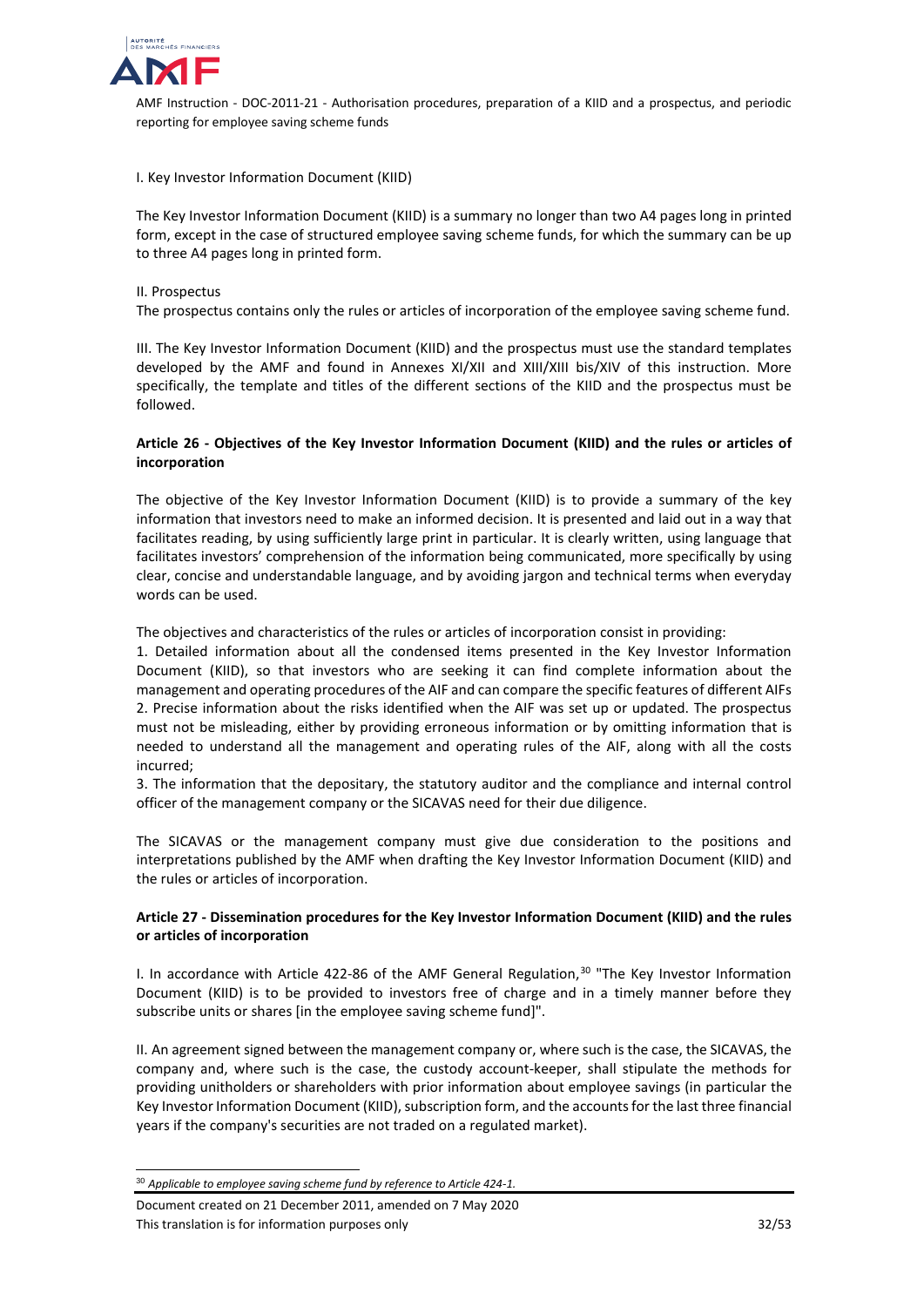

# **Article 28 - Standard template of the Key Investor Information Document (KIID)**

The key investor information document (KIID) is essential for informing subscribers and must be updated whenever necessary and at least once every twelve months (in accordance with Article 22 of Commission Regulation (EU) n° 583/2010 of 1<sup>st</sup> July 2010, under the responsibility of the management company or the SICAVAS.

The Key Investor Information Document (KIID) has five sections:

1° "Investment objectives and policy" describes the key characteristics of the AIF that the investor should know;

2° "Risk/reward profile" contains a synthetic indicator backed up by narrative explanations of the limitations of such indicators and the major risks that are not included in the indicator;

3° "Charges" presents a standardised table of charges other than those borne by the company, which are explained in a narrative alongside the table;

4° "Past performance",

5° "Practical information" tells investors where to obtain more information (rules, articles of incorporation, etc.) about the AIF.

The standard KIID template is presented in Annex XI.

## **Article 29 - Standard prospectus template (rules or articles of incorporation)**

The standard rules or articles of incorporation are presented in Annexes XIII bis and XIV.

#### **Article 30 – Classifications**

## • **Principle of optional classification and exceptions**

With the exception of the classifications referred to in Articles 30-7, 30-8, 30-9 and 30-10 of this instruction, the fund classifications referred to below will only be retained by employee saving scheme funds on an optional basis.<sup>[31](#page-32-0)</sup>

For employee saving scheme funds that have chosen to abandon or not adopt a classification, all of the exposure and/or investment limits relating to the classification abandoned must be included in the fund's regulatory documents. These limits, whether they are set in regulatory documents or management rules specific to the employee saving scheme fund, must be complied with at all times.

Employee investment undertakings that refer to the classifications referred to in Articles 30-1 to 30-6 in their regulatory documents and have chosen to abandon this classification must remove this reference from their documents.

As soon as they have abandoned their classification, they must enter on their GECO extranet one of the ECB classifications listed below for the purposes of the AMF's internal statistics:

| Name                       |
|----------------------------|
| Funds invested in equities |
| Funds invested in bonds    |
| Mixed funds                |

<span id="page-32-0"></span> <sup>31</sup> *The AMF classification will be retained without any action from the employee saving scheme fund.*

Document created on 21 December 2011, amended on 7 May 2020 This translation is for information purposes only 33/53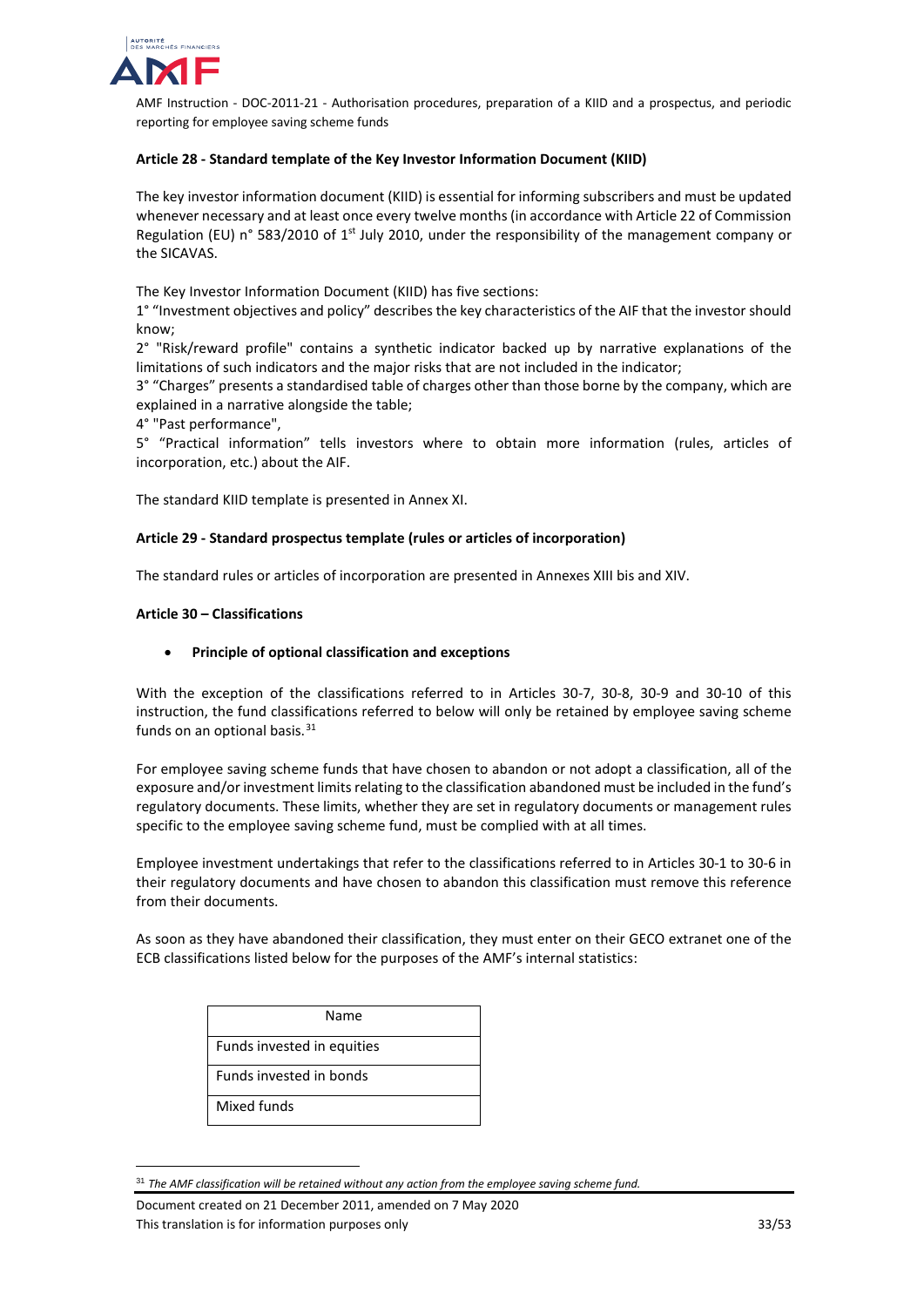

| Funds invested in real estate |
|-------------------------------|
| Speculative funds             |
| Other funds                   |

#### • **Classification types**

The management company announces the classification of the AIF from among the possibilities on offer and mentioned in Articles 30-1 to 30-10 of this instruction.

The classification of the AIF must be mentioned in the "investment objectives and policy" section of the KIID and is subject to the permanent compliance of the AIF with all criteria that must be stipulated in the "classification" section in the prospectus. It is up to the AIF manager to decide whether to provide any further explanations.

The classification represents the actual exposure of the AIF. This exposure must be calculated according to the formula set out in Article 30-11.

The nationality of the issuer of a security in which the employee saving scheme fund is invested is defined with regard to the country where its registered office is located (including cases where the issuer is a subsidiary located in different country from its parent company).

In the specific case of securitisation products or special purpose vehicles with other underlying assets, the nationality of the issuer is the nationality of the underlying assets. However, the place of registration of the issuing vehicles must be mentioned in the prospectus (rules or articles of incorporation).

Employee investment undertakingsfalling within the classifications defined in Articles 30-1 to 30-4 of this instruction must have 60% exposure or more to equity markets at all times. The classification then depends on the location of the equities that the AIF holds.

The notion of incidental exposure mentioned in Articles 30-1 to 30-4 and 30-5of this instruction means the consolidated sum of the exposure to the specific risks described. This means that the contribution of all these risks to the overall risk profile of the employee saving scheme fund must be minor. Exposure of more than 10% of the assets to specific risks cannot be qualified as incidental exposure for the purposes of this instruction. On the other hand, merely complying with a 10% exposure threshold is not in itself enough to qualify as an incidental specific risk. The notion of incidental risk must be captured by assessing the nature of the risks incurred and the contribution that the relevant assets make to the overall risk profile and the potential return of the employee saving scheme fund.

## **Article 30-1 - "French equity" FCPEs (optional classification)**

The FCPE has at least 60% exposure to the French equity market at all times. This exposure must be calculated according to the formula set out below. Exposure to exchange rate risk or to markets other than the French market must be incidental.

The "management orientation" section of the rules must mention the minimum exposure of the FCPE to the French equity market.

## **Article 30-2 - "Euro area equities" FCPEs (optional classification)**

The FCPE has at least 60% exposure to markets for equities issued in one or more euro area countries at all times, including possibly exposure to the French market.

Exposure to exchange rate risk or to foreign markets outside the euro area must be incidental.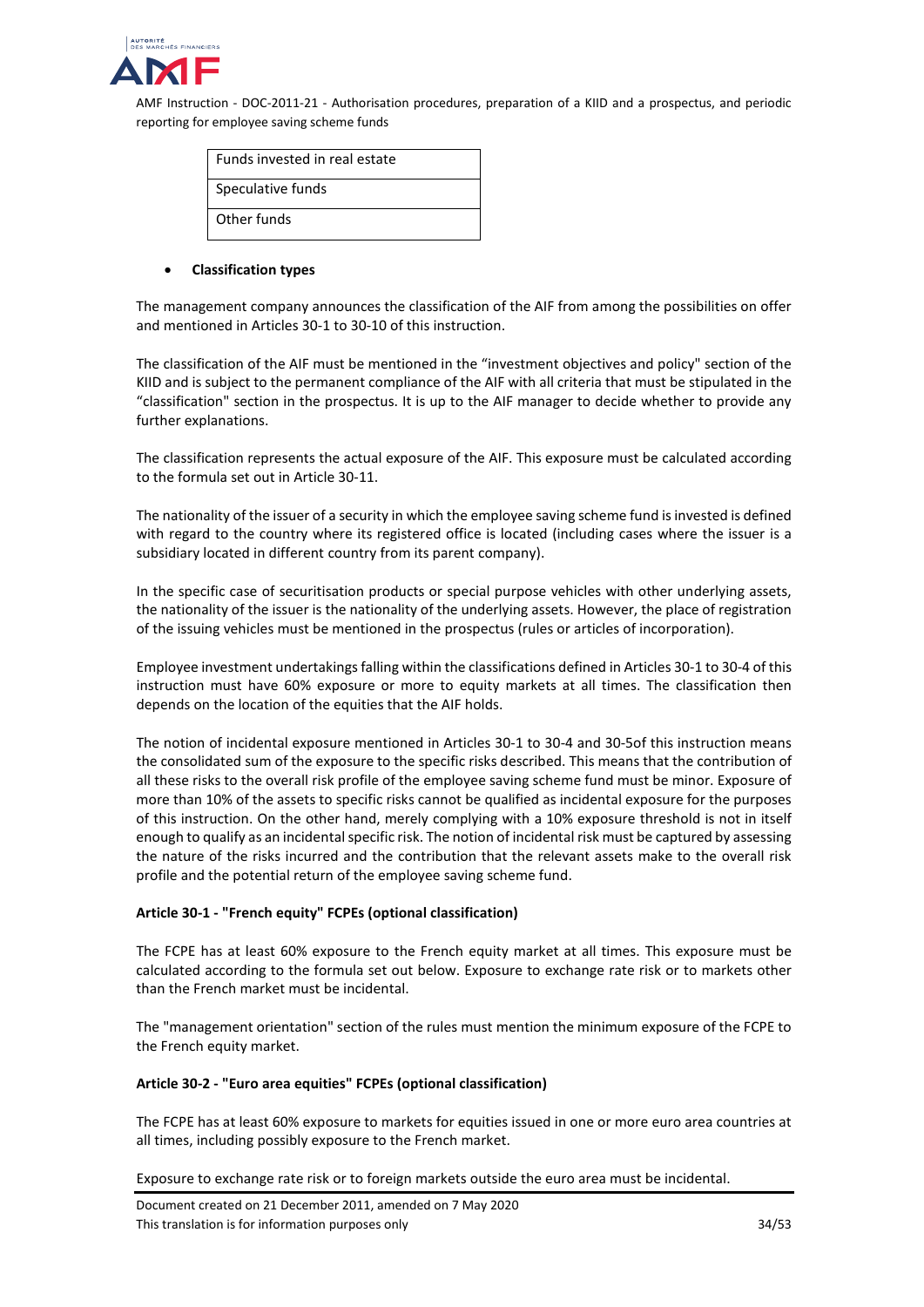

The "management orientation" section of the rules must mention the minimum exposure of the FCPE to euro area equity markets.

## **Article 30-3 - "European Union equity" FCPEs (optional classification)**

The FCPE has at least 60% exposure to markets for equities issued in one or more European Union countries at all times, including possibly exposure to the euro area markets. Exposure to exchange rate risk for currencies other than the euro or the other European Union currencies must be incidental. Exposure to market risks other than within the European Union must be incidental.

The "management orientation" section of the rules must mention the minimum exposure of the FCPE or SICAVAS to all the relevant markets.

#### **Article 30-4 - "International equities" FCPEs (optional classification)**

The FCPE has at least 60% exposure to a foreign equity market or to equity markets in several countries at all times, including possibly exposure to the French market. This exposure must be calculated according to the formula set out below.

The "management orientation" section of the rules must mention the minimum exposure of the FCPE to all the relevant markets.

#### **Article 30-5 - "Euro-denominated fixed-income" FCPEs (optional classification)**

The FCPE is exposed to fixed-income securities denominated in euros at all times. Exposure to equities is less than 10% of net assets.

Exposure to securities not denominated in euros and exposure to exchange rate risk must be incidental.

The "management orientation" section of the rules must provide a table showing the range of interestrate sensitivity within which the FCPE is managed, the location of the issuers (or of the underlying assets for securitisation vehicles) of the securities that the AIF is exposed to, along with the relevant exposure ranges.

If the range of credit spread sensitivity is materially different from the range of interest rate sensitivity, the credit spread sensitivity must also be mentioned.

#### **Article 30-6 - "International fixed-income" FCPEs (optional classification)**

The FCPE is exposed to fixed-income securities denominated in currencies other than the euro at all times (and possibly to euro-denominated fixed-income securities). Exposure to equities is less than 10% of net assets.

The "management orientation" section of the rules must provide a table showing the range of interestrate sensitivity within which the FCPE is managed, the currencies of the securities that the FCPE holds, the level of exchange rate risk incurred and the location of the issuers (or of the underlying assets for securitisation vehicles) of the securities that the AIF is exposed to, along with the relevant exposure ranges.

If the range of credit spread sensitivity is materially different from the range of interest rate sensitivity, the credit spread sensitivity must also be mentioned.

#### **Article 30-7 – "Money market" FCPEs (mandatory classification)**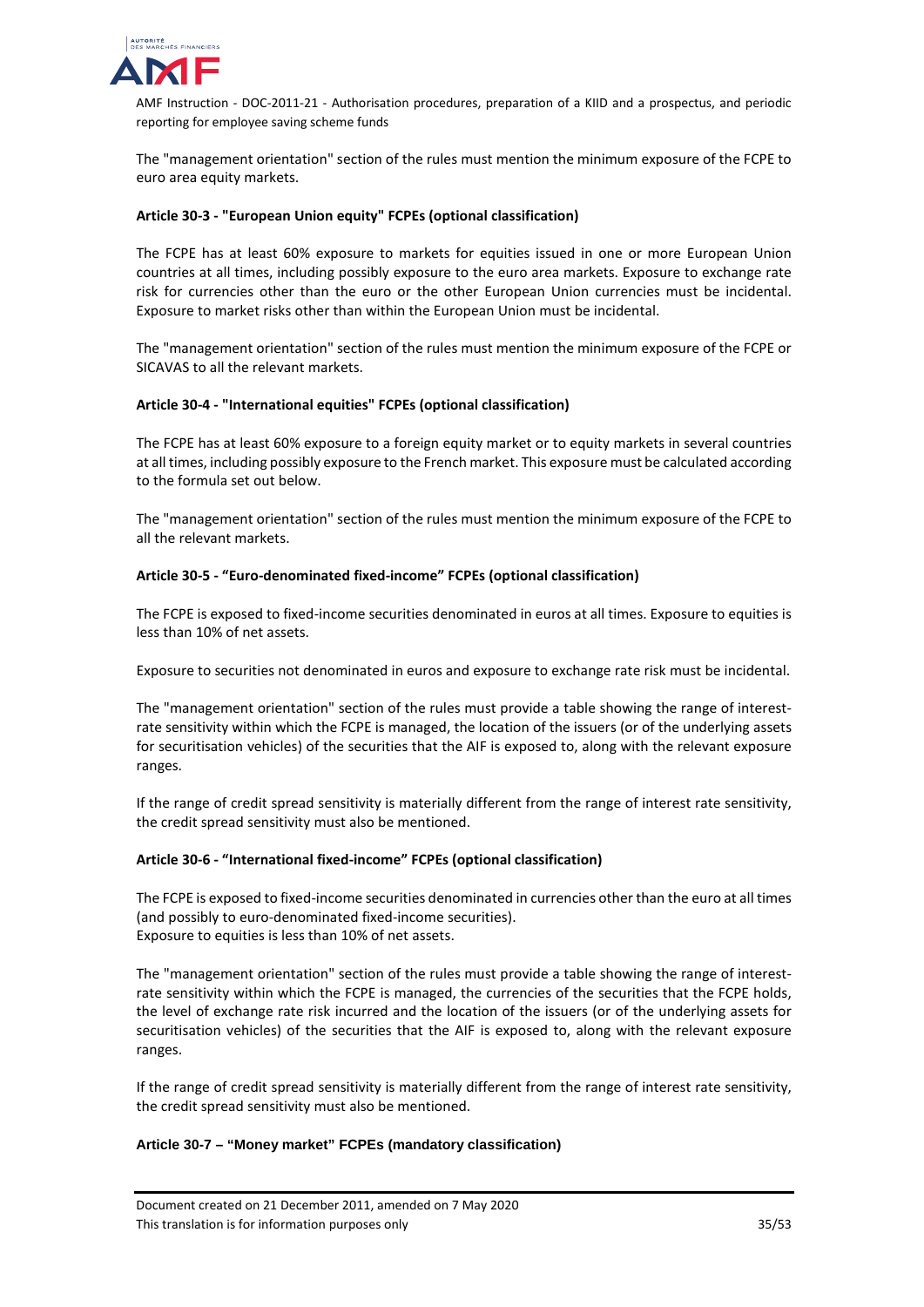

The classifications referred to in points 1° to 4° of this article are filled out at the time of MMF authorisation (Annexes I ter and II bis) and used for the purposes of transmission to ESMA and the Banque de France:

1° "Public debt constant net asset value money market" AIF (mandatory classification): these are AIF corresponding to the definition in Article 2.11) of the MMF Regulation;

2° "Low volatility net asset value money market" AIF (mandatory classification): these are AIF corresponding to the definition in Article 2.12) of the MMF Regulation;

3° "Short-term variable net asset value money market" AIF (mandatory classification): these are AIF corresponding to the definition in Articles 2.13) and 2.14) of the MMF Regulation;

4° "Standard variable net asset value money market" AIF (mandatory classification): these are AIF corresponding to the definition in Articles 2.13) and 2.15) of the MMF Regulation.

For commercial purposes, those funds subject to the provisions of the MMF Regulation may be designated by their classification or their characteristics, meaning by the type of fund or the fact that they are short-term or standard.

## **Article 30-8 - "Formula fund" FCPEs or SICAVAS (mandatory classification)**

In accordance with Article R. 214-28 of the Monetary and Financial Code, an FCPE or a SICAVAS is to reach a predetermined amount at the end of a set period through the mechanical application of a predefined formula based on financial market indicators or financial instruments and to distribute the income that is pre-defined in the regulatory documents, where applicable.

If the FCPE or SICAVAS has a guarantee, this is issued by a credit institution having its registered office in the OECD. The guarantee may be given to the FCPE or SICAVAS or to the unitholders or shareholders. The consideration for the guarantee, borne by the subscribers (generally by waiving the discount, dividends, tax credits and a share of performance) must be expressly shown in the Key Investor Information Document (KIID).

So-called "leveraged" employee saving scheme fund are structured funds.

The reference "structured [FCP/SICAV/AIF] is added to the "investment objectives and policy" section of the Key Investor Information Document (KIID) and the prospectus. The sections shall mention a precise management objective for which the formula is used.

When rates of return are indicated for formula patterns, they must be expressed directly in the form of yield to maturity or their yield to maturity equivalent must be given.

It should be noted that Article 11 of AMF Instruction DOC 2011-15 stipulates the specific information to be included in the prospectuses of structured funds meeting the criteria set out in Article 411-80 of the AMF General Regulation.

## **Article 30-9 - FCPEs or SICAVAS "invested in the securities of the company" (mandatory classification)**

FCPEs within the scope of Article L. 214-165-1 of the Monetary and Financial Code cannot have another classification that that in this article. They follow the regime of FCPEs invested in the securities of the company and are not subject to the provisions of the Labour Code.

The FCPE or SICAVAS, under its rules or articles of incorporation, must invest more than one third of its net assets in the securities of the company or a related company under the conditions set forth in the second paragraph of Article L. 3344-1 of the Labour Code.

This classification is divided into three sub-categories: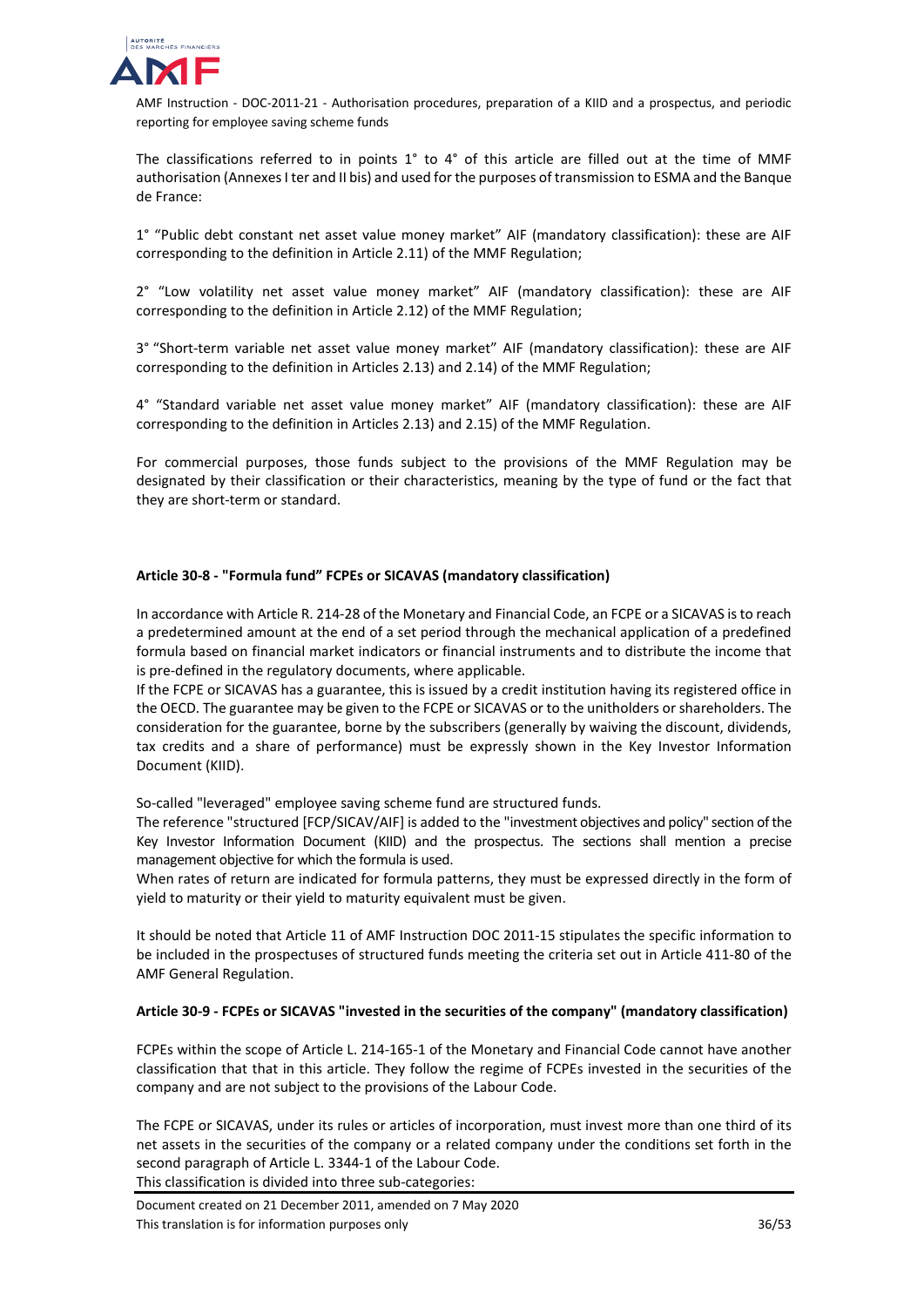

- **FCPEs or SICAVAS "invested in the listed and/or unlisted securities of the company":** this subcategory comprises all FCPEs and SICAVAS "invested in securities of the company" that are not classified in the other two sub-categories;
- **FCPEs or SICAVAS "invested in the listed securities of the company":** the securities of the company in which the FCPE or SICAVAS invests are solely those admitted to trading on a regulated market.
- **FCPEs or SICAVAS "invested in the unlisted securities of the company":** the securities of the company in which the FCPE or SICAVAS invests are solely securities not admitted to trading on a regulated market.

There is no limit on investments in the transferable securities of the company or a related company within the meaning of the second paragraph of Article L. 3344-1 of the Labour Code, except for membership shares in cooperatives.

Nevertheless, in accordance with Article L. 3332-17 of the Labour Code, [32](#page-36-0) where an employee investment AIF is invested in the securities of the company and where these are not admitted to trading on a regulated market within the meaning of Article L. 421-1 of the Monetary and Financial Code, the assets of the fund must include at least one third of liquid securities. Failing this, a mechanism ensuring the liquidity of these securities shall be put in place in accordance with Articles R. 214-214 and R. 214-214-7 of the Monetary and Financial Code and Article 424-8 of the AMF General Regulation.

"Liquid" securities are defined by Article R. 214-214 and by Article R. 214-214-7 of the Monetary and Financial Code. These are transferable securities admitted to trading on a French or foreign regulated market and units or shares in UCITS and general purpose investment funds covered by paragraph 1 of sub-section 2 of section 2 of Chapter IV in Title I Book II of the Monetary and Financial Code.

In all cases, it is recommended that companies and asset management companies put in place a mechanism that guarantees the liquidity of securities not admitted to trading on a regulated market.

This mechanism is used only to raise the liquidity needed to meet pending redemption requests. It is implemented when eligible redemption requests can no longer be satisfied due to a lack of liquidity.

The following information shall appear in the liquidity contract:

- The names and contact details of the parties to the agreement;
- The percentage (or amount) of assets of the fund covered by the agreement. Where the guarantee applies to a specified amount, that amount shall initially be equivalent to 50% or more of the assets. Where this amount is equivalent to 35% of the assets, a renegotiation clause shall apply;
- The date on which the agreement takes effect;
- The term of the agreement. The liquidity guarantee contract must have a minimum term of one year, i.e. 365 days, and include a clause providing for the contract to be renegotiated at least one year before the expiry date;
- The terms of remuneration of the agreement;
- The procedure for terminating the agreement;
- The procedures for implementing the guarantee;
- Where applicable, the counter-guarantee procedures.

Upon subscription of securities not admitted to trading on a regulated market that are issued by the company, the management company shall ensure that the terms of issuance of such securities are compliant.

For this purpose, the management company must have access to the minutes of the general meeting and/or the board of directors meeting that decided upon the terms of issuance or payment for the company's securities.

<span id="page-36-0"></span> <sup>32</sup> *FCPEs within the scope of Article L. 214-165-1 of the Monetary and Financial Code are not subject to the provisions of the Labour Code.*

Document created on 21 December 2011, amended on 7 May 2020 This translation is for information purposes only 37/53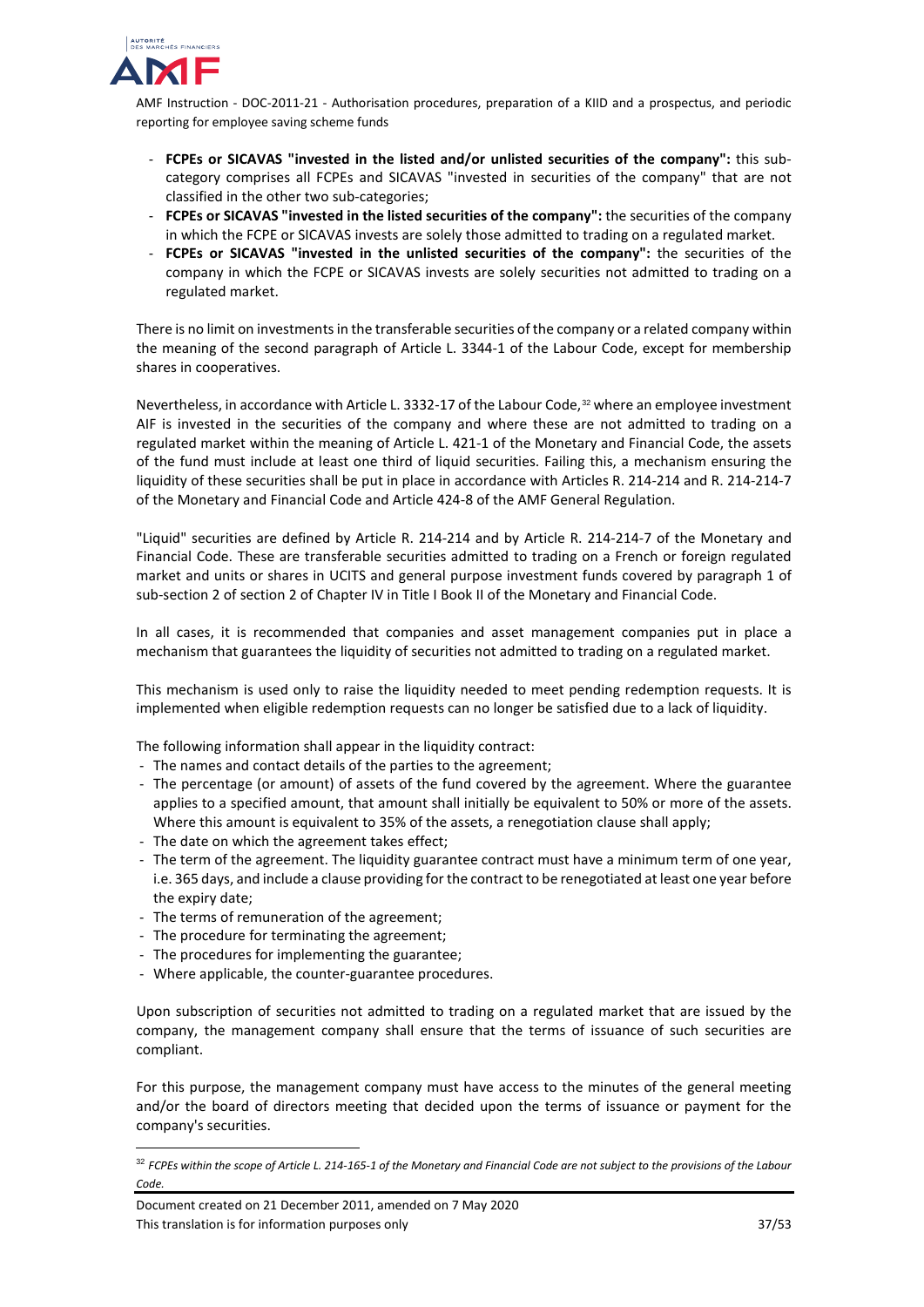

"Market rate" shall mean the risk-free interest rate plus a risk premium determined on the basis of the financial situation of the issuer.

# **Article 30-10 - FCPEs or SICAVAS "invested in less than one third of the securities of the company" (mandatory classification)**

In accordance with its rules, the FCPE must invest between 10% and less than one third of its net assets in the securities of the company or a related company within the meaning of the second paragraph of Article L. 3344-1 of the Labour Code.

This classification is divided into three sub-categories:

- **FCPEs or SICAVAS "invested in less than one third of the listed securities of the company":** the securities of the company in which the FCPE or SICAVAS invests are solely those admitted to trading on a regulated market.
- **FCPEs or SICAVAS "invested in less than one third of the unlisted securities of the company":** the securities of the company in which the FCPE invests are solely those not admitted to trading on a regulated market.
- **FCPEs or SICAVAS "invested in less than one third of the listed or unlisted securities of the company":** this sub-category covers all FCPEs "invested in securities of the company" that are not classified in the other two sub-categories.
	- Methods for assessing the exposure of the AIF

## **Article 30-11 - Assessing the exposure of the employee saving scheme fund**

In addition to physical investments, the assessment must include derivatives transactions, futures, options and similar investments, along with securities with embedded derivatives, in order to measure the exposure of the FCPE or SICAVAS. Equity and bond warrants, calls, puts, CVRs, ADRs, EDRs and other financial instruments where the underlying assets are financial instruments are to be classified according to the category of the underlying assets.

The exposure to the specified category must be maintained at all times; the manager is not required to calculate it every time the net asset value is established but must be able to justify the classification of the AIF to the AMF or the statutory auditors on demand.

The exposure of an AIF invested in other AIFs or investment funds is calculated on a transparent basis. Several calculation methods can be used, depending on the amount of information available about the underlying fund:

- First, assess the actual exposure of the underlying AIFs and investment funds to the markets in question;
- Failing that, assess the minimum percentages of exposure to the relevant markets indicated in the regulatory documents of the underlying AIFs and investment funds;
- Finally, failing that, include a haircut depending on the investment policies of the underlying AIFs and investment funds with regard to the relevant markets. For example, under this method, a "French equities" AIF set up under French law and investing in a foreign AIF where the investment strategy consists of "being primarily exposed to French equity markets" could assign a factor of 0.5 to its exposure to this AIF.

Bonds that can be converted into equities or similar securities must be broken down to assess the interest rate exposure and credit market exposure of the bond component, as well as the equity market exposure of the option component.

If the FCPE is specialised in a business sector, a market or a financial instrument, the "management orientation" section of the rules or articles of incorporation must set out the minimum percentage of investment and/or exposure related to such specialisation.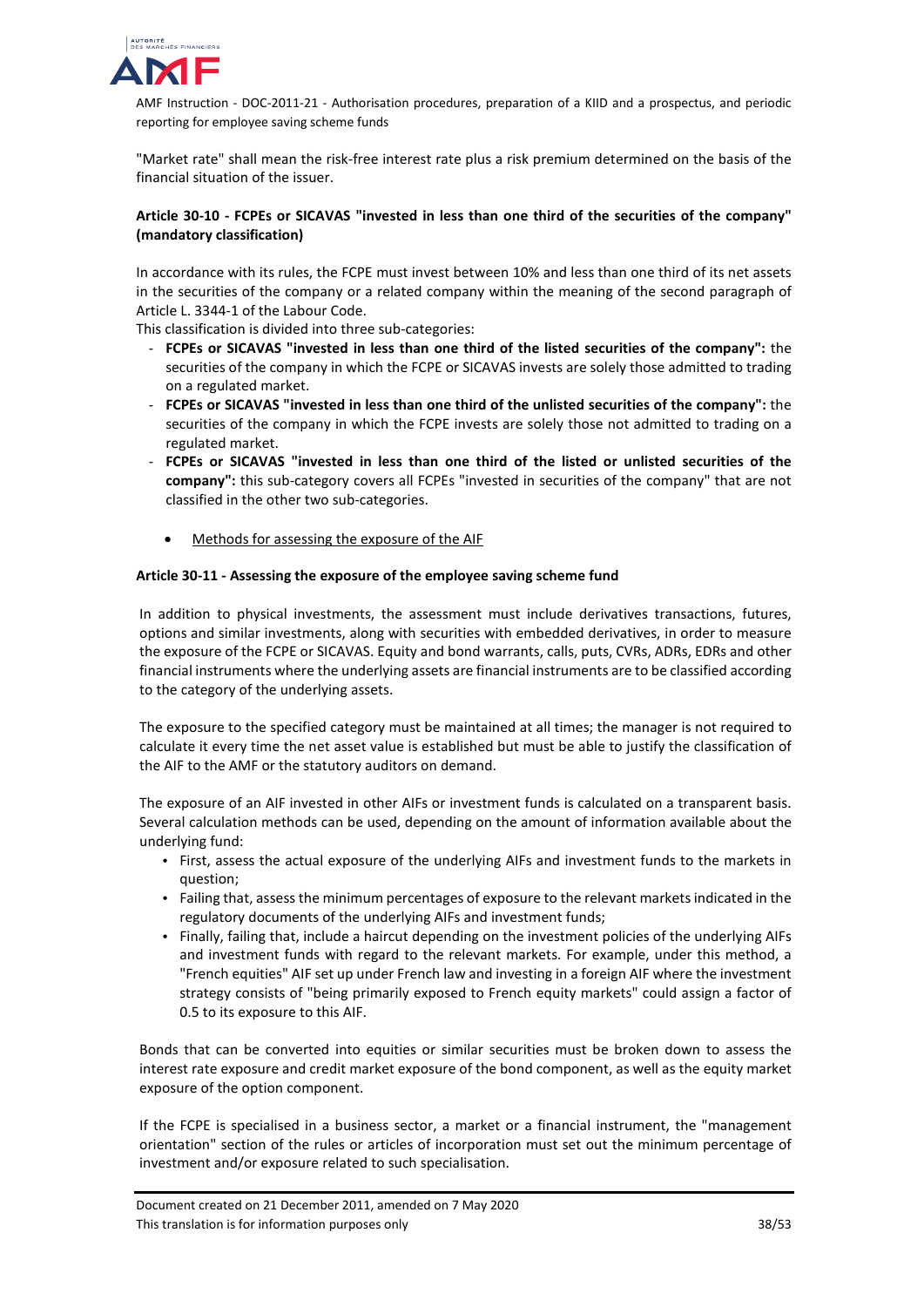

If the minimum exposure rules of an AIF for specific markets are no longer met following an event beyond the manager's control (stock price movements, massive subscriptions or redemptions, mergers, etc.), the manager must have as its primary objective of its sales to remedy the situation in the interest or the unitholders or shareholders.

In accordance with Article 422-24 $33$  of the AMF General Regulation, contracts pertaining to subcategories of one commodity must be considered to be a contract on only one commodity for the calculation of the diversification limit provided for in Article R. 214-32-23 a)<sup>[34](#page-38-1)</sup> of the Monetary and Financial Code. The sub-categories of a commodity should not be considered to be the same commodity if they are not highly correlated. With regard to the correlation factor, two sub-categories of one commodity should not be considered as highly correlated if 75% of the correlation points are lower than 0.8. For this purpose, it is appropriate to calculate the points of correlations observed on the basis of (i) equally weighted daily yields of the corresponding commodities prices and (ii) a sliding window of 250 days over a period of five years.

#### **Formula used to measure the exposure of AIFs to a given equity market**

*a) Items that must be considered:*

- + Valuation of physical assets invested in the market +/- Equivalent underlying assets for financial instruments with embedded derivatives +/- Temporary disposals or acquisitions of securities +/- Physical equivalent of derivatives (number of contracts x unit value x settlement price) +/- Equivalent of underlying assets in swaps that alter the dominant exposure of the AIF to the market - Equivalent of underlying assets for net short calls and long puts
	- + Equivalent of underlying assets for net short puts and long calls

*b) Calculating exposure:*

Exposure =  $\frac{A \times 100}{A}$ Total net assets

## **Article 31 - Specific procedures**

## **Article 31-1 - Master and feeder structures[35](#page-38-2)**

I. A distinction must be made according to whether:

A

<span id="page-38-0"></span> <sup>33</sup> *Applicable to employee saving scheme funds by reference from Article 424-1 of the AMF General Regulation and to FCPEs within the scope of Article L. 214-165-1 of the Monetary and Financial Code by reference from Article 424-16.*

<span id="page-38-1"></span><sup>34</sup> *Applicable to employee saving scheme funds by reference from Article 214-207 and from Article R. 214-214-1 of the AMF General Regulation.*

<span id="page-38-2"></span><sup>35</sup> *The master/feeder structure is excluded:* 

Document created on 21 December 2011, amended on 7 May 2020 This translation is for information purposes only 39/53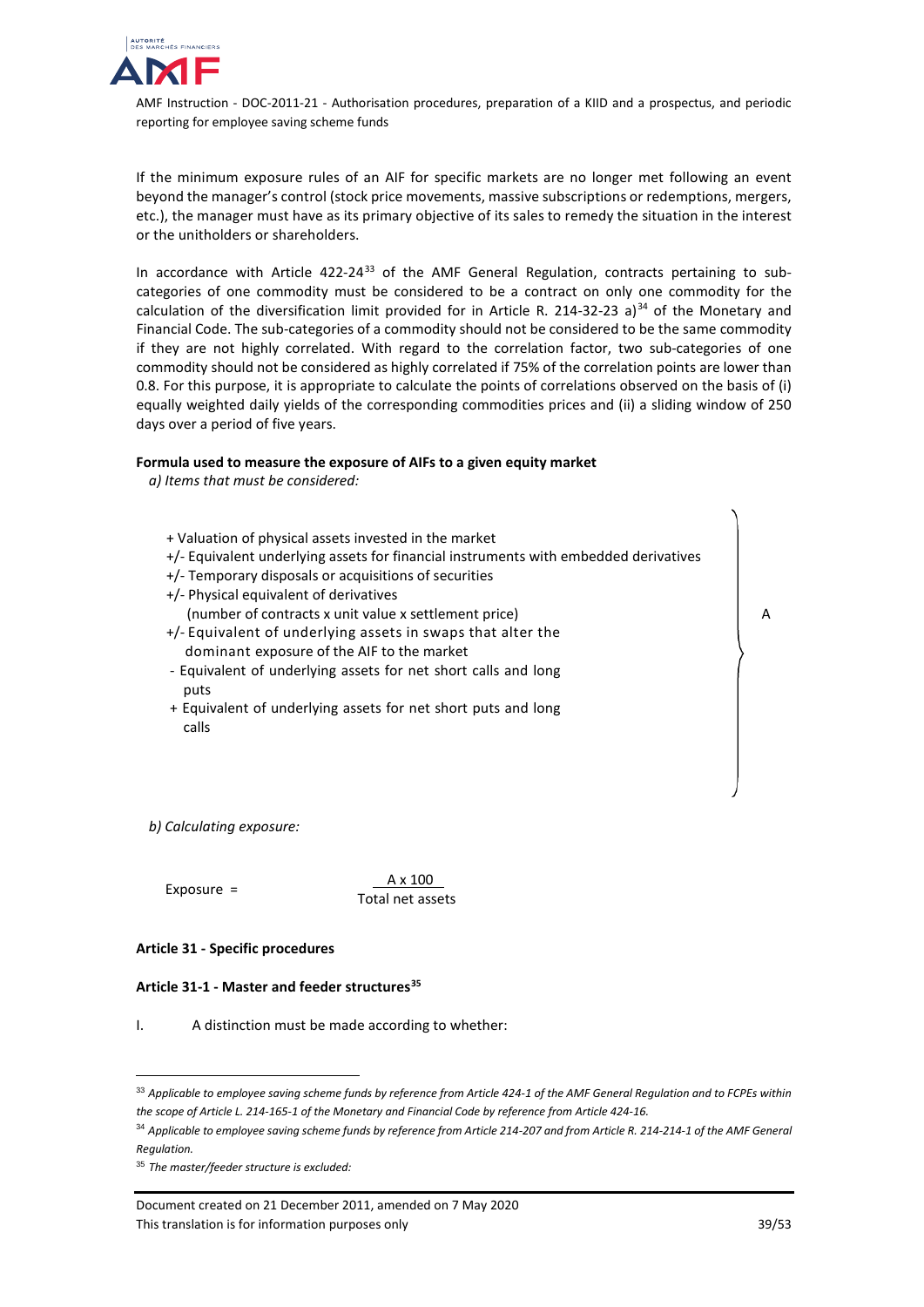

1. The master has a classification

The feeder may:

- a. either retain the master's classification or adopt a different classification if the concluding of financial contracts by the feeder implies a change in its exposure requiring a change of classification
- b. or remove any reference to optional AMF classifications<sup>[36](#page-39-0)</sup>. In this case, it makes sure that the management restrictions implied by the master's classification are described in its own prospectus.
- 2. The master does not have a classification (French or foreign fund)

The feeder may:

- a. either adopt a classification in line with the master's strategy and the exposure arising from the concluding of financial contracts by the feeder. In this case, it makes sure that the management restrictions implied by its classification are described in its own prospectus.
- b. or remove any reference to optional AMF classifications<sup>[37](#page-39-1)</sup>

II. If the account closing date of the feeder AIF is different from that of the master UCITS or AIF, a technical memo must be filed with the AMF explaining the reasons for the difference (the dividend date of the master UCITS or AIF is not a valid reason), and the measures taken to ensure that the unitholders and shareholders of the feeder AIF enjoy equivalent disclosure and treatment to that which they would enjoy as unitholders or shareholders of the master UCITS or AIF.

III. The Key Investor Information Document (KIID) and the rules must mention the direct charges stemming from the feeder AIF and the indirect charges stemming from the master UCITS or AIF. References in the rules to information about the master UCITS or AIF must be in italics.

## **Article 31-2 - Guaranteed AIFs**

j

I. The guarantee must be granted to the AIF or to the unitholders or shareholders by an institution cited in Article R. 214-32-28(II) of the Monetary and Financial Code.<sup>[38](#page-39-2)</sup>

- II. When a guaranteed level or formula is offered, the guarantee must apply to:
- 1° The initial net asset value, if there is a single subscription net asset value;
- 2° The highest net asset value during the subscription period.

Document created on 21 December 2011, amended on 7 May 2020 This translation is for information purposes only 40/53

*<sup>-</sup> on the one hand, from the regime of FCPEs subject to Article L. 214-165 of the Monetary and Financial Code on account of the rules applicable to them;* 

*<sup>-</sup>on the other hand, from Article L. 214-165-1 of said Code pursuant to Article 424-17 of the AMF General Regulation.*

<span id="page-39-0"></span><sup>36</sup> *Optional classifications means the classifications referred to in Articles 30-1 to 30-6 of this instruction. Note that, if all classifications are abandoned, the feeder must follow the rules set out in Article 30 of this instruction.*

<span id="page-39-1"></span><sup>37</sup> *Optional classifications means the classifications referred to in Articles 30-1 to 30-6 of this instruction. Note that, if all classifications are abandoned, the feeder must follow the rules set out in Article 30 of this instruction.*

<span id="page-39-2"></span><sup>38</sup> *See also AMF Position DOC 2013-12 – Requirement to offer a guarantee (of the formula and/or capital, as appropriate) for structured UCITS and AIFs, "guaranteed" UCITS and AIFs, and structured debt securities issued by special-purpose vehicles and marketed to the general public.*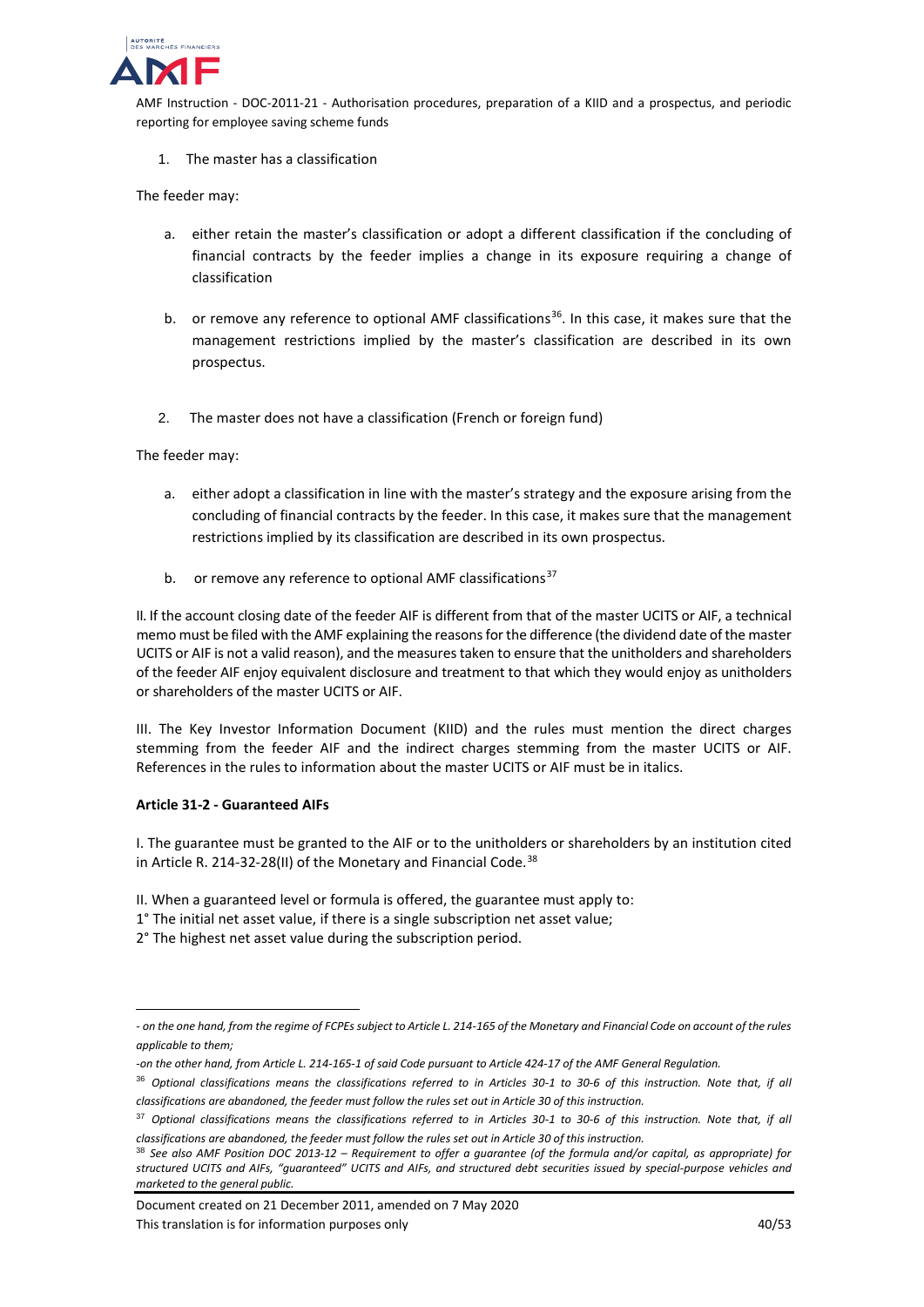

III. The nature of the guarantee and its characteristics must be clearly set out in the relevant section. The information must include:

1° The level of the guarantee:

- Full capital guarantee;
- Partial capital protection.
- 2° Whether the guarantee includes front-end charges;
- 3° Subscription dates for obtaining the guarantee;
- 4° Dates on which the guarantee will be granted;

5° Whether the guarantee is granted to the AIF or directly to the unitholders or shareholders. If the guarantee is granted directly to the unitholders or shareholders and they are required to request redemption of their units or shares on a specific date to benefit from the guarantee, this requirement must be pointed out in a warning that specifies the final net asset value that is guaranteed, along with the deadline for submitting redemption orders. If the guarantee requires action by the unitholders or shareholders, such as making a request for redemption at a set net asset value, they must be alerted individually by letter in a timely manner if there is any likelihood that it will be in their interest to redeem their units or shares.

## IV. Information for unitholders or shareholders

The guarantee shall not discriminate against unitholders or shareholders availing themselves of early release and the remaining unitholders or shareholders.

The remuneration of the guarantor must be clearly stated to subscribers. The remuneration provided for in the guarantee contract is included in current charges.

The consideration for the guarantee, borne by the subscribers (generally by waiving the discount, dividends, tax credits and a share of performance) must be expressly shown in the Key Investor Information Document (KIID).

## **Article 31-3 - FCPEs invested in other UCITS or AIFs**

In compliance with Articles R. 214-210 and R. 214-214-3 of the Monetary and Financial Code, an FCPE may invest without limit in one or more UCITS or AIFs:

1. Where the AIF is more than 20% invested in shares or units of UCITS or AIFs under French or foreign law, or in investment funds, the impact of indirect expenses and fees is taken into account in the total current charges shown in the Key Investor Information Document (KIID) and in the total fees shown in the rules;

2. Where an employee saving scheme fund invests more than 50% of its assets in the same UCITS or AIF, the management company ensures that the information documents pertaining to the UCITS or the underlying AIF, i.e. the Key Investor Information Document (KIID), the rules and the half-yearly or annual report(s), are available to unitholders or shareholders of the employee saving scheme fund.

## **Article 31-4 - FCPEs qualifying for the simplified regime[39](#page-40-0)**

Among the mechanisms listed in Article L. 3332-17 of the Labour Code to ensure compliance with the "one third of liquid securities" requirement, the commitment by the company, the firm that controls it or any other firm controlled by it to purchase, within the limit of 10% of its share capital, the securities not admitted to trading on a regulated market that are held by the FCPE shall entail the application of the so-called "simplified" regime for the FCPE.

This simplified regime comprises:

<span id="page-40-0"></span> <sup>39</sup> *FCPEs within the scope of Article L. 214-165-1 of the Monetary and Financial Code are not subject to the provisions of the Labour Code*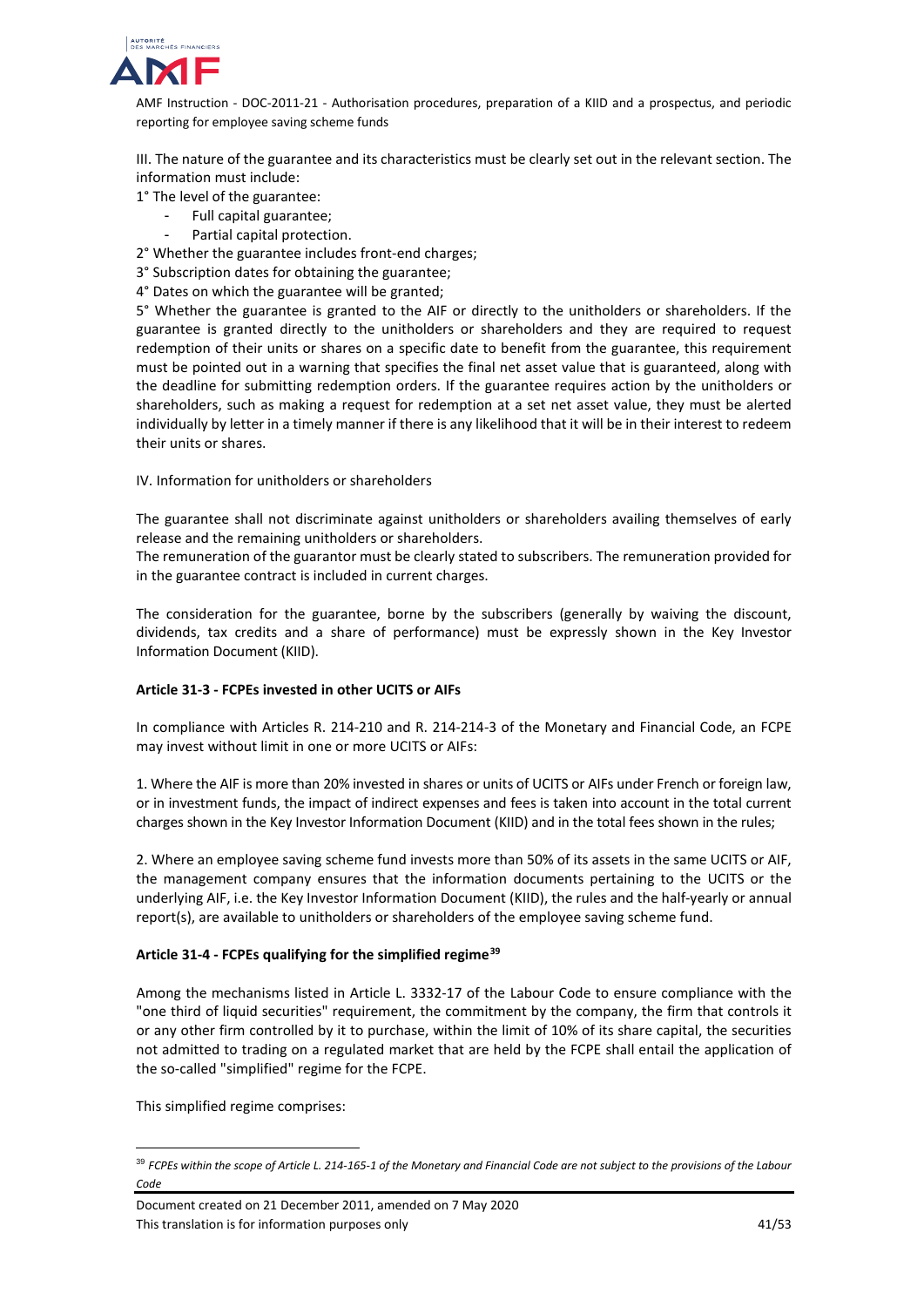

- On the one hand, an obligation for the company to disclose the appraised value to its employees at least two (2) months prior to publication of the FCPE's net asset value, which takes into account said appraised value of the company;
- And, on the other hand, calculation at least once per year of the net asset value, on the understanding that said net asset value shall not be calculated more than once per quarter.

# **Article 31-5 - Employee buyout funds[40](#page-41-0)**

Employee buyout funds governed by Article L. 3332-16 of the Labour Code are invested in unlisted securities of the company and dedicated to the purchase, reserved for employees, of the securities of the company or the securities of a company in the same group within the meaning of the second paragraph of Article L. 3344-1 of the Labour Code or of a holding company established for the purpose of purchasing the company. This new type of FCPE is called an "employee buyout fund".

Pursuant to Article L. 3332-16 of the Labour Code, employee buyout funds may not be formed unless the following conditions are satisfied:

- Prior existence of a negotiated company savings plan providing for the formation of the employee buyout fund;
- The minimum number of employees taking part in the employee buyout must be at least 15 or at least 30% of employees for a company with up to 50 employees;
- Existence of a staff agreement containing the following mandatory items:
	- Identify of the employees taking part in the buyout;
	- Final control structure of the company;
	- Completion of the transaction.

When the authorisation application is filed, the management company shall certify that the above conditions have been met and shall make all the supporting documents available to the AMF.

The FCPE is subject to exceptional investment rules. It can invest up to 95% of its assets in the securities of the company or in the securities of companies in the same group, within the meaning of the second paragraph of Article L. 3344-1 of the Labour Code, or in the securities of a holding company formed to acquire the company. It must include a cash pocket equivalent to at least 5% of its assets. This cash pocket must be invested in the securities referred to in the first, second and third paragraphs of Articles R. 214- 214 and R. 214-214-7 of the Monetary and Financial Code.

Employee buyout funds are classified as FCPEs "invested in the unlisted securities of the company". The reference to "employee buyout fund" shall be part of the fund's name. A template for the rules of employee buyout funds appears in 'Annex XIII bis.

## **Article 31-6 - "Temporary" FCPEs**

Within the meaning of this instruction, a so-called "temporary" FCPE is formed in order to subscribe for a capital increase, with or without a haircut, that is reserved for employees during a period to be determined and specified in the fund's Key Investor Information Document (KIID) and rules. It may also be formed in the event of the sale of the company's securities held by the company itself or by a company in the group. A "temporary" FCPE is intended to be merged, on a decision by its supervisory board and as soon as possible after subscribing for the capital increase, into an employee saving scheme fund classified as "invested in the securities of the company".

The "temporary" FCPE temporarily has a prudent management objective via investments in money market products and abides by the asset composition rules for FCPEs governed by Article L. 214-164 of the Monetary and Financial Code until the date on which it subscribes for the capital increase reserved

<span id="page-41-0"></span> <sup>40</sup> *FCPEs within the scope of Article L. 214-165-1 of the Monetary and Financial Code are not subject to the provisions of the Labour Code*

Document created on 21 December 2011, amended on 7 May 2020 This translation is for information purposes only 1990 and 1990 and 1990 and 1990 and 1990 and 1990 and 1990 and 1990 and 1990 and 1990 and 1990 and 1990 and 1990 and 1990 and 1990 and 1990 and 1990 and 1990 and 1990 and 1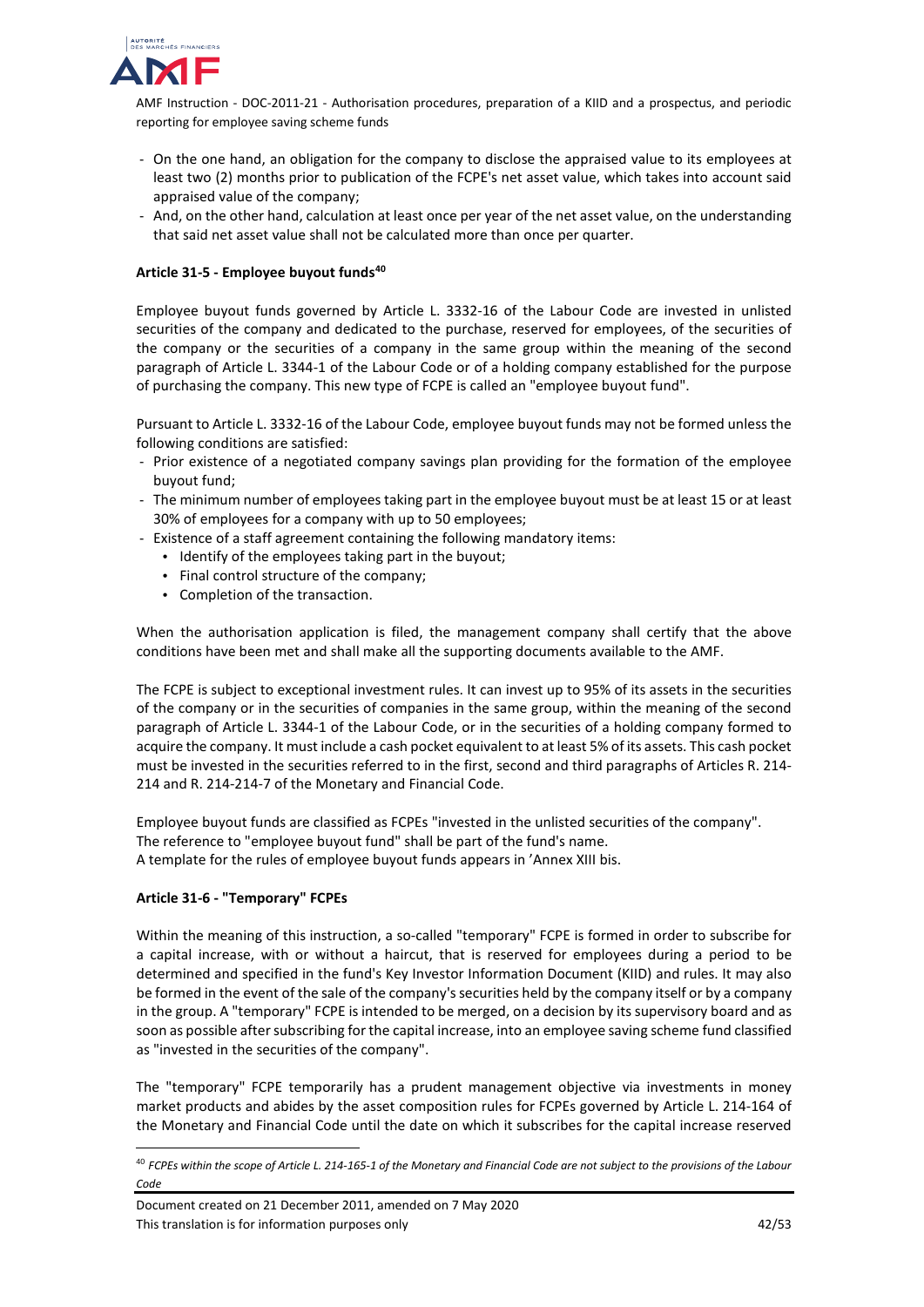

for employees. As of that date, it is classified as "invested in the securities of the company" and shall abide by the asset composition rules for FCPEs within the scope of Article L. 214-165 of the Monetary and Financial Code after making a written declaration to the AMF.

The "temporary" FCPE may adopt the same supervisory board as that of the fund "invested in the securities of the company". In this case, the supervisory board members must hold units in both funds. The word "temporary" shall be part of the fund's name.

The FCPE rules provide for the measures taken if an insufficient number of shares is tendered to the capital increase.

If the FCPE has a reservation period:

- For amounts arising from voluntary payments, employees must be offered a refund;
- For amounts arising from profit-sharing shall be used to subscribe for one or more other FCPEs.

If the amounts have already been paid, over-subscriptions will be reallocated. This may be done by having subscribers make individual choices or by demerging the temporary fund. The latter option will be used in particular if subscribers do not come forward and make themselves known, in which case their assets shall be transferred to the safest fund.

**Article 31-7 - "Social investment" FCPEs[41](#page-42-1)**

The term "social investment FCPE" must be clearly mentioned in the Key Investor Information Document (KIID) and rules of the fund, either before or after the fund's name.

# <span id="page-42-0"></span>**Section II - Reporting and other information provided to investors**

For money market funds, specific provisions are also set out in the MMF Regulation. In addition, FCPEs using securities financing transactions and total return swaps must provide the information listed in section A of the annex to Regulation (EU) 2015/2365 of the European Parliament and of the Council of 25 November 2015 on transparency of securities financing transactions and of reuse and amending Regulation (EU) n°648/2012 (SFTR Regulation)

## **Article 32 - Half-yearly reports and half-yearly asset breakdowns**

I. In accordance with Articles L. 214-24-62 and D. 214-33 of the Monetary and Financial Code, which apply to employee saving scheme funds, the latter must draw up a half-yearly report at the end of the first half of their accounting year.

II. These half-yearly reports must be published no later than two months after the end of the first half of the year.

III. The half-yearly reports may be compiled as of:

- 1° Either the last trading day of the half year;
- 2° Or the day on which the last net asset value is calculated.

IV. Regardless of their presentation, all the disclosures about an employee saving scheme fund or a subfund must include its name.

V. The half-yearly reports must contain the following information:

Document created on 21 December 2011, amended on 7 May 2020 This translation is for information purposes only the state of the state of the 43/53

<span id="page-42-1"></span> <sup>41</sup> *FCPEs within the scope of Article L. 214-165-1 of the Monetary and Financial Code are not subject to the provisions of the Labour Code.*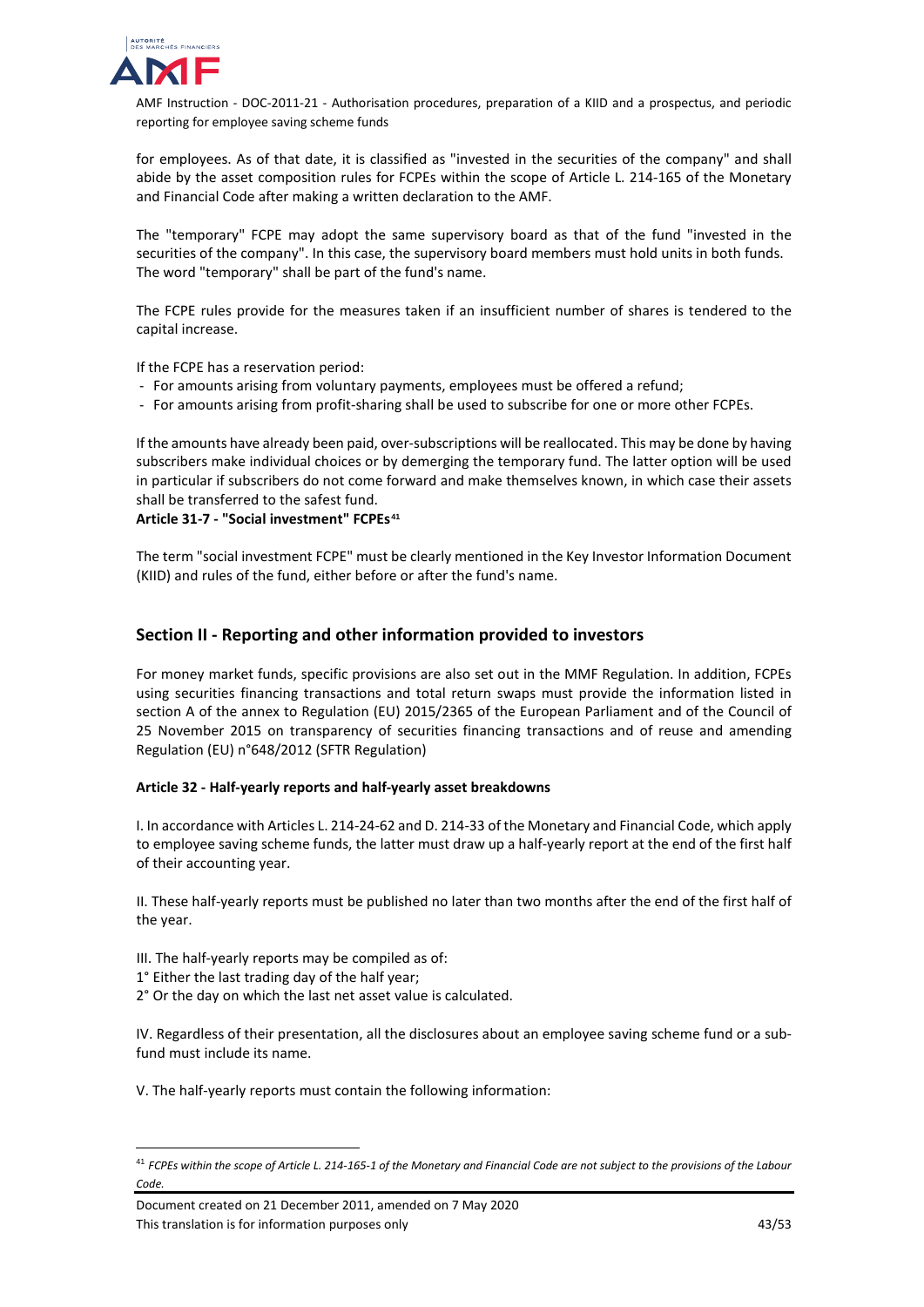

1° A statement of assets and liabilities, including the following items:

a) The eligible financial securities stipulated in point 1 of I of Article L. 214-24-55 of the Monetary and Financial Code;

b) Bank balances;

c) Other assets held by the AIF;

d) Total assets held by the AIF;

e) Liabilities;

f) Net book value.

2° Number of outstanding units or shares;

3° Net book value per unit or share;

4° Portfolio;

5° Statement of changes in the composition of the portfolio during the reference period;

6° Quantified data on post-tax dividends paid or proposed during the period;

7° Summary of the cases and conditions in which the gating has been decided during the reference period.

VI. In accordance with Article L. 214-24-49 of the Monetary and Financial Code, a document called "asset composition" must be compiled as of the date of the last net asset value of the half year. This document must be sent to any unitholder or shareholder who requests it within eight weeks of the end of each half year.

This document must provide the following information:

1° An inventory of the portfolio, with details about the quantities and values of financial instruments;

- 2° Net assets;
- 3° Number of outstanding units or shares;
- 4° Net asset value;
- 5° Off-balance sheet commitments.

The document must be compiled in detail and must be understandable for any unitholder or shareholder.

VII. The asset composition may be replaced by the document used to calculate the net asset value and provided by the SICAV or the management company to the statutory auditor of the AIF, provided it contains the items referred to in points 1 to 5 of VI.

## **Article 33 - Annual report**

At the end of each accounting year, the management company or, where applicable, the board of directors of the SICAV, drafts the annual report of the AIF, which must contain the following:

- The management report;
- The summary documents defined in the chart of accounts and the certification of the statutory auditor;
- Any material changes, within the meaning of Article 106 of Commission Delegated Regulation (EU) No. 231/2013 of 19 December 2012, to the information referred to in Article 36 of this instruction occurring in the year to which the report refers.

Where the FCPE is managed by a management company authorised in accordance with Directive 2011/61/EU, the annual report must also contain:

- The total amount of remuneration for the financial year, split into fixed and variable remuneration paid by the management company to its staff, and the number of beneficiaries, and where relevant, the carried interest paid by the AIF,
- The aggregate amount of remuneration, broken down by senior management and staff of the management company whose actions have a material impact on the risk profile of the AIF.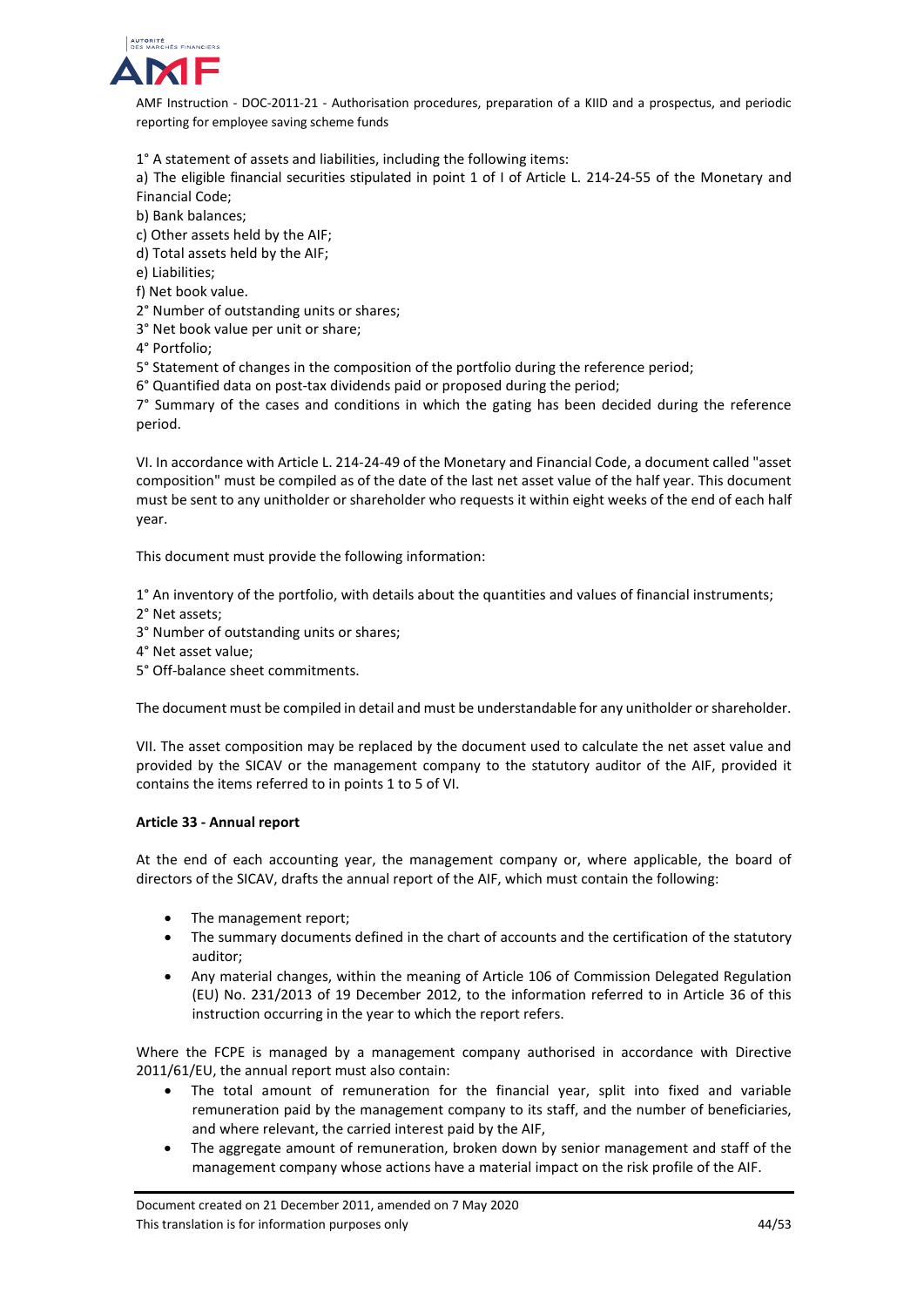

A management company authorised under Directive 2011/61/EU of 8 June 2011 shall also comply with Article 107 of Commission Delegated Regulation (EU) No. 231/2013 of 19 December 2012.

The accounting information given in the annual report shall be prepared in accordance with French accounting standards and the accounting rules laid down in the rules or articles of incorporation of the employee saving scheme fund.

The statutory auditor's report, including any qualifications, shall be reproduced in full in the annual report.

The annual report is submitted for examination by the supervisory board of the funds or, where appropriate, to the board of directors of the SICAV.

The annual report of the AIF must also contain information about changes in the structure of the securities portfolio during the accounting period and, where appropriate, information about the financial instruments in the portfolio that have been issued by the portfolio management company or entities from its group. They must also mention, where relevant, AIFs or investment funds managed by the management company or entities from its group.

If the annual report of the AIF is published within eight weeks of the end of the accounting year and it contains the items mentioned in points 1 to 5 of VI in Article 32 of this instruction, the SICAV or the management company is not required to report the asset composition separately. In this case, the annual report is sent to any unitholder or shareholder who requests the asset composition report.

For "multi-company" funds disseminated to companies having fewer than ten unitholders, and after the supervisory board has given its opinion, the fund rules may provide that the companies are simply informed of the adoption of the certified annual report and the manner in which it is made available. In this case, the certified annual report is disseminated electronically. It is also made available to both the unitholders and the companies, which can request a free copy of it from the management company or its representative.

No later than six months after the year-end close, the annual report certified by the statutory auditor is sent to the company, which then disseminates it to all its unitholders or shareholders, where appropriate, in a simplified form. The annual report is sent to the AMF in the month after it has been published. The existence of the annual report and the manner in which it can be obtained are indicated in the Key Investor Information Document (KIID) of the employee saving scheme fund.

To make it easier for subscribers to read the information most important to them, a simplified report featuring essential information may be prepared. The simplified report is prepared at the request of the supervisory board or, where appropriate, the board of directors under the supervision of the board and the statutory auditor. It must contain a reference to the fact that the annual report is available to all unitholders or shareholders on request.

## **Management report**

The information set out in Article 421-34 of the AMF General Regulation must be at least provided in the management report if it is not provided in the periodic reports and/or periodic disclosures according to the procedures and timeframes described in the prospectus.

Furthermore, in accordance with Article 421-35 of the AMF General Regulation, the AIF or its management company must comply with Articles 103 to 109 of Commission Delegated Regulation (EU) No. 231/2013 of 19 December 2012.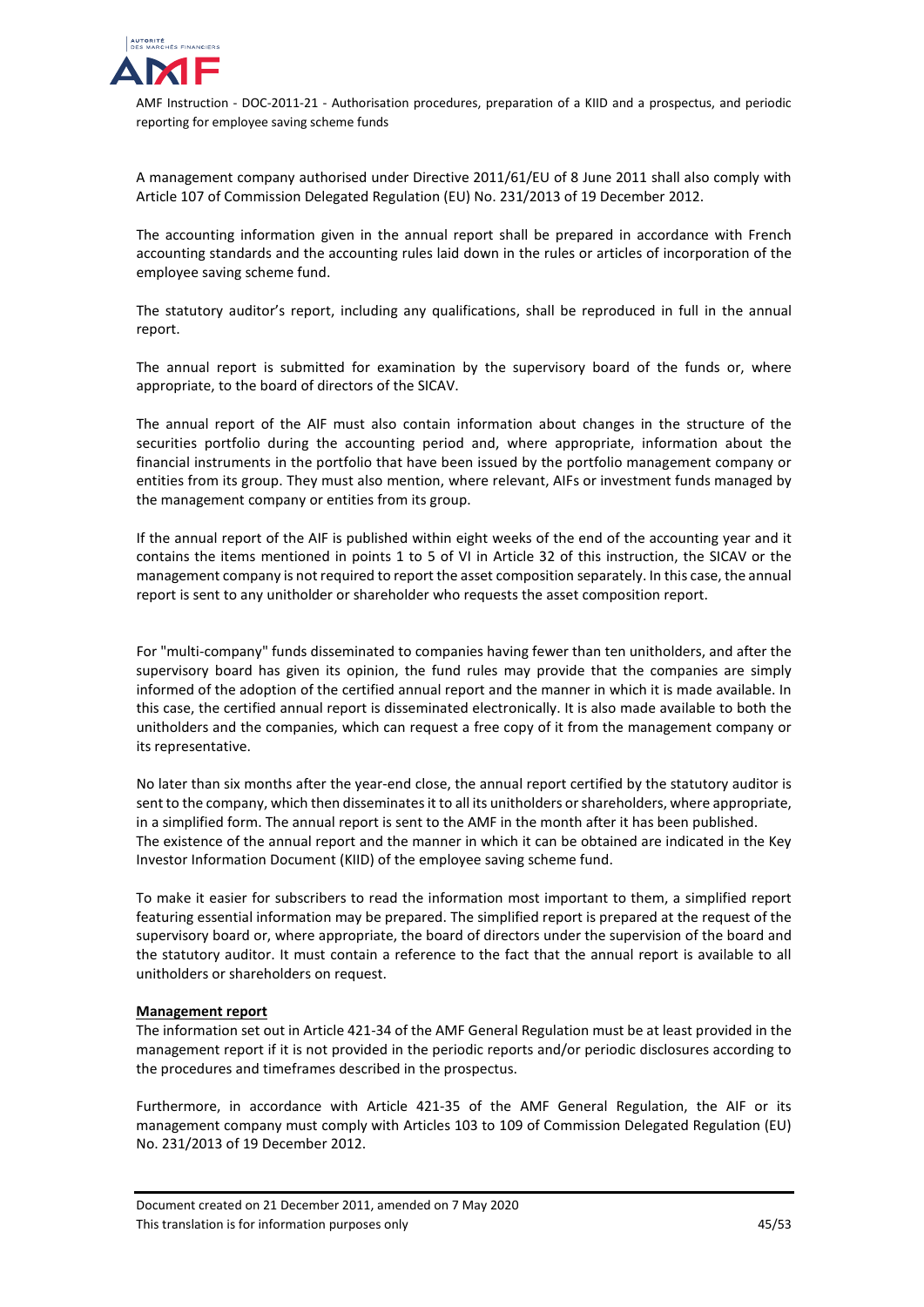

The items that must be provided in the annual report and that are not included in the summary documents must be provided in the management report.

# **Article 34 - Specific requirements for feeder AIFs[42](#page-45-0)**

The management report of a feeder AIF must report the latest available information about direct and indirect charges that it incurs, meaning the charges actually collected, in the form of a percentage.

The annual report of a feeder AIF mentions the items in the annual report of the master UCITS or AIF as well as the total charges of the feeder AIF and the master UCITS or AIF. The annual report of the master UCITS or AIF must also be appended to the management report of the feeder AIF.

The other periodic reports must be annexed to those of the feeder AIF.

The statutory auditor of the feeder AIF must report problems and inaccuracies found in the statutory auditor's report on the financial statements of the master UCITS or AIF and draw the conclusions that he or she deems necessary, if they affect the feeder AIF.

#### **Article 35 - Index-tracking AIFs**

The management report of an index-tracking AIF must measure the tracking error of the AIF and compare it to the maximum error set out in the prospectus.

#### **Article 36 - Information made available to investors**

Pursuant to I of Article 421-34 of the AMF General Regulation, the AIF or the management company must provide investors in the AIF with the following information before they invest in the fund:

a) a description of the investment strategy and objectives of the AIF, information on where any master AIF is established within the meaning of IV of Article L. 214-24 of the Monetary and Financial Code and where the underlying funds are established if the AIF is a fund of funds, a description of the types of assets in which the AIF may invest, the techniques it may employ and all associated risks, any applicable investment restrictions, the circumstances in which the AIF may use leverage, the types and sources of leverage permitted and the associated risks, any restrictions on the use of leverage and any collateral and asset reuse arrangements, and the maximum level of leverage which the management company is entitled to employ on behalf of the AIF;

b) a description of the procedures by which the AIF may change its investment strategy or investment policy, or both;

c) a description of the main legal implications of the contractual relationship entered into for the purpose of investment, including information on jurisdiction, applicable law and on the existence, or not, of any legal instruments providing for the recognition and enforcement of judgments on the territory of the French Republic;

d) the identity of the AIF's management company, depositary and statutory auditor, and any other service providers, and a description of their duties and the investors' rights;

Document created on 21 December 2011, amended on 7 May 2020 This translation is for information purposes only 1990 and 1990 and 1990 and 1990 and 1990 and 1990 and 1990 and 1990 and 1990 and 1990 and 1990 and 1990 and 1990 and 1990 and 1990 and 1990 and 1990 and 1990 and 1990 and 1

<span id="page-45-0"></span> <sup>42</sup> *The master/feeder structure is excluded:* 

*<sup>-</sup> on the one hand, from the regime of FCPEs subject to Article L. 214-165 of the Monetary and Financial Code on account of the rules applicable to them;* 

*<sup>-</sup>on the other hand, from Article L. 214-165-1 of said Code pursuant to Article 424-17 of the AMF General Regulation.*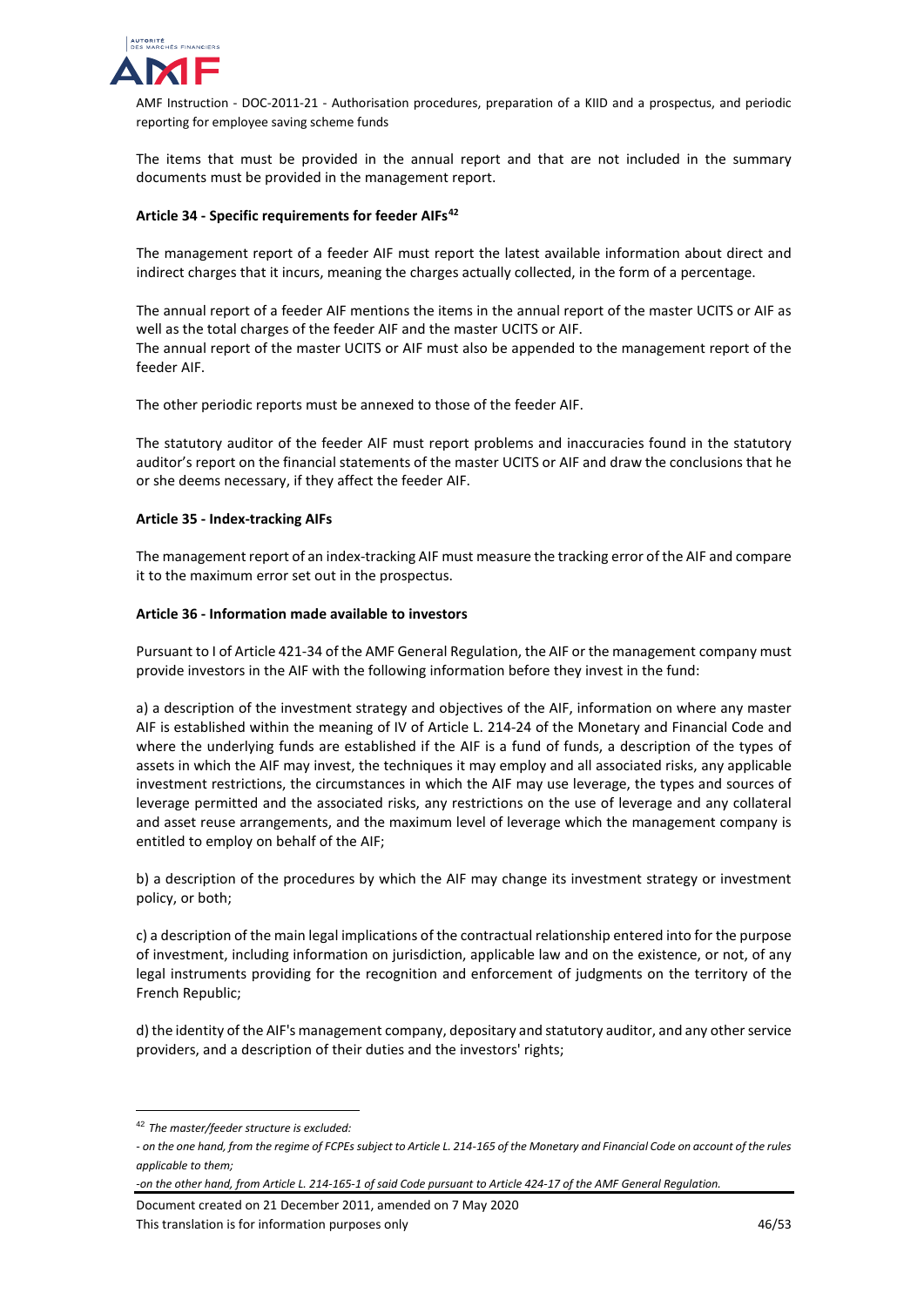

e) where the AIF is managed by a management company authorised under Directive 2011/61/EU, a description of how the management company is complying with the requirements in IV of Article 317-2 of the AMF General Regulation (or its equivalent, transposing Article 9(7) of Directive 2011/61/EU, in the law applicable to the management company);

f) a description of any management function delegated by the management company and of any safekeeping function delegated by the depositary, the identity of the delegatee and any conflicts of interest that might arise from such delegations;

g) a description of the AIF's valuation procedure and the pricing methodology used for valuing assets, including the methods used in valuing hard-to-value assets;

h) a description of the AIF's liquidity risk management, including the redemption rights both in normal and exceptional circumstances, and the existing redemption arrangements with investors;

i) a description of all fees, charges and expenses and of the maximum amounts thereof which are directly or indirectly borne by investors;

j) a description of how the management company ensures fair treatment of investors and, whenever an investor obtains a preferential treatment or the right to obtain a preferential treatment, the type of investors that benefit from this preferential treatment, and, where relevant, their legal or economic links with the AIF or the management company;

k) the latest annual report referred to in Article 33;

l) the procedure and conditions for issuing and redeeming units or shares;

m) the last net asset value of the AIF or the last market price of the unit or share of the AIF;

n) where appropriate, the past performance of the AIF;

o) the identity of the prime broker and a description of any material arrangements of the AIF with its prime brokers and the way the conflicts of interest in relation thereto are managed and the provision in the contract with the depositary on the possibility of transfer and reuse of AIF assets, and information about any transfer of liability to the prime broker that may exist;

p) a description of how and when the information required under IV and V of Article 421-34 of the AMF General Regulation will be disclosed.

This information, with the exception of that referred to in k) and m), is contained in the standard templates for the KIID and for the rules and articles of incorporation provided in Annexes XI, XIII and XIV. A correlation table is given in Annex I bis (Table 1). The information not contained in these regulatory documents is mentioned in Annex I bis (Table 2) and must be made available to investors.

The AIF or the management company informs investors of any material change concerning this information.

It should be recalled that Article 421-34 of the AMF General Regulation also provides for the following: "*IV.- EU AIFs and AIFs marketed in the European Union, or their asset management company, management company or manager, periodically disclose to unitholders or shareholders:*

*1. the percentage of the AIF's assets which are subject to special arrangements arising from their illiquid nature;*

*2. any new arrangements for managing the liquidity of the AIF;*

*3. the current risk profile of the AIF and the risk management systems employed by the AIF or its asset management company, management company or manager to manage those risks.* 

Document created on 21 December 2011, amended on 7 May 2020 This translation is for information purposes only 1990 and 1990 and 1990 and 1990 and 1990 and 1990 and 1990 and 1990 and 1990 and 1990 and 1990 and 1990 and 1990 and 1990 and 1990 and 1990 and 1990 and 1990 and 1990 and 1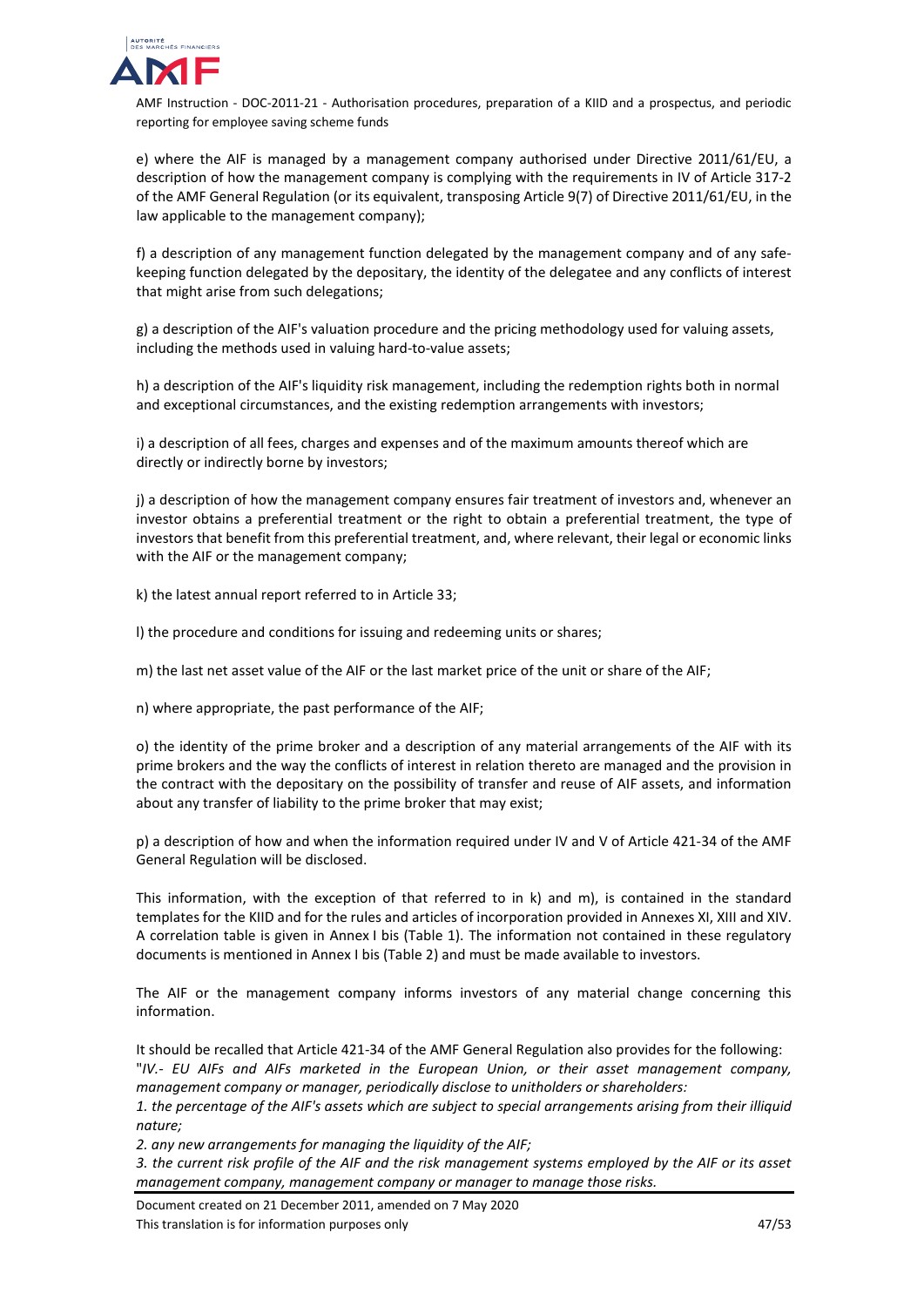

*V. EU AIFs and AIFs marketed in the European Union employing leverage, or their asset management company, management company or manager, shall disclose the following information on a regular basis for each of these AIFs:*

*1 any changes to the maximum level of leverage which the asset management company, management company or manager may employ on behalf of the AIF as well as any right of the reuse of the AIF's assets pledged as collateral or any guarantee granted under the leveraging arrangements; 2 the total amount of leverage employed by that AIF.*"

Furthermore, in accordance with Article 421-35 of the AMF General Regulation, the management company must comply with Articles 108 and 109 of Commission Delegated Regulation (EU) No. 231/2013 of 19 December 2012.

# <span id="page-47-0"></span>CHAPTER III - SPECIAL REQUIREMENTS FOR EMPLOYEE SAVING SCHEME FUNDS

## **Article 37 - FCPE supervisory board**

## *a) Composition*

If the FCPE is subject to Article L. 214-164[43](#page-47-1) of the Monetary and Financial Code, the supervisory board is made up of unitholder employees representing unitholders; and representatives of the company or group of companies, who shall account for no more than one half; or, for a "multi-company" fund, unitholder employees representing the unitholders; and representatives of these companies and/or groups of companies, who shall account for no more than one half.

The chairman of the supervisory board is chosen from the employees representing unitholders. The chairman of the supervisory board may have a casting vote.

In accordance with the provisions of Article L. 3332-15 of the Labour Code, several FCPEs governed by Article L. 214-164 of the Monetary and Financial Code and offered through the same company savings plan (*plan d'épargne entreprise* - PEE), inter-company savings plan (*plan d'épargne inter-entreprise* – PEI) or group pension plan (*plan d'épargne pour la retraite collectif* – PERCO) may have a joint supervisory board.

In this case, the joint supervisory board of several FCPEs shall be made up made up of employees representing the unitholders and who themselves are unitholders in at least one of the FCPEs. Provision should also be made for each FCPE to have at least one unitholder on the joint supervisory board. Where the FCPE is an umbrella fund, provision should be made for the supervisory board to have at least one unitholder from each sub-fund.

Where an FCPE is formed pursuant to a profit-sharing agreement, a company savings plan (*plan d'épargne entreprise* – PEE), an inter-company savings plan (*plan d'épargne inter-entreprise* – PEI) or an inter-company group pension plan (*plan d'épargne pour la retraite collectif interentreprises* - PERCOI) negotiated under an industry-wide bargaining agreement or under professional or interprofessional agreements, the members of the supervisory boards may be elected or appointed by the signatories to such profit-sharing agreement. In this case, the employee members representing unitholders must

<span id="page-47-1"></span> <sup>43</sup> *The first clause of paragraph II of Article L. 214-165 of the Monetary and Financial Code allows the choice to opt for the application of the second clause of Article L. 214-164 concerning the composition of the procedures for appointing the supervisory board. This option is also possible for FCPEs within the scope of Article L. 214-165-1 of the Monetary and Financial Code, as Article L. 214-165- 1 refers to paragraph II of Article L. 214-165*

Document created on 21 December 2011, amended on 7 May 2020 This translation is for information purposes only the state of the state of the 48/53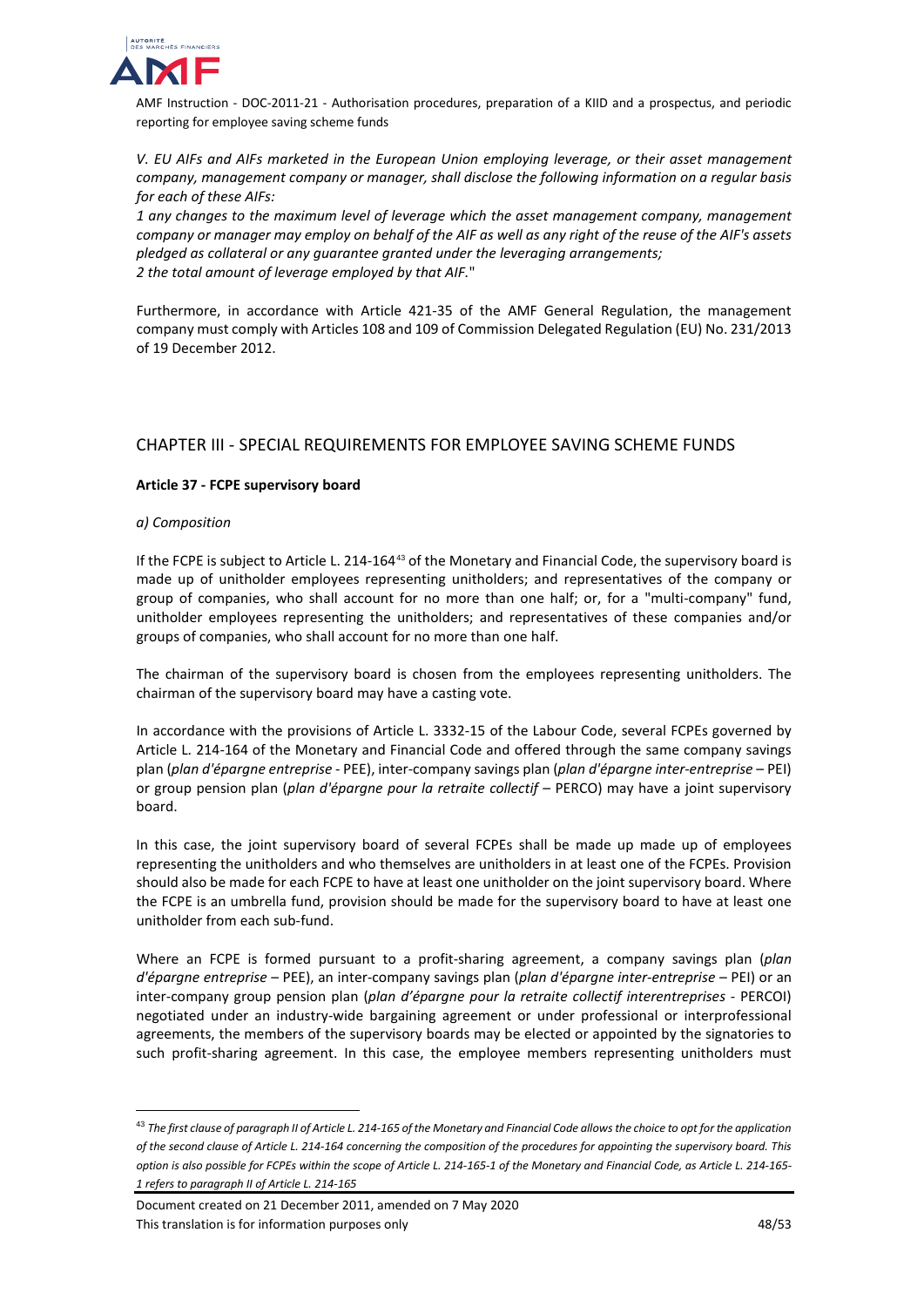

themselves be unitholders. The rules governing the agreement may determine the conditions under which the company representatives and the unitholder representatives sit on the supervisory boards.

Where the FCPE is a "multi-company" fund, the rules may allow for members of the supervisory board to be represented by other members of that board. This method of representation is covered by the general rules of representation, but there must be at least 10 appointed representative members. In this case, the rules for convening supervisory board meetings do not change, i.e. all members are convened and the appointed persons have the possibility of attending the supervisory board meeting. The rules of representation are set during one of the first board meetings.

A written authority for such representation shall be drawn up and the purpose and duration of that authority shall be stated in the fund rules.

Employee unitholders may be represented only by other employee unitholders, and company representatives only by other company representatives. The number of company representatives cannot exceed the number of unitholder representatives.

The quorum and majority rules are the same as those for the supervisory board. Each representative has their own vote as well as the vote of the members they are representing, within the limits of the purpose of such representation.

If an FCPE is subject to the rules of Article L. 214-165 or Article L. 214-165-1 of the Monetary and Financial Code, the supervisory board can be composed:

- Either entirely of elected employee unitholders representing unitholders;
- Or of unitholder employees representing unitholders, and representatives of the company, who account for no more than half, in accordance with Articles L. 214-164 and R. 214-214-4 of the Monetary and Financial Code.

If an FCPE is subject to the rules of Article L. 3332-16 of the Labour Code (employee buyout funds), the members of the supervisory board are elected by all the unitholders. [44](#page-48-0)

Where a member of the supervisory board representing unitholders is no longer a company employee, he or she shall step down from the supervisory board.

The supervisory board of an FCPE shall be established no later than six months after the fund's first net asset value has been published.

## *b) Arrangements for electing or appointing members*

Unitholders' representatives on the supervisory board shall be:

- For FCPEs governed by Articles L. 214-164 and L. 214-165 and L. 214-165-1 of the Monetary and Financial Code:
	- Either elected by unitholders,
	- Or appointed by the relevant works' councils or by representative trades unions within the meaning of Article L. 2231-1 of the Labour Code or by the bodies representing the workers in the specific case of FCPEs within the scope of Article L. 214-165-1 of the Monetary and Financial Code.<sup>[45](#page-48-1)</sup>
- For FCPEs governed by Article L. 3332-16 of the Labour Code (employee buyout funds): elected by all the unitholders. The fund rules cannot waive this requirement. The same shall apply to any alternate members and to the reappointment of members who can only be elected.

<span id="page-48-0"></span> <sup>44</sup> *The provisions of the Labour Code are not applicable to FCPEs within the scope of Article L 214-164-1 of the Monetary and Financial Code.*

<span id="page-48-1"></span><sup>45</sup> *For FCPEs within the scope of Article L. 214-165-1 of the Monetary and Financial Code, Article R. 214-214-4 of the Monetary and Financial Code sets out the procedures for appointing the members of the supervisory boards.*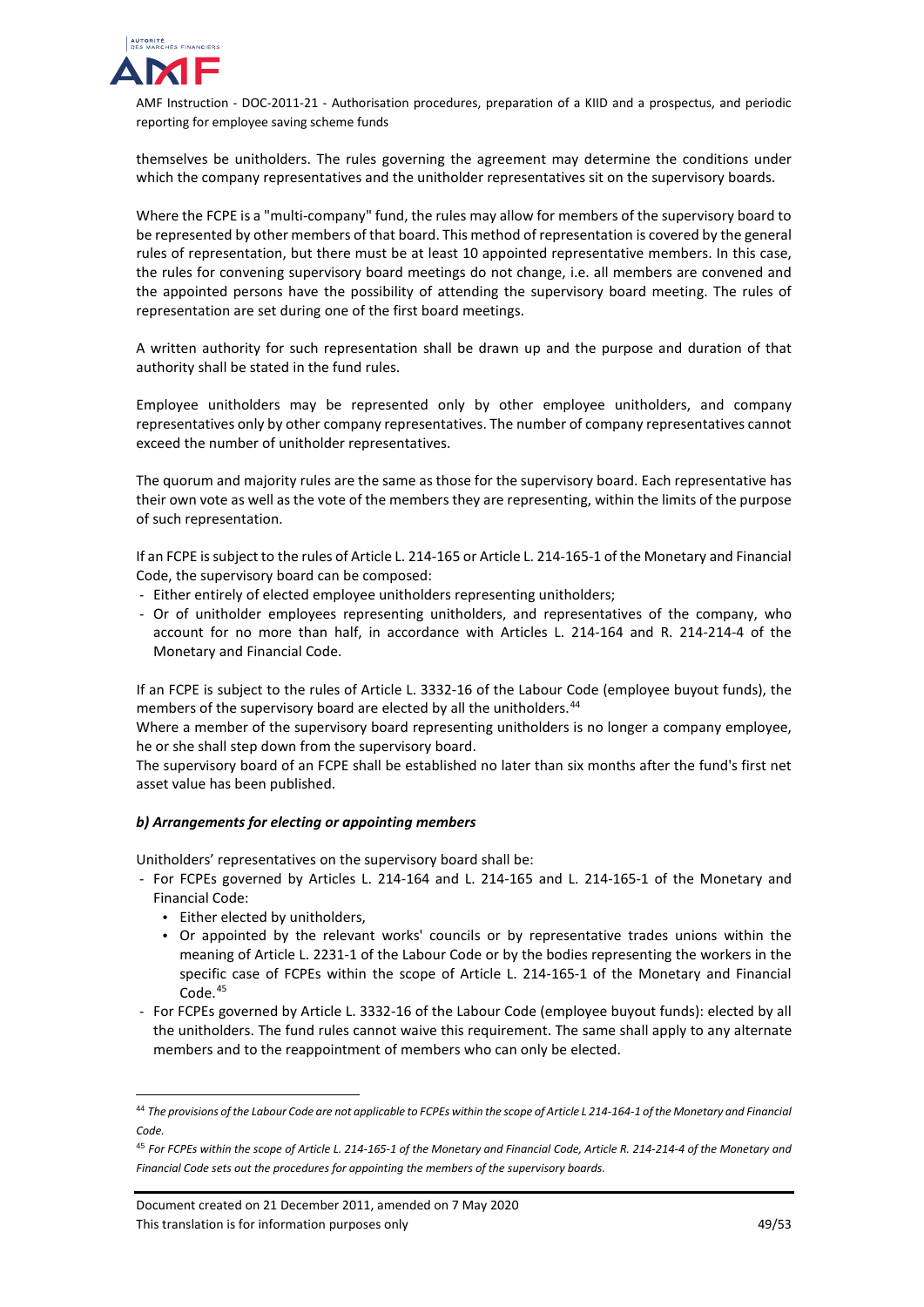

The FCPE rules shall stipulate the arrangements for electing, appointing or reappointing supervisory board members. [46](#page-49-0) The rules may provide for the election or appointment of alternate members. Unless otherwise provided in the fund rules, alternate members are subject to the same arrangements as sitting members as regards election or appointment. The term of office for supervisory board members is laid down in the rules.

## *c) Operating rules of the supervisory board*

The supervisory board cannot meet and take decisions unless certain quorum and majority requirements are met; these requirements are set forth in the fund rules. For "multi-company" funds, when a vote is passed on resolutions concerning a change to the membership or the functioning of the supervisory board or a change in operating and management expenses as well as on resolutions requiring changes subject to pre-approval, a quorum of at least 10% of the members present or represented must be reached at first call. The supervisory board cannot meet unless at least one unitholder representative is present.

Concerning the decision-making arrangements of the supervisory board, the fund rules shall provide for a procedure for settling cases where a tie would make it impossible to recognise a majority either for or against a resolution.

If the supervisory board is unable to meet on second call, the management company shall draft a report to that effect. A new supervisory board can then be formed on the initiative of the board, the company or a unitholder, as provided in the fund rules.

If these measures cannot be applied, the management company, in agreement with depositary, shall have the option of transferring the fund's assets to "multi-company" fund or a similar fund.

The supervisory board shall meet at least once a year to adopt its annual report.

Together with company, the management company and depositary shall see to it that this requirement is met.

If a member of the supervisory board is unavailable, he or she may be represented via proxy by the board's chairman or by any other member of the supervisory board, provided such member holds one or more units. Such proxies shall be appended to the attendance sheet and mentioned in the meeting minutes. Proxies may be given for one meeting only. The fund rules may allow for supervisory board members to vote by mail under the arrangements set forth in those rules.

The supervisory board is empowered, in particular, to adopt an annual report. To that end, it shall meet at least once a year on order to:

- Examine the management report and annual financial statements of the fund;
- Examine the financial, administrative and accounting management of the fund;
- Issue opinions in the cases provided for in the fund rules;
- Exercise the voting rights attaching to the securities in the fund and decide whether to contribute securities in the event of a tender offer, unless otherwise provided in the fund rules. To that end, the supervisory board can appoint one or more representatives, except where unitholders exercise voting rights directly;
- Give prior agreement to certain amendments to the fund rules, and, where the rules so provide, approve the guarantee contract for the fund, where it exists, and the mechanism for guaranteeing the liquidity of the company's securities;
- Decide on mergers, demergers or liquidations.

j

If it deems necessary, the supervisory board may submit any and all questions about the operation of the FCPE to the AMF.

<span id="page-49-0"></span><sup>46</sup> *The election or appointment procedures may also appear in the rules of the PEE, PEI or PERCO.*

Document created on 21 December 2011, amended on 7 May 2020 This translation is for information purposes only 50/53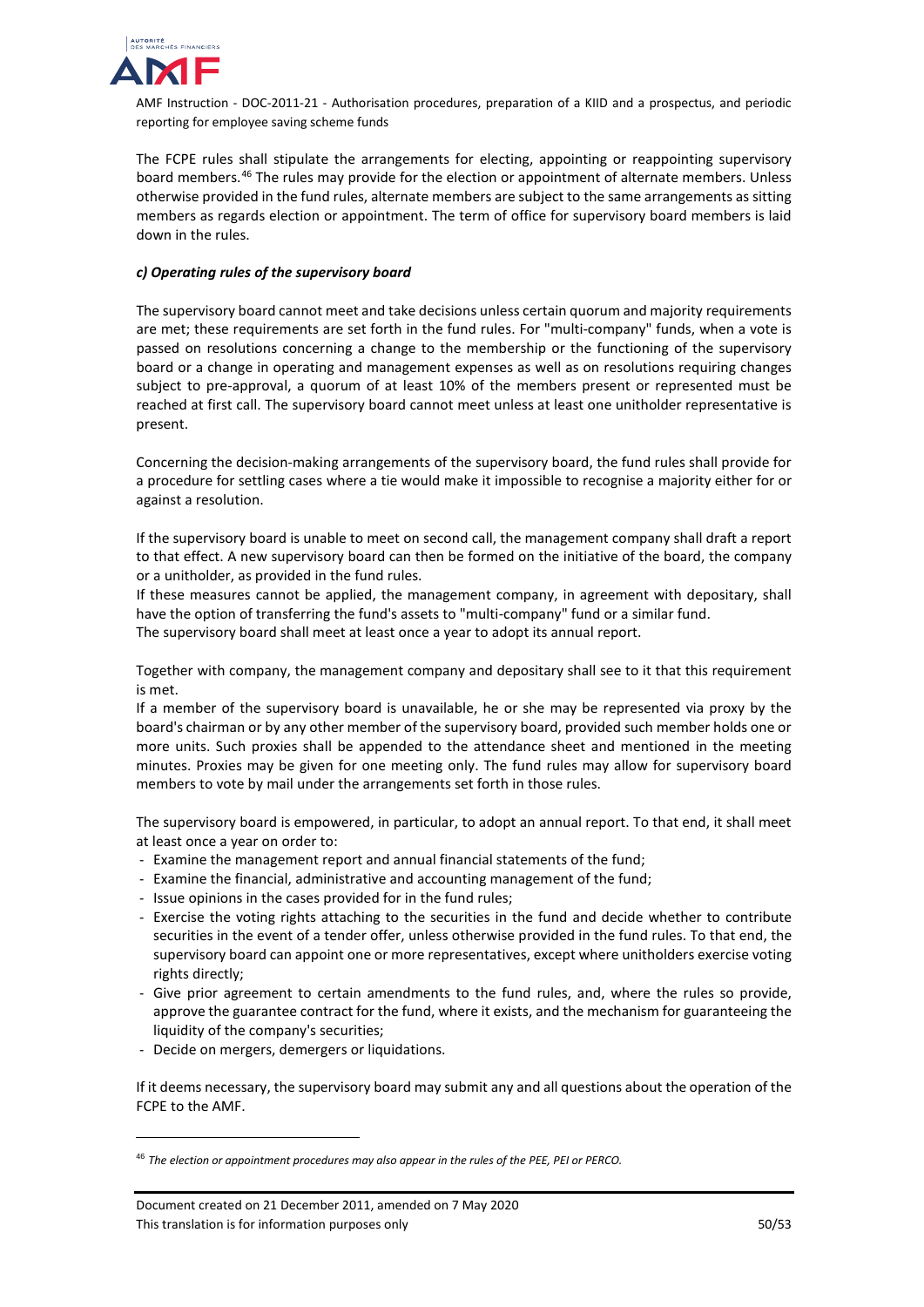

The duly dated and signed minutes of the supervisory board meeting shall incorporate in particular the composition of the board and the quorum and majority rules, and shall indicate the members present, represented or absent, the number of votes for and against each resolution as well as the maximum period for implementing the resolutions. Minutes of supervisory board meetings shall be sent promptly to the management company and the depositary.

The supervisory board shall examine the financial, administrative and accounting management of the fund on behalf of the unitholders.

The provisions of this article shall be bought to the attention of the members of the supervisory board when it meets for the first time.

## **Article 38- Board of directors of the SICAVAS**

The board of directors of the SICAVAS takes the place of the supervisory board and discharges its duties in accordance with the standard articles of incorporation (see Annex XIV).

#### **Article 39 - Registrar and custody account keeper**

In accordance with Articles R. 3332-14 and R. 3332-15 of the Labour Code, the task of keeping the registers of the amounts allocated to savings plans shall be performed by the company or delegated by it to an institution of its choice.<sup>[47](#page-50-0)</sup>

The custody account for the units or shares in the employee saving scheme fund shall be kept by an institution approved by the Autorité de Contrôle Prudentiel et de resolution in accordance with Article L. 542-1 of the Monetary and Financial Code. Under no circumstances shall this function be carried out by the management company or, where such is the case, the SICAVAS; nor may it be delegated to them. The arrangements for informing the company and the unitholders or shareholders shall be described in an agreement.

## **Article 40 - Issuance and redemption of units or shares**

#### *a) Issuance of units or shares*

1. Source of payments into the fund or the SICAVAS

Depending on the laws under which it is established, and insofar as the rules or articles so provide, an employee saving scheme fund may receive payments from different sources:

- The special profit-sharing reserve earmarked for employees under a profit-sharing agreement, plus late payment interest if any;

Voluntary payments by members of a company savings plan (*plan d'épargne entreprise* - PEE), intercompany savings plan (*plan d'épargne interentreprises* - PEI), group pension plan (*plan d'épargne pour la retraite collectif* - PERCO) or inter-company group pension plan (*plan d'épargne pour la retraite collectif interentreprises*, PERCOI, including bonuses/incentives);

Supplemental payments made by the company in connection with a PEE, PEI, PERCO or PERCOI (top-up payments);

- Profit-sharing amounts held on a no-access current account that have become available; in this case, the payment shall be made:
	- Either directly by the company if the retired or pre-retired employee has so requested;

Document created on 21 December 2011, amended on 7 May 2020 This translation is for information purposes only 51/53

<span id="page-50-0"></span> <sup>47</sup> *The provisions of the Labour Code are not applicable to FCPEs within the scope of Article L 214-165-1 of the Monetary and Financial Code.*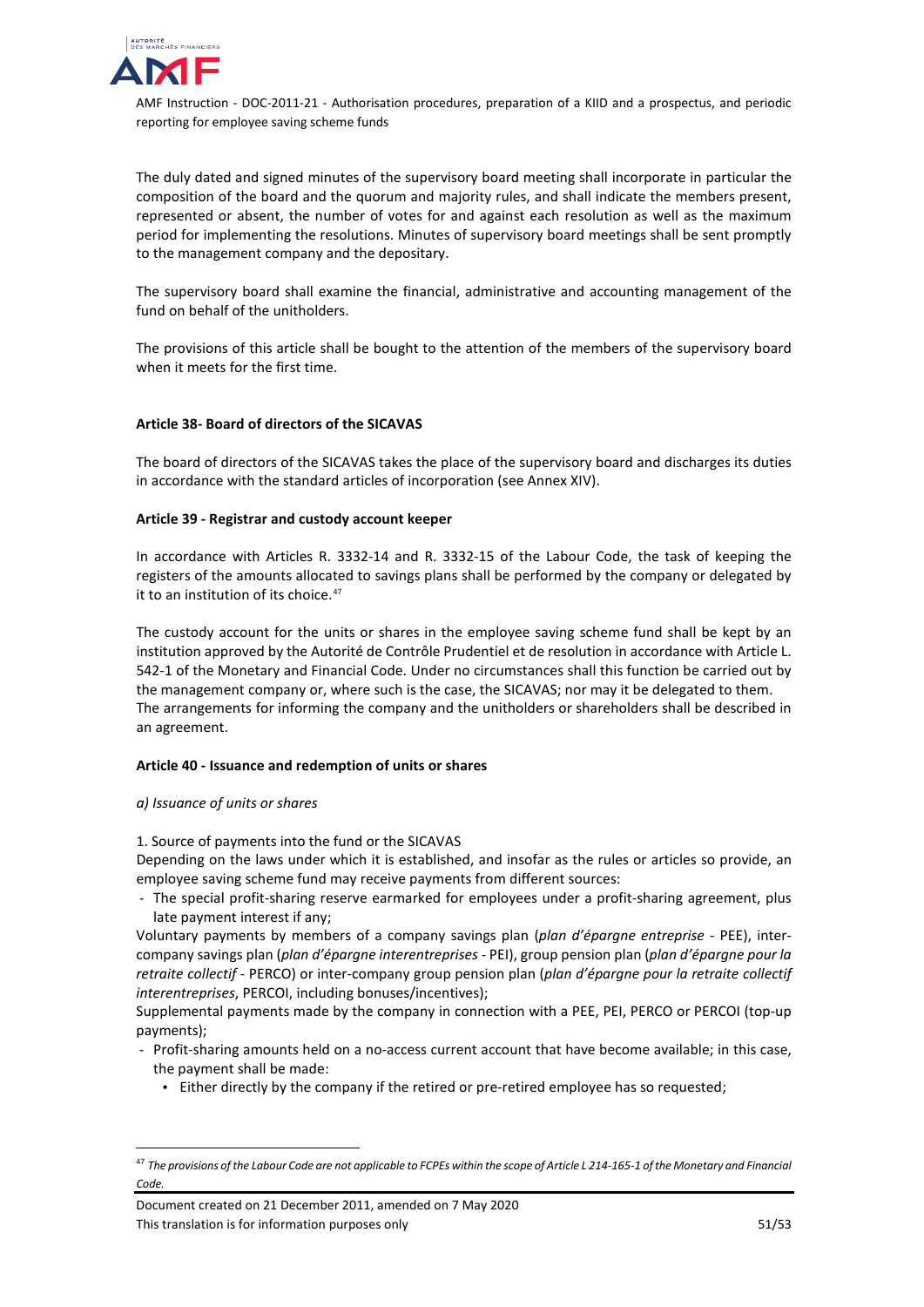

- Or, within two months of the end of the lock-up period, by cheque issued by the retired or preretired employee, along with a statement from the company attesting to the source of the amounts;
- Profit-sharing assets invested in a no-access current account, provided such assets are inaccessible and that the profit-sharing agreement so allows;
- The equivalent value of the securities of an employee saving scheme fund in the event of an individual or group transfer;
- The securities of the company or a related company within the meaning of the second paragraph of Article L. 3344-1 of the Labour Code, [48](#page-51-0) acquired directly by employees, former employees or exclusive representatives of the company.

## 2. Subscription procedures

No minimum amount may be demanded for the initial subscription made by unitholders or shareholders, except in the case of an employee saving scheme fund resulting from the implementation of a company savings plan (*plan d'épargne entreprise* – PEE), an inter-company savings plan (*plan d'épargne interentreprise* – PEI), a group pension plan (*plan d'épargne pour la retraite collectif* – PERCO) or an intercompany group pension plan (*plan d'épargne pour la retraite collectif interentreprises* - PERCOI).

The rules or articles of incorporation of the AIF may stipulate the deadline by which payments have to be made in order for them to be valued at one of the periodic net asset values provided for in said rules or articles.

However, management companies and SICAVAS should be aware of the disadvantages of this arrangement, notably where a substantial special profit-sharing reserve is paid in. It is therefore recommended that a clause be added to the rules or articles of incorporation of the employee saving scheme fund in order to allow the management company or, where appropriate, the SICAVAS to make an exceptional valuation of the units or shares, shortly after receiving a special profit-sharing reserve, so that these amounts may be incorporated immediately into the assets of the employee saving scheme fund.

#### *b) Redemption procedures*

Unitholders or shareholders who are employees of the company or who have left it

Redemption requests must originate from unitholders or shareholders and must be signed by the rights holder.

It is not permitted to add a clause stipulating mandatory repayment at the end of the lock-up period to the rules or articles of incorporation.

However, the rules of an FCPE or the articles of incorporation of a SICAVAS can make it obligatory for employees leaving the company to request that their units or shares be redeemed or automatically transferred to another employee saving scheme fund offering the same guarantee or equivalent protection. In this case, the transfer cannot be made until one year after the date on which the employee's rights become available.

## Unitholders or shareholders who cannot be found

When employees have left the company, the company is responsible for informing them that their units or shares are available.

#### Deceased unitholders or shareholders

If a rights holder dies, the family is responsible for requesting settlement of his or her rights.

## 3. Submitting redemption requests

Redemption requests are received within the time periods set in the rules or articles of incorporation. Redemption requests signed by the requesting party or their assigns shall be sent to the company or its delegated registrar as per the rules. The custody account keeper takes receipt of redemption instructions once they have been validated by the company or its delegated registrar. He makes sure that the

<span id="page-51-0"></span> <sup>48</sup> *The provisions of the Labour Code are not applicable to FCPEs within the scope of Article L 214-165-1 of the Monetary and Financial Code.*

Document created on 21 December 2011, amended on 7 May 2020 This translation is for information purposes only 52/53